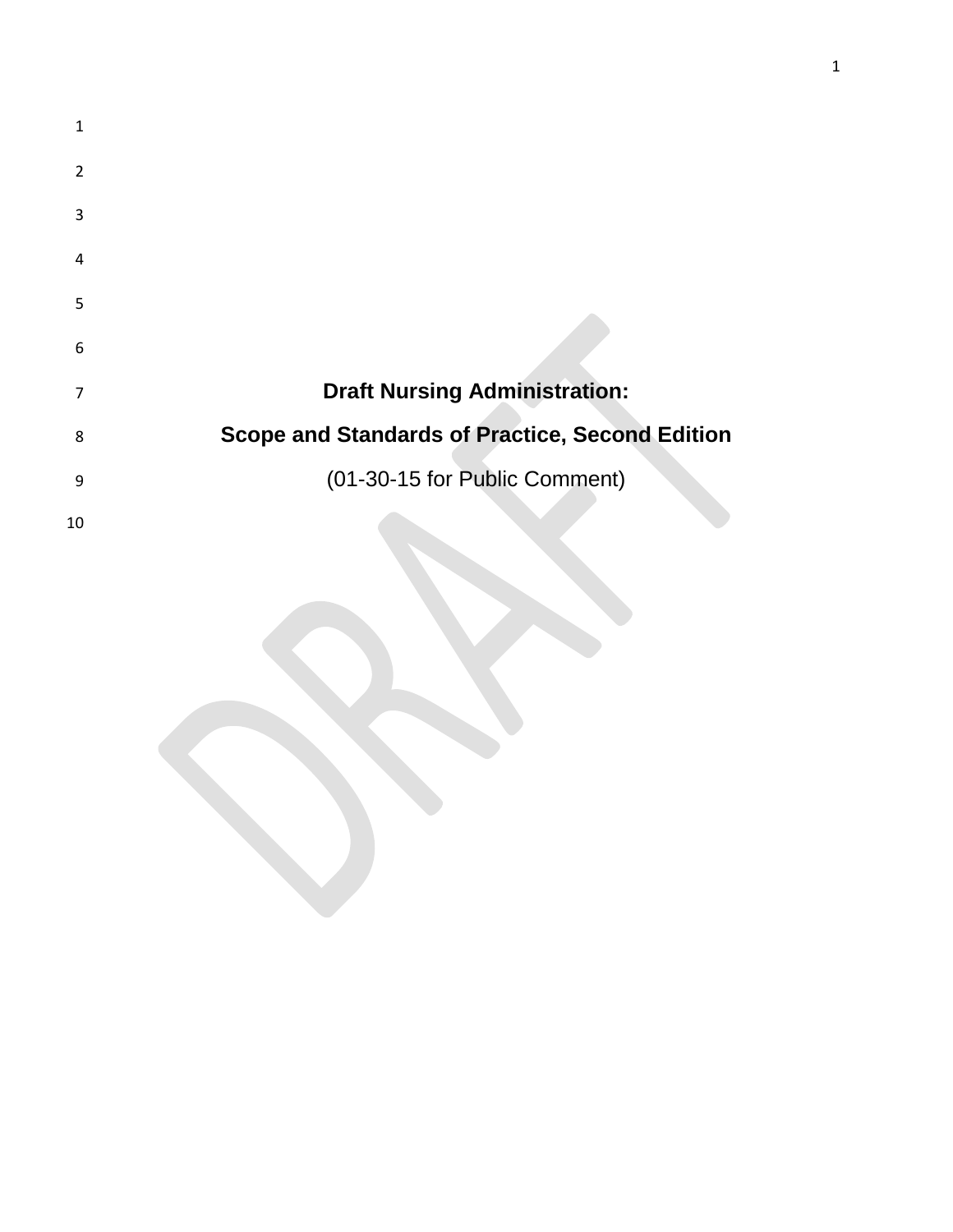## **Workgroup Members**

- **Elaine Scott**, PhD, RN, NEA-BC, Co-Chair
- **Kathleen M. White**, PhD, RN, NEA-BC, FAAN, Co-Chair
- **Marie L. Ankner**, Phdc, RN, NEA-BC
- **Lillian (Toni) A. Bargagliotti**, PhD, RN, ANEF, FAAN
- **Jean Barry**, PhD, RN, NEA-BC
- **Linda Burnes Bolton**, DrPH, RN, FAAN
- **Anita Catlin**, DNSc, FNP, FAAN
- **Martha A. Dawson**, DNP, RN, FACHE
- **Denise Deforest**, MSN, RN, CRRN
- **Nancy M. Edtl**, MBA, BSN, RN, NCSN
- **Melissa G. Evraets**, MSN, RN, NE-BC
- **Helen Ewing**, DHSc, MN, RN
- **Shelly Fischer**, PhD, RN, NE-BC
- **Teresa Harris**
- **Mary E. Hartsell**, DNP, MSN, FNP, PMHNP-F
- **Diane L. Huber**, PhD, RN, NEA-BC, FAAN
- **Michael L. Jones**, MSN, RN, MBA
- **Glynnis M. LaRosa**, MPH, BSN, RN, CPHQ
- **Sarah Lohman**, MSN, RN,
- **Brandi M. London**, MSN
- **Benny L. Lucas**, BSN, MHA, RN, CEN, NEA-BC
- **Sonia Martinez**, ACNS-BC, RN
- **Deborah McQuilkin**, DNP, RN, MEd, NEA-BC, FACMPE
- **Rachel Ramsey**, MS, RN
- **Deborah A. Shelton**, PhD, RN, NE-BC, CCHP, FAAN
- **Carol A. Walters**, BSN, RN, NE-BC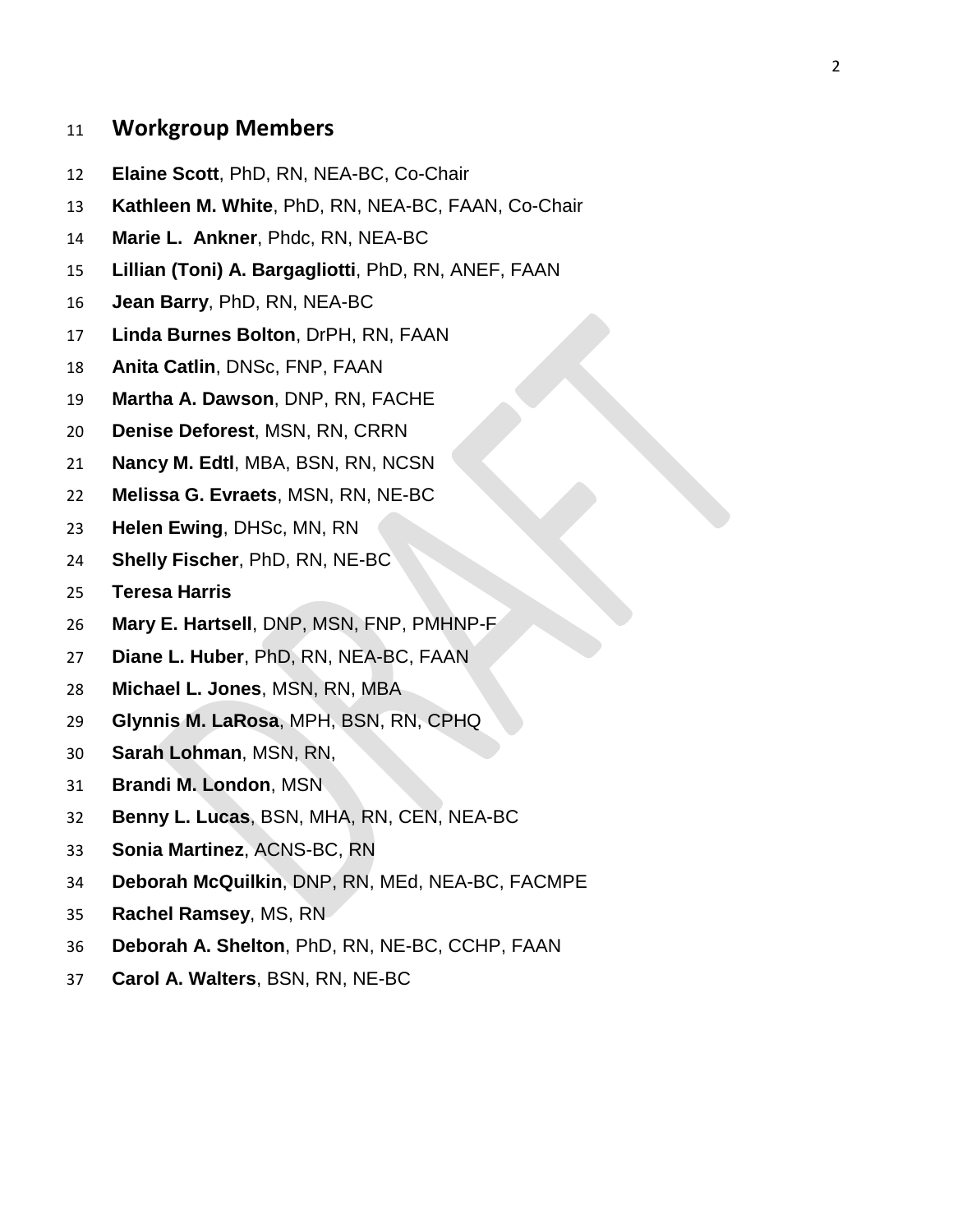# **Scope of Practice of Nursing Administration**

### **Function of the Scope Statement**

 The scope of practice statement (pages X-XX) describes the "who," "what," "where," "when," "why," and "how" of nursing administration practice. Each of these questions must be sufficiently answered to provide a complete picture of the practice and its boundaries and membership. The depth and breadth in which individual registered nurses engage in the total scope of nursing practice is dependent upon education, experience, role, and the population served.

### **Introduction**

 Nursing administration has been a nursing specialty since the early part of the twentieth century. The American Nurses Association (ANA) first published the Scope and Standards for Nurse Administrators in 1995. These were revised in 2004 and 2009 to reflect the rapidly changing and evolving practice of the nurse administrator. The nurse administrator of today practices in many different settings and in a variety of roles with varying degrees of influence. However, the core role accountabilities, no matter the setting, role or title, remain the same. Those core role accountabilities span clinical care delivery; healthy work environment; resource management, including human, financial, material and technological; quality and safety; health outcomes; population health management; legal and regulatory compliance and advocacy.

 The original Scope and Standards version discussed a conceptual division of nursing administration into two administrative levels, the nurse executive and the nurse manager. The 2004 version preferred to classify these divisions in administrative practice as spheres of influence rather than job titles. They defined four spheres of influence: Organization-wide Authority, Unit-based or Service-Line-based Authority, Program-focused Authority, and Project- or Specific Task-based Authority. This edition defines practice settings and span of influence in keeping with terminology used in the organizational and administrative management literature. The practice settings and span of influence are: System-wide influence, Organization-wide Influence, Service/Department/Program Influence, and Unit/Team-wide Influence.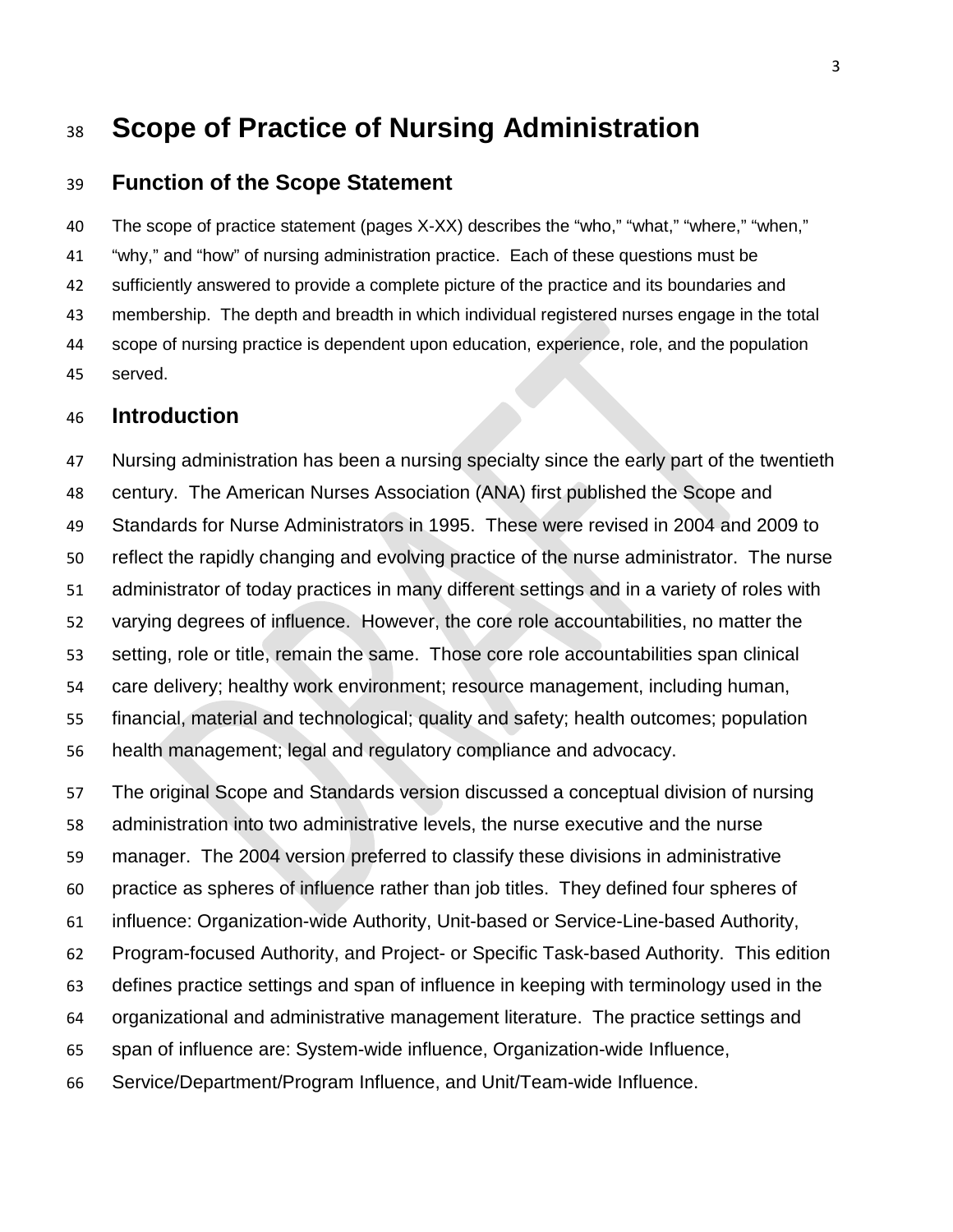The publication of *Nurse Administration: Scope and Standards of Practice. Second Edition,* is the culmination of a 13 month intense professional review and revision effort hosted by ANA. A dedicated and experienced workgroup met at least twice a month via telephone conference calls from November 2013 until December 2014 to review, discuss and revise the current document. The document was posted for public comment in February 2015. The comments and suggestions received during the public comment period were reviewed and many incorporated into the final document that was sent to the ANA Board of Directors for review and approval.

### **Definitions**

Nursing administration is an advanced specialty practice devoted to the design,

facilitation, supervision and evaluation of systems that educate and/or employ nurses.

As an advanced specialty practice, nursing administration requires graduate-degree

preparation that develops expertise in nursing practice, implementation science,

innovation and improvement processes, strategic planning, communication, financial

management, and resource allocation. The nurse administrator is a registered nurse

who engages in the specialty practice of nursing administration. The nurse administrator

is a strategic thinker with administrative accountability for all professional nursing

practice in a healthcare setting. The nurse administrator leads, influences, and governs

professional nurses and allied staff to foster a culture of clinical excellence, innovation,

and transformation.

 Nursing administration is both an art and science that engages leadership practices and values to influence the future, oversee healthcare service delivery, inspire clinical practitioners, and promote the health and safety of individuals, significant others, populations, and communities. Nursing administration as an art promotes positive outcomes by fostering healthy work environments, ensuring adequate resources, leading effective change, partnering and collaborating with key stakeholders, building trust and accountability, and investing in the professional growth of others. Nursing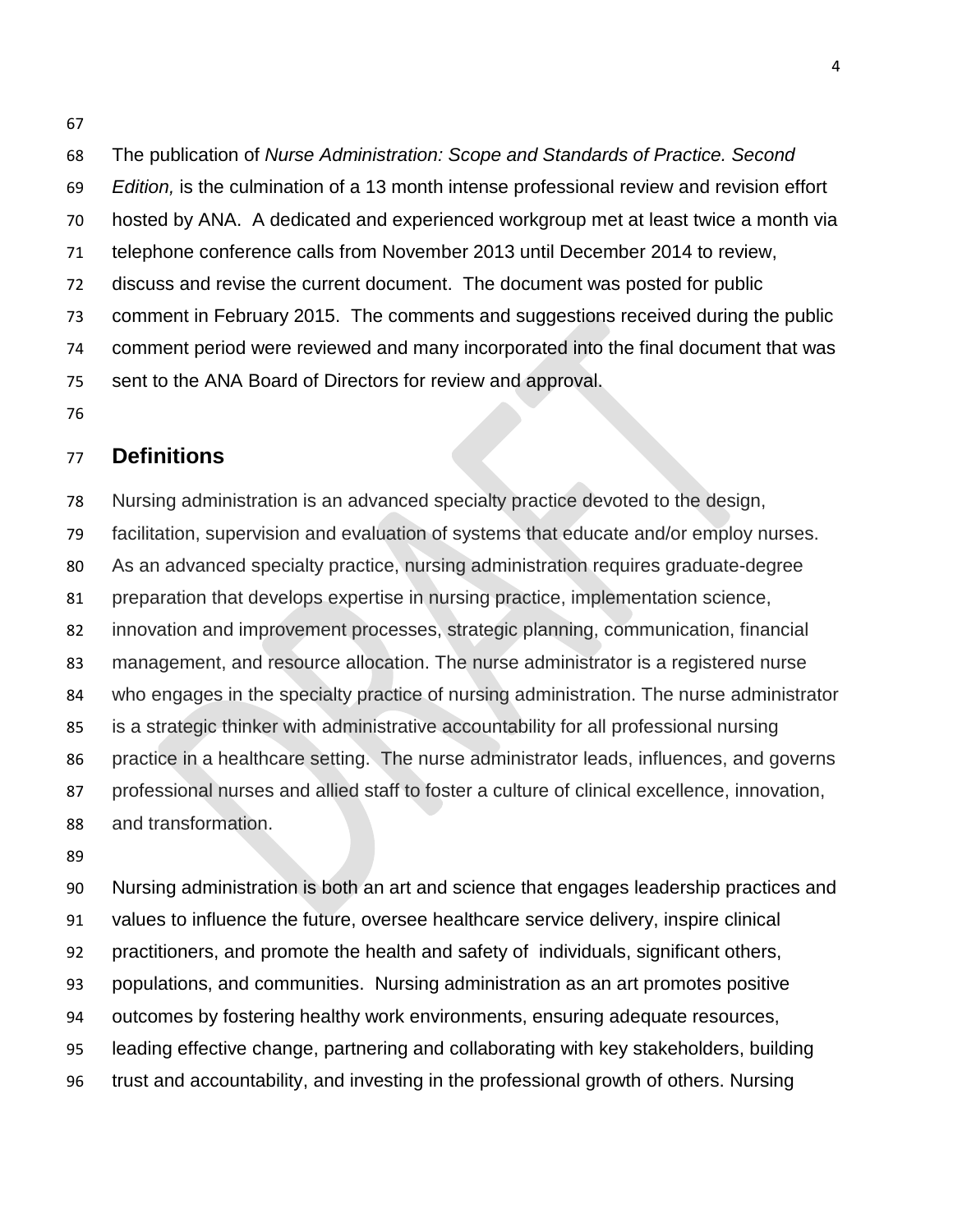administration as a science uses concepts from the basic sciences, leadership and

business, the humanities and public policy to advance optimal, sustainable outcomes

for educational and healthcare delivery systems as well as individuals, significant

others, populations, and communities.

## **Evolution of Practice**

 The evolution of nursing administration practice can be traced back to the mid-1850s when Florence Nightingale implemented massive changes in nursing through the use of astute observation and the collection and analysis of patient outcome data. In 1854 she organized 38 nurses into a team that went to care for British soldiers injured in the Crimean war. Through her efforts the death rate fell by two thirds. She subsequently fought for reform of military hospitals and medical care. After the war, Nightingale returned to England where she continued to collect data and study the health of the British army. Her book, *Notes on Hospitals* (1859), laid the foundation for the development of civilian hospitals.

#### **Rise of Hospitals**

 During the 1930s nursing administration was first identified as a specialized field. Post WW II, the rise of hospitals and the continued development of a hierarchical structure in health care advanced the development of nursing administration practice. By 1970 nurse administrators were leading in many different healthcare settings. Nursing administration evolved beyond the oversight of clinical service delivery in the 1980s as reimbursement and quality improvement models emerged. This ushered in the need for developing new business and financial skills, as well as promoting nurse autonomy through shared governance models of nursing practice whereby nurses could control professional practice.

124 In the  $20<sup>th</sup>$  century health care shifted from primarily occurring in the hospital to a growing range of services in the community. Nursing administration roles evolved in public health and in the military. Expansion of nursing services outside of hospitals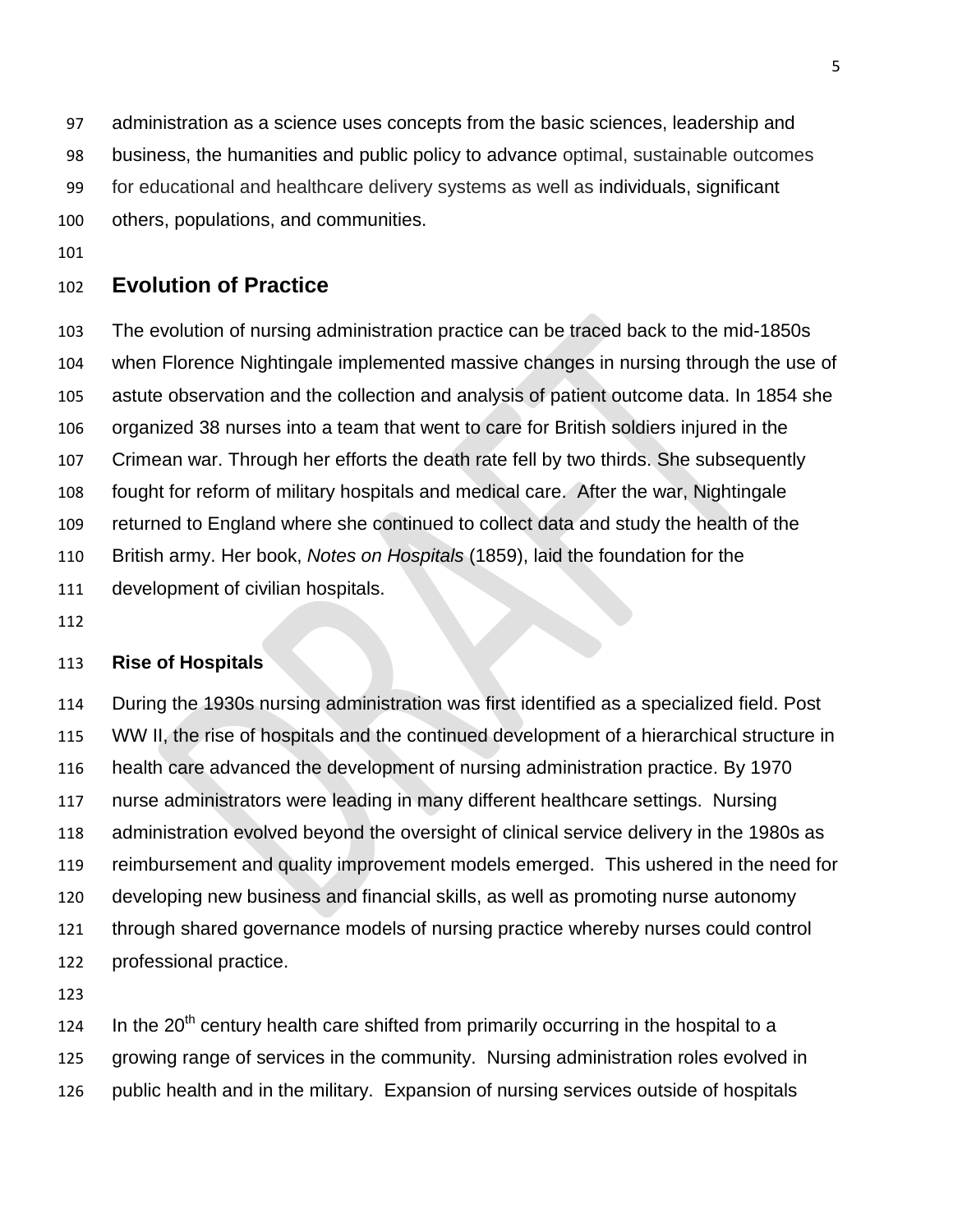affected nursing administrative practice. In public health, nurses were coordinators of care in their communities. The military promoted the development of a hierarchical structure for healthcare delivery enabling nurse administrators to be in charge not only 130 of the delivery of care but also the structure and processes of care. In the late  $20<sup>th</sup>$  century, as the need to cut cost and improve patient outcomes intensified, nurse administrators had to evaluate care models to work within growing financial constraints. Nursing, most often the largest budgetary item in a healthcare system, saw significant changes in staffing models and care delivery organization. These models often left nurses feeling overworked and devalued.

#### **Magnet Recognition Program**®

 Responding to the need to quantify the value of nursing and foster standards for healthy nursing environments, the American Academy of Nursing (AAN) created a taskforce to identify the attributes of healthcare facilities that exemplified greater capacity to attract and retain nurses. Based on a study of 163 institutions, the taskforce found common elements that promoted exceptional care and retained well qualified nurses in 41 of those hospitals.

 The key nursing administration factors identified were management style, quality of nursing leadership, educational preparation of directors and managers, the organizational structure of nursing, staff participation in governance through committees, and support provided by the institution for nurses. Fourteen characteristics, called "Forces of Magnetism," were identified and formed the framework used to evaluate and recognize organizations meeting the designated criteria. The Magnet Recognition Program® was the first evidence-based program to acknowledge organizations led by nurse administrators who were creating and sustaining work environments that attracted and retained registered nurses. 

In 2008, a new Magnet model was introduced that grouped the 14 Forces into 5 key

components: transformational leadership, structural empowerment, exemplary

professional practice, new knowledge and innovations, and empirical outcomes.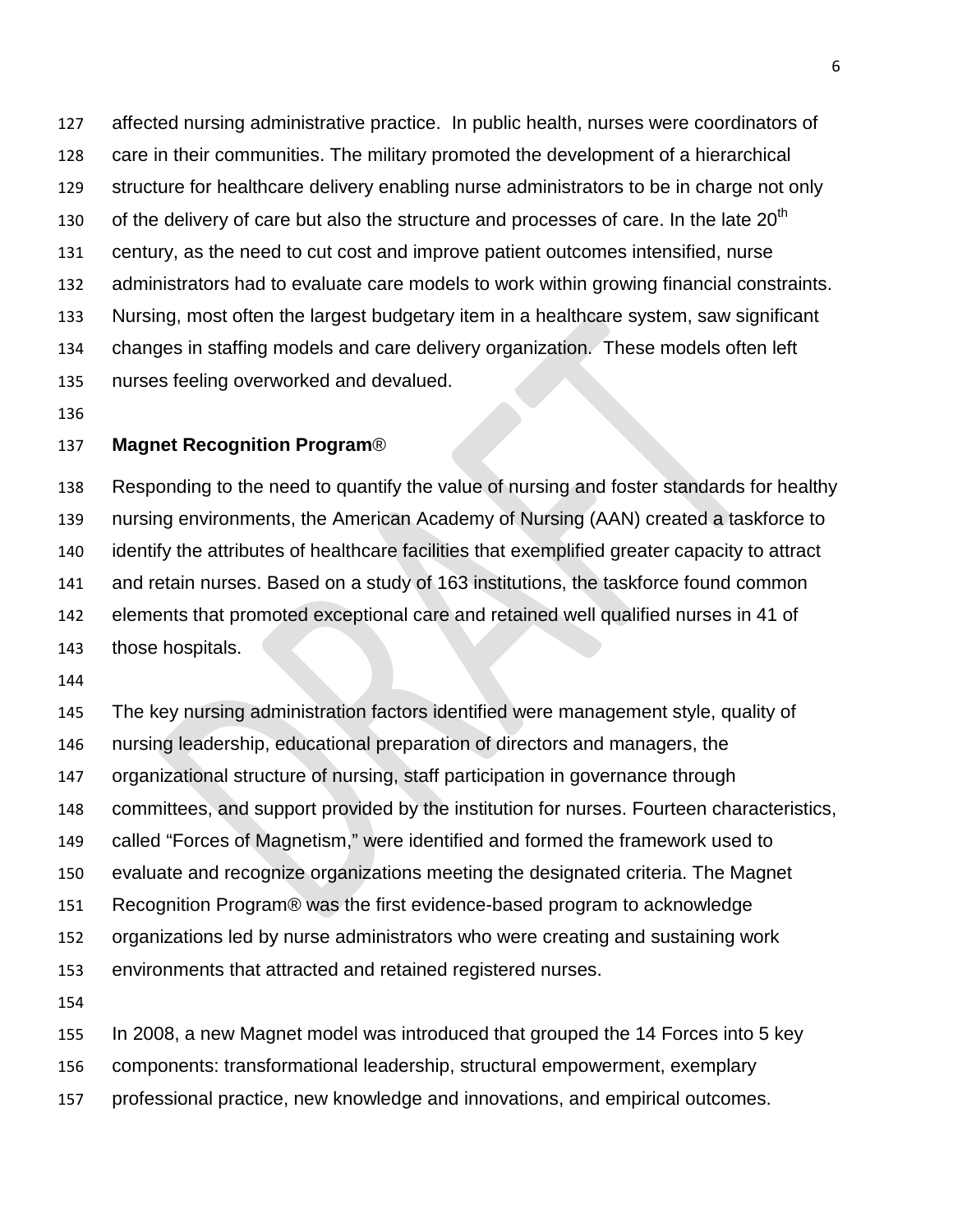The role of the chief nursing officer (CNO) in organizational governance is critical to achieving Magnet designation. Evidence must be presented about the CNO's influence and ability to allocate resources that support the attraction and retention of nursing. Data on the empirical outcomes from nursing practice and comparison of the institution's results against national benchmarks are a part of the evaluation process. Magnet facilities must allow nurses to have control over nursing practice; evidence decentralized administrative structure; and support the CNO in assuring nursing participation in decision making. Magnet designated organizations have adopted and utilize the current edition of the American Nurses Association's *Nursing Administration: Scope and Standards of Practice*. **Institute of Medicine Report** The Institute of Medicine has produced several reports that influenced nursing administration; however, the landmark study, *The Future of Nursing, Leading Change, Advancing Health* (2010), has significantly promoted the role of nurses in leading change to advance health. CNOs are essential to the implementation of the study recommendations to: 1. Expand opportunities for nurses to lead and diffuse collaborative improvement efforts. CNOs provide structured programs to prepare the nursing workforce to lead at all levels. 2. Support the launch and continuous operations of nurse residency programs to transition nurses into practice. 3. Implement policies to support academic progression in nursing, providing resources to encourage nurses obtain baccalaureate and master's degrees in nursing. This report has become a framework to unite and evolve nursing across the country. Nurse administrators are at the forefront of this transformation. Nursing administration has transitioned from insular oversight of nursing to the coordination and leadership of strategic, interprofessional teams responsible for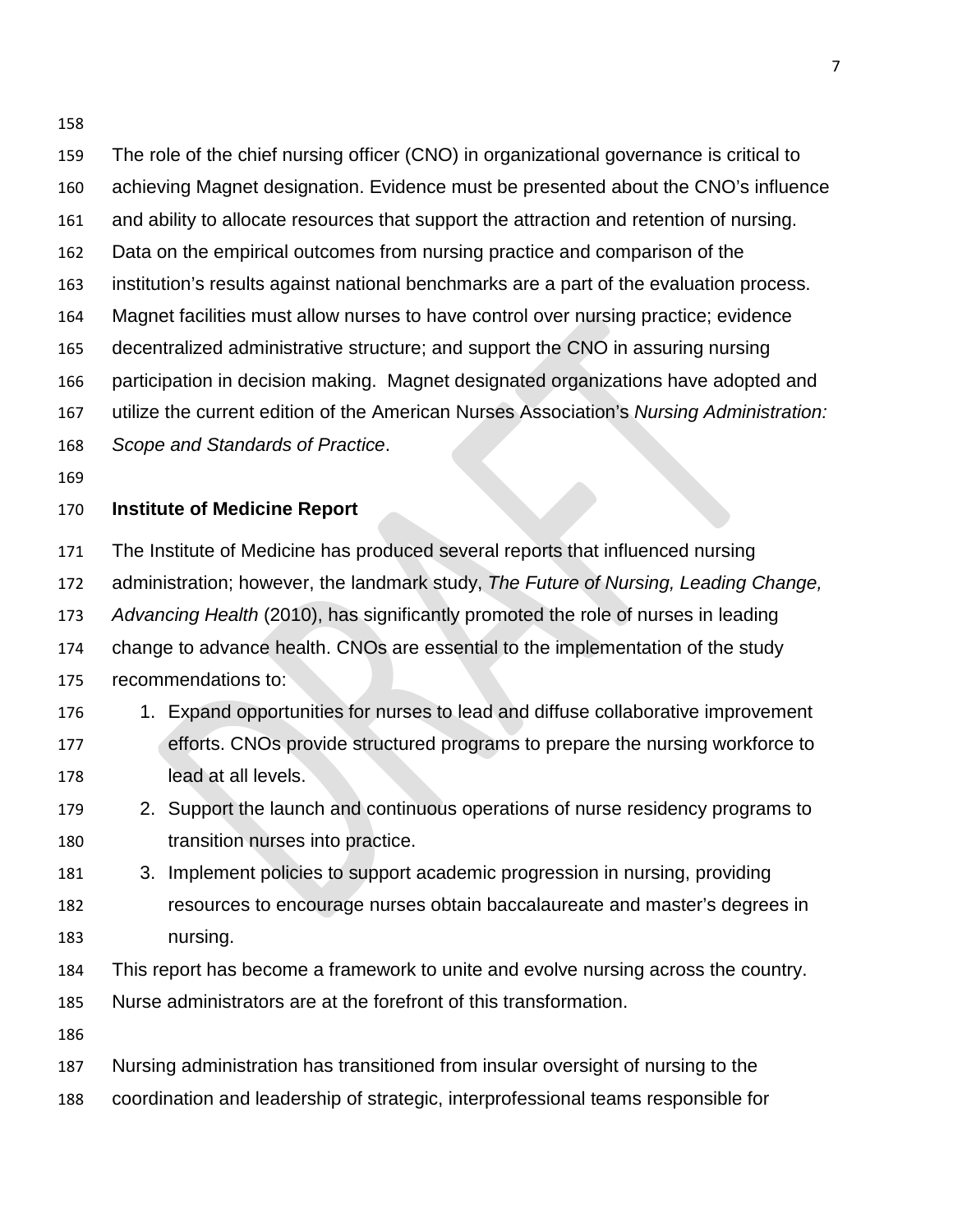developing the structures and processes to both operate and innovate healthcare delivery and educational systems. Nurse administrators often have responsibility for multimillion dollar budgets and the majority of the organization's healthcare employees. The nurse administrator incorporates standards of practice based on evidence not only from nursing, but from multiple entities, such as the National Quality Forum and Institute of Medicine. Today's healthcare environment promotes the value of nursing and nurses as partners in the quest to achieve the triple aim: provide safe, quality, effective, efficient, equitable care; assure care is provided that exceeds the patient/family expectations; and deliver healthcare services that reduce the total cost of care across the continuum. Nurse executives remain leaders in the business of health care and keepers of the core value that drives the profession - human caring.

## **Practice Settings and Span of Influence**

 Nursing administration practice occurs in an array of private and public academic and healthcare settings. Nurse administrators may direct nurse managed clinics and other entrepreneurial entities forming in response to the Affordable Care Act. These leaders practice in governmental agencies, corporations, and integrated delivery systems. Nursing administration is a part of the full continuum of care including home care, clinics, outpatient sites, hospital systems, short and long-term treatment, and residential facilities. These practice settings use an array of nurse leaders to oversee many levels of administrative responsibility. Regardless of the setting, nurse administrators co- create a culture of excellence, innovation, and transformation with professional nurses and allied staff. Nurse administrators assure that nurses are allowed to practice within their full scope, foster healthy work environments, and advance professional autonomy, clinical competence, and safe, ethical and high quality nursing care. Although the main goal of nursing administrative practice is to assure the alignment of nursing's goals, activities, and practices with the values and mission of the organization, governing boards, and constituencies, nurse administrators are no longer restricted to just the oversight of nursing as many direct all aspects of the clinical or educational enterprise.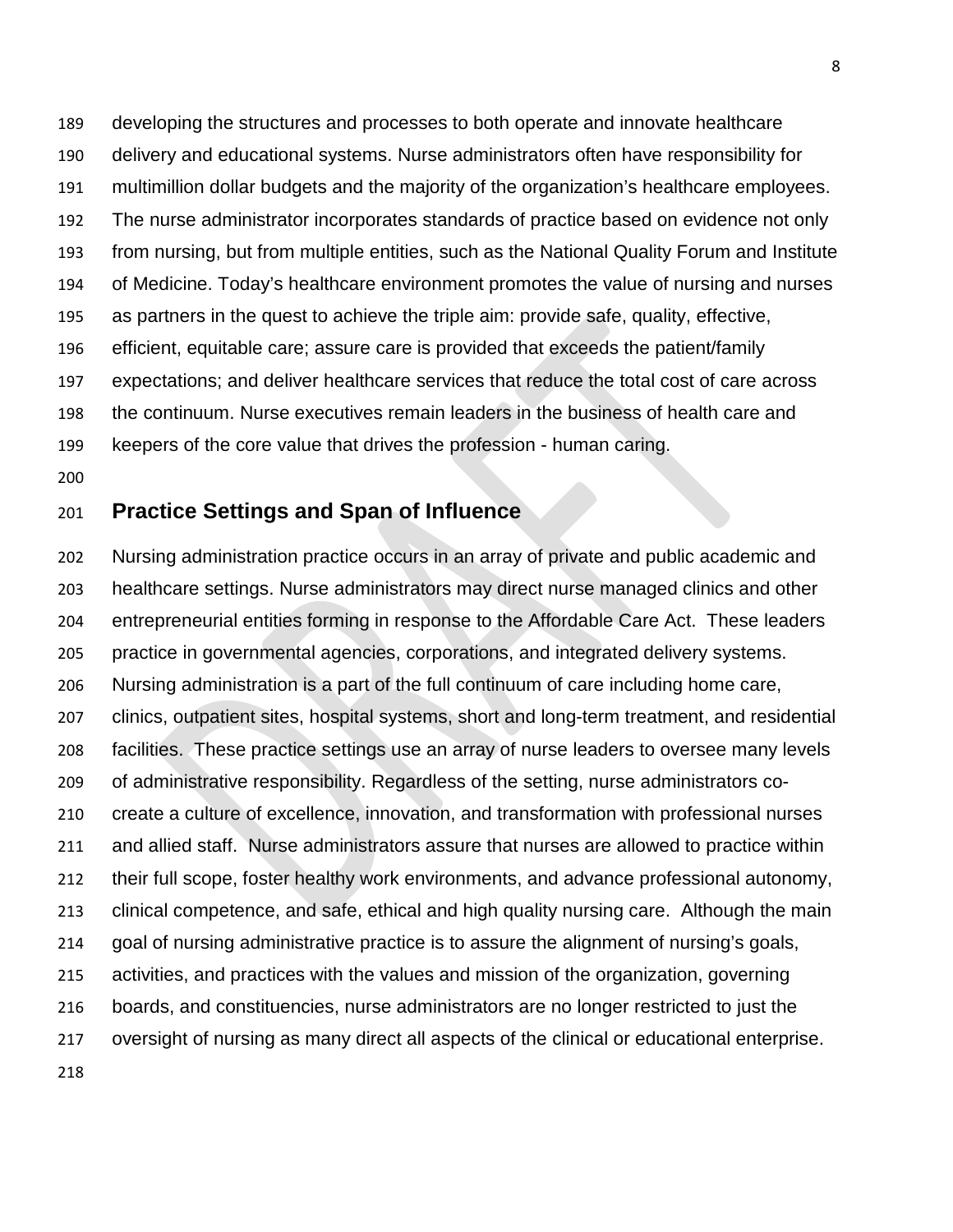In this edition of the *Nursing Administration: Scope and Standards of Practice*, roles are

discussed by examining the range or span of influence the position has within the

organization. Common roles and titles found within varied practice settings are

- identified, although it is impossible to capture them all. As healthcare delivery and
- educational systems continuously evolve to improve the health of the population,
- nursing administration practice and span of influence is evolving too.
- 

### **System-Wide Influence**

 Nurse administrators with system-wide authority have roles that influence and often extend beyond nursing. These leaders have the unique opportunity to bring together all stakeholders to contribute to the mission of the organization while honoring the distinctive perspective of nursing. As a licensed healthcare provider, the nurse administrator is uniquely able to foster partnership and collaboration that is respectful, transparent, trustworthy, and committed to excellence. System-wide influence offers a matchless opportunity to assure effective patient-centered care that is seamless across every transition. Nurse administrators in these roles may be chief executive officers, chief operating officers, chief program officers, chief informatics officers, division heads, public health analysts, chancellors, provosts, and presidents. These nursing administrators represent nursing in corporate, academic, public, and governmental settings, and serve on governing and philanthropic boards. Nurse leaders with this span of influence may be members of the legislature, executive directors of professional associations, regulatory agencies, and even national academies, such as the Institute of Medicine and the Royal Society of Medicine.

### **Organization-Wide Influence**

 Nurse administrators with organization-wide authority have the ultimate accountability for ensuring exemplary, safe, and cost-effective nursing practice across the organization and/or integrated delivery system. These nurse administrators transform organizational and professional values into daily operations that assure a healthy and caring work environment. Spanning the organization's delivery systems and care continuum, this nurse administrator serves as a catalyst and role model for patient and family -centered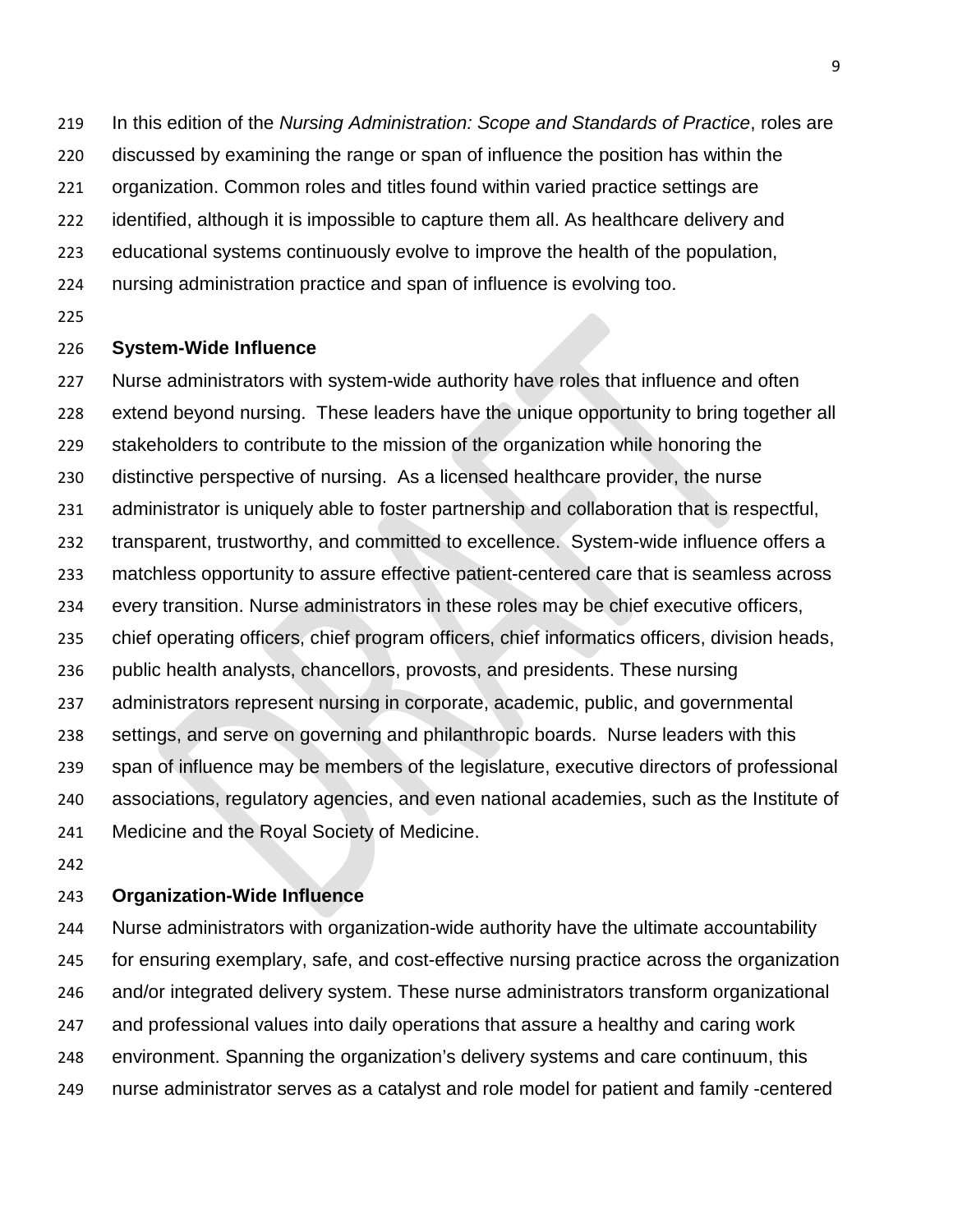care, nourishes the organization's values and mission, and exemplifies nursing's core

values. Nurse leaders in these roles often have titles such as Chief Nursing Officer

(CNO), Vice President of Nursing or Patient Care Services, Dean, Director of Nursing

Services, Director of Patient Care Services, or Bureau Chief.

### **Service/Department/Program Influence**

 Authority over a service/product - line, department or program is a common nursing administrative role across all healthcare delivery and educational settings. These nurse administrators are charged with handling the daily operation of multiple units or departments clustered around specific clinical or academic areas and usually have 24- hour accountability for those specific areas of responsibility. Typically, this nurse administrator is supported by unit managers or departmental coordinators, who may or may not be nurses, and who execute daily operations within defined areas. This nurse administrator's efforts are directed toward program management, which includes developing program-specific goals, objectives, and the achievement of quality outcomes within an organization. In this role, nurses also have the unique skill set to mobilize internal and external stakeholders to ensure programmatic goals and objectives are met. These nurse administrators often have titles such as administrator, nursing supervisor, or patient care director. Other leadership titles include, shift supervisor, associate or assistant Dean, program director, and chairperson. Some nurse administrators serving in these roles may function outside of the realm of the traditional nursing departments associated with direct patient care services. Instead, the nurse administrator focuses attention on various processes within the organization. Examples of other roles with unit or program-wide influence include Quality Improvement Director, Public Health Analyst, Education Director, and Recruiter. They are usually accountable to another nurse administrator at the organizational level.

### **Unit/Team-Wide Influence**

 Nurse administrators with this level of influence most often direct a single defined area requiring distinct clinical or academic expertise. Depending on the size of the unit or team, the availability of staffing, and the demands of their management duties, these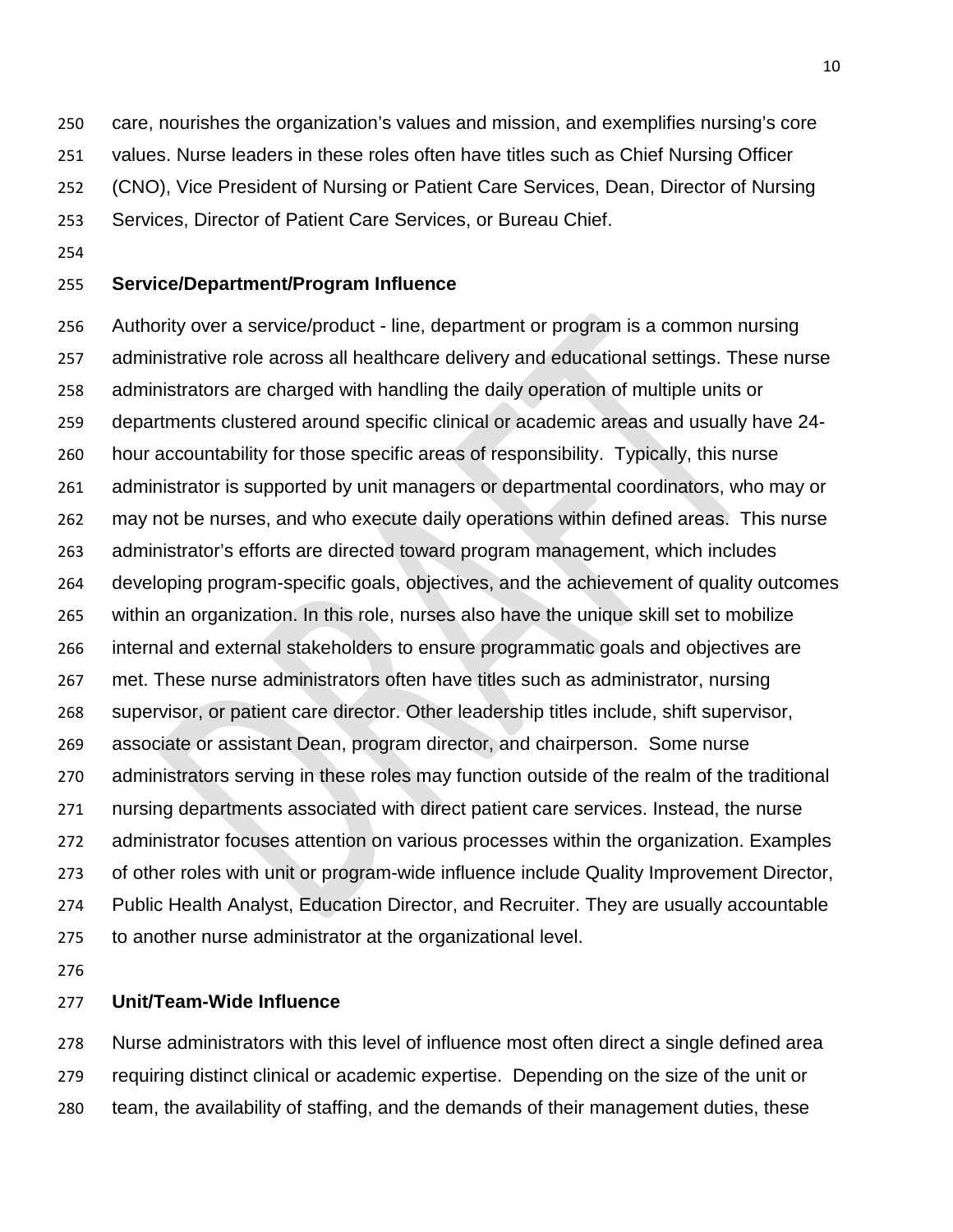nurse leaders may also continue to have teaching or direct patient care responsibilities.

These nurse administrators often have titles such as nurse manager or unit manager.

Academic leadership titles with this span of influence include course coordinator,

concentration director, and team leader.

### **Role Accountabilities**

 While nurse administrators practice in many different settings and roles with varying degrees of influence, core accountabilities remain the same. Accountability denotes being answerable to oneself and others for one's actions and the impact they have on individuals, organizations, and communities.

 Core accountabilities of the nurse administrator include: 1) safety, quality and risk management, 2) patient and population health advocacy 3) clinical care delivery and optimal patient outcomes, 4) healthy work environments, 5) strategic, financial, and human resource management, 6) legal and regulatory compliance, and 7) networking, partnering, and collaborating. The nurse administrator works with an interprofessional team to assure achievement of optimal outcomes for patients, populations and communities as well as the organizations that deliver care, promote health, and prepare clinicians.

### **Safety, Quality and Risk Management**

 No accountability of the nurse administrator is greater than culpability for safety, quality and risk management. Nurse administrators, as representatives of nursing and also stewards for the organization, must leverage critical thinking, problem-solving, and collaboration skills to design systems that assure safety, promote quality, and minimize risk. Consideration must be given to all stakeholders when planning and implementing strategies to accomplish these goals. A primary challenge for the nurse administrator is creating an environment where the ethical and social obligations of nurses to deliver safe, quality services are balanced with simultaneously protecting the organization and its employees from failure and liability.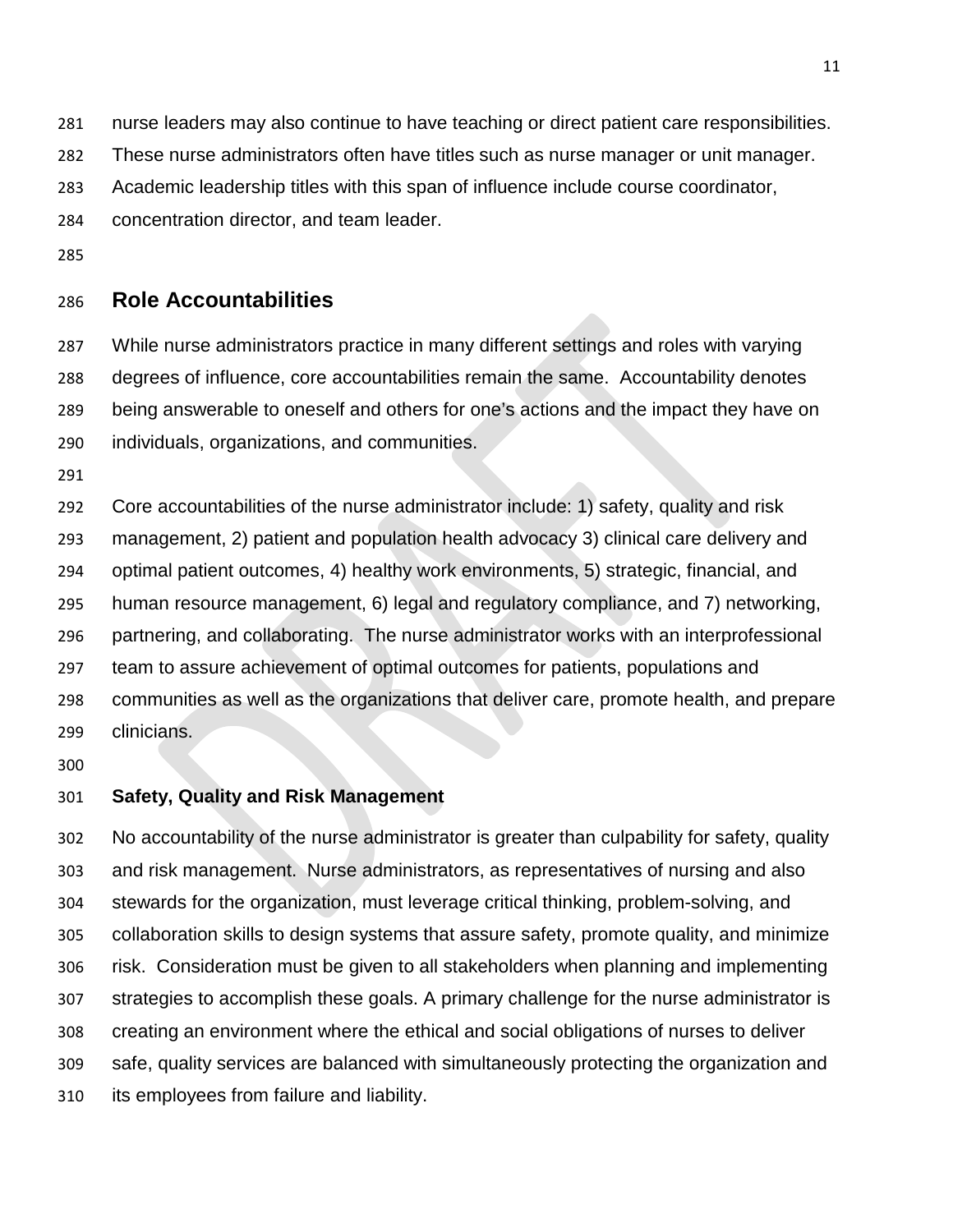Nurse administrators as leaders are responsible for creating a culture of quality and safety, and operationalizing strategies to attain performance excellence and risk management (Duquette, 2012). To be effective, the science of complex systems must be considered in the management and continuous improvement of organizations (Duquette, 2012). Nurse administrators need to assure that quality is a priority and is interwoven within the organizational fabric. The Institute of Medicine (2001), the Joint Commission on Accreditation of Healthcare Organizations (2003), and other authorities encourage healthcare leaders to take responsibility in developing a strong safety culture to prevent or minimize medical error. The nurse executive, as one of the chief executives must make this a commitment and top priority (Leape & Berwick, 2005). Creating a system of quality and safety also requires creating an entire culture of safety. Effective nurse administrators promote a process of mistake or error mitigation,

recognizing errors are most often the result of system breakdowns rather than the

failures of individuals. Such a culture focuses on investigation of the root cause of an

incident, addresses necessary system(s) modification, and reserves punitive action only

for reckless behavior. The system promotes reporting and quality outcomes, which

ultimately can reduce cost, promote transparency and public trust, and make nurses

accountable for their practice. Three reports from the Institute of Medicine provide

insight and rationale to aide nurse administrators in improving safety and quality: *To Err* 

*Is Human: Building a Safer Health System (1999), Patient Safety: Achieving a New* 

*Standard of Care (2003), and Keeping Patients Safe: Transforming the Work* 

*Environment of Nurses (2003).* These reports brought significant attention to the idea of

treating errors as systems failures. One model for error prevention and mitigation is the

just culture approach, a process garnering increased interest in healthcare settings

because of its focus on fixing error-prone systems by supporting error reporting, error

- reduction, and patient safety (Asiton & Chou, 2005).
- 

Nurse administrators in all practice settings are responsible for creating and supporting

a quality management philosophy within their organizations. The terms quality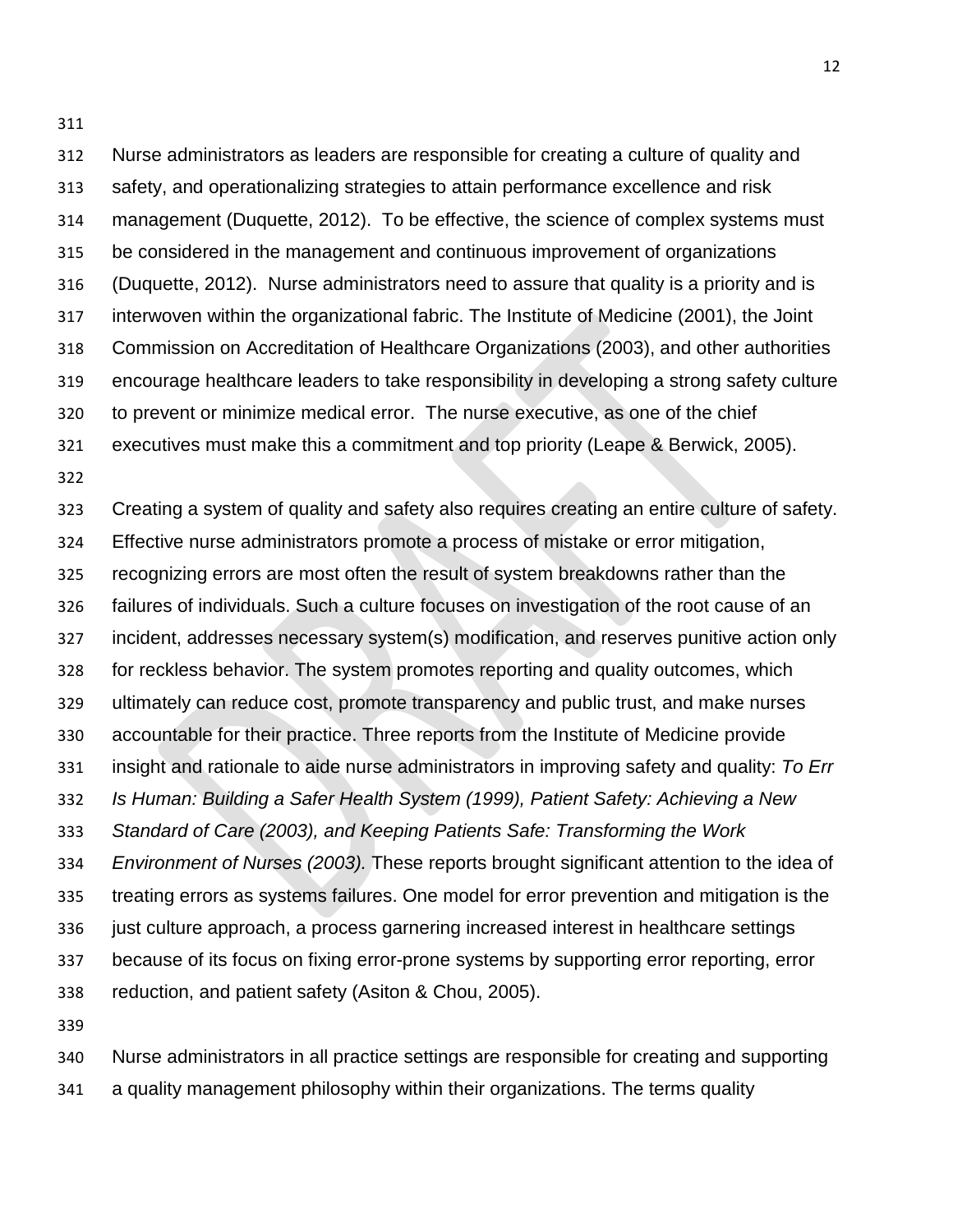management (QM), quality improvement (QI), performance improvement (PI), total quality management (TQM), and continuous quality improvement (CQI) are often used interchangeably in health care (Folse, 2011). Quality management refers to a philosophy that defines a healthcare culture that emphasizes customer satisfaction, innovation, and employee involvement (Folse, 2011). Quality improvement refers to an ongoing process of innovation, error prevention, and staff development that is used by institutions that adopt the quality management philosophy (Folse, 2011). Organizational effectiveness aims to combine the knowledge of management and quality to understand and improve the organization (Kelly, 2011).

The responsibility for ensuring quality and safe outcomes for patients, customers,

stakeholders, and employees lies with those who determine how and what

 organizational objectives are set; how human, fiscal, material, and intellectual resources are secured, allocated, used, and preserved; and how activities in the organization are designed, carried out, coordinated, and improved (Kelly, 2011). The nurse administrator in collaboration with the strategic team is a key contributor to this responsibility.

 Efforts to promote quality and assure safety contribute to the elimination of risk and sentinel events in health systems. Today, healthcare professionals are implementing the latest information technologies, monitoring identified quality indicators from field experts, developing and implementing standards of practice, and participating in education and training to minimize preventable errors (Watson, 2010). Quality care begins with commitment to a culture of safety that becomes embedded in all aspects of patient care (Watson, 2010).

 Risk management (RM) for healthcare entities can be defined as "an organized effort to identify, assess and reduce, where appropriate, risk to patients, visitors, staff and organizational assets" (Kavaler & Spiegel, 1997, p.3). The goal of RM in any organization is to protect patients from harm and the organization from financial losses (White, 2012). Risk management and quality management are closely related as both are keenly interested in maintaining or exceeding the applicable standard of care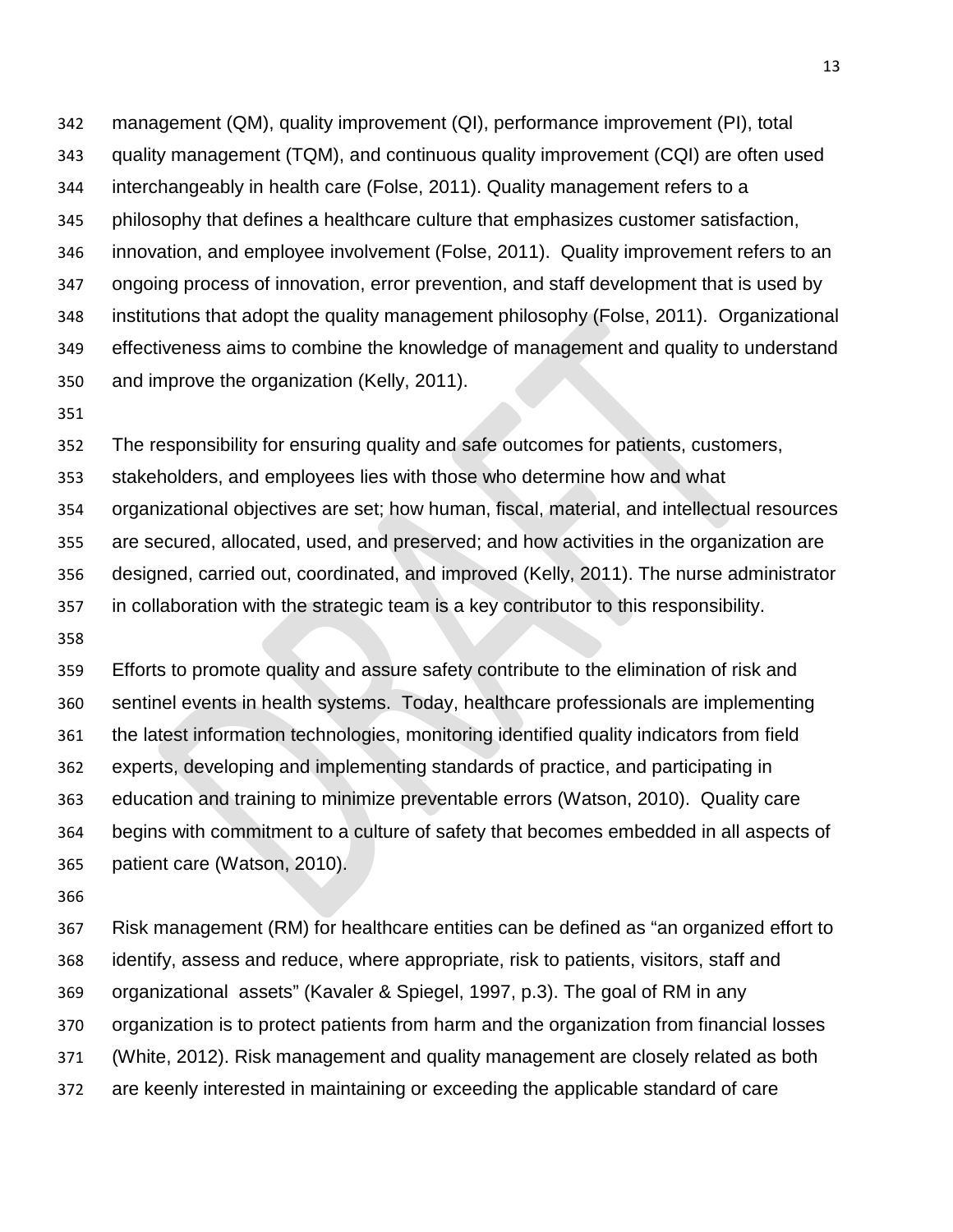(White, 2012). The nurse administrator works in collaboration with other members of the leadership team to identify internal and external dangers to the organization and to ensure an effective risk management approach is in place. All members of the workforce are responsible for identifying, reporting, and documenting risk management and potential quality of care problems that can influence patient safety (Beaudin & Pelletier, 2012). The nurse administrator must lead this effort implementing and evaluating strategies for proactively reducing errors, promoting quality, ensuring patient safety, and minimizing risk (Beaudin & Pelletier, 2012).

#### **Patient and Population Health Advocacy**

 The nurse administrator advocates for the protection and rights of individuals, significant others, communities, populations, healthcare providers, nursing, and other professions, institutions and organizations, especially related to health and safety (ANCC, Magnet Standard 16 Advocacy, pg. 44). The nurse administrator supports the involvement of individuals in their own care and decision making and believes the patient should be the person most prominent in guiding care.

 To assure patient advocacy the nurse administrator works with all healthcare professionals to ensure education is provided on patient advocacy and that staff help patients who require additional assistance to identify a person who can advocate on their behalf. The nurse administrator encourages health information that is clear, accessible and adequate for patients, providers and caregivers. The nurse administrator ensures that patient advocacy is integrated into the design, implementation, and evaluation of policies, programs and services, and systems.

 Nurse administrators demonstrate skill in advocating before providers, public representatives, policy decision-makers, and other stakeholders. The nurse administrator exhibits fiscal responsibility and integrity in policy development and advocacy activities, and strives to resolve conflicting expectations among populations, providers, and other stakeholders. The nurse administrator promotes safety, guards nursing and patient interests, and preserves the individual rights of the consumer of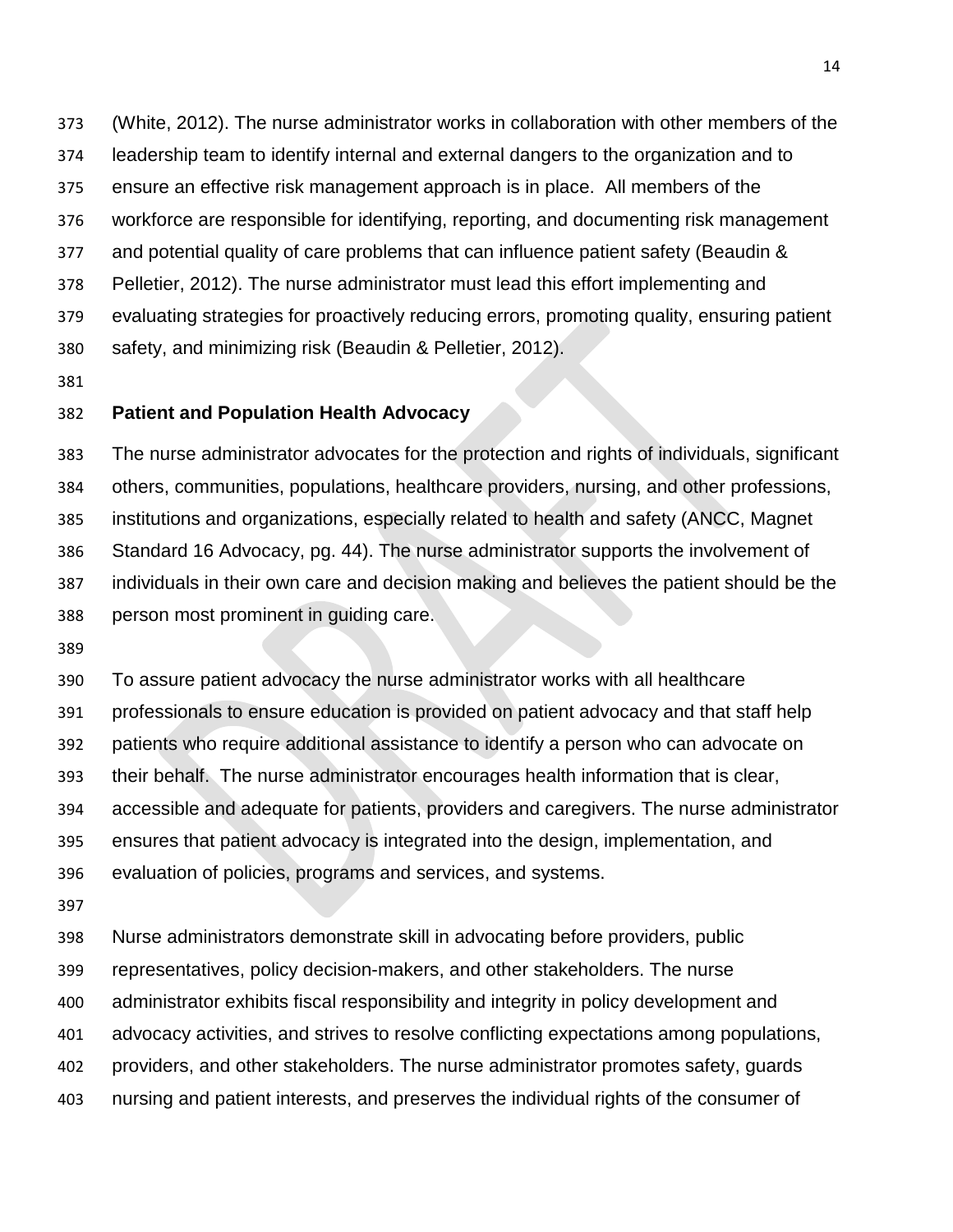healthcare throughout all settings. The nurse administrator serves as advocate for

peers, populations, providers, and other stakeholders in promoting and implementing

health policies which reflect best practice and improve access.

### **Clinical Care Delivery and Optimal Patient Outcomes**

 The nurse administrator has the responsibility for implementing and maintaining the scope and standards of nursing practice within a model of care. The nurse administrator must be a role model, mentor, innovator, and advocate of the professional nurse to ensure nursing practice is effective in achieving clinical outcomes. Nurse administrators hold the professional nurse accountable for adhering to Standards of Practice when delivering care and assure that the ANA (2010) five characteristics of nursing practice continue: • Nursing practice is individualized • Nurses coordinate care by establishing partnerships • Caring is central to the practice of the registered nurse

- Registered nurses use the nursing process to plan and provide individualized care to their healthcare consumers
- A strong link exists between the professional work environment and the registered nurse's ability to provide quality health care and achieve optimal outcomes
- 

 The nurse administrator is accountable for supporting the most appropriate model of care within the delivery system such as tertiary care systems, Accountable Care Organizations, nursing centers, public health systems, and medical homes. To that end, the nurse administrator must be a designer, innovator and evaluator of care delivery models and systems.

 The Affordable Care Act of 2014 has identified the professional nurse as a critical provider for achieving positive clinical outcomes and managing cost in current and future healthcare systems. It is important that the nurse administrator collaborates with other administration members, nursing staff, and interdisciplinary colleagues to design,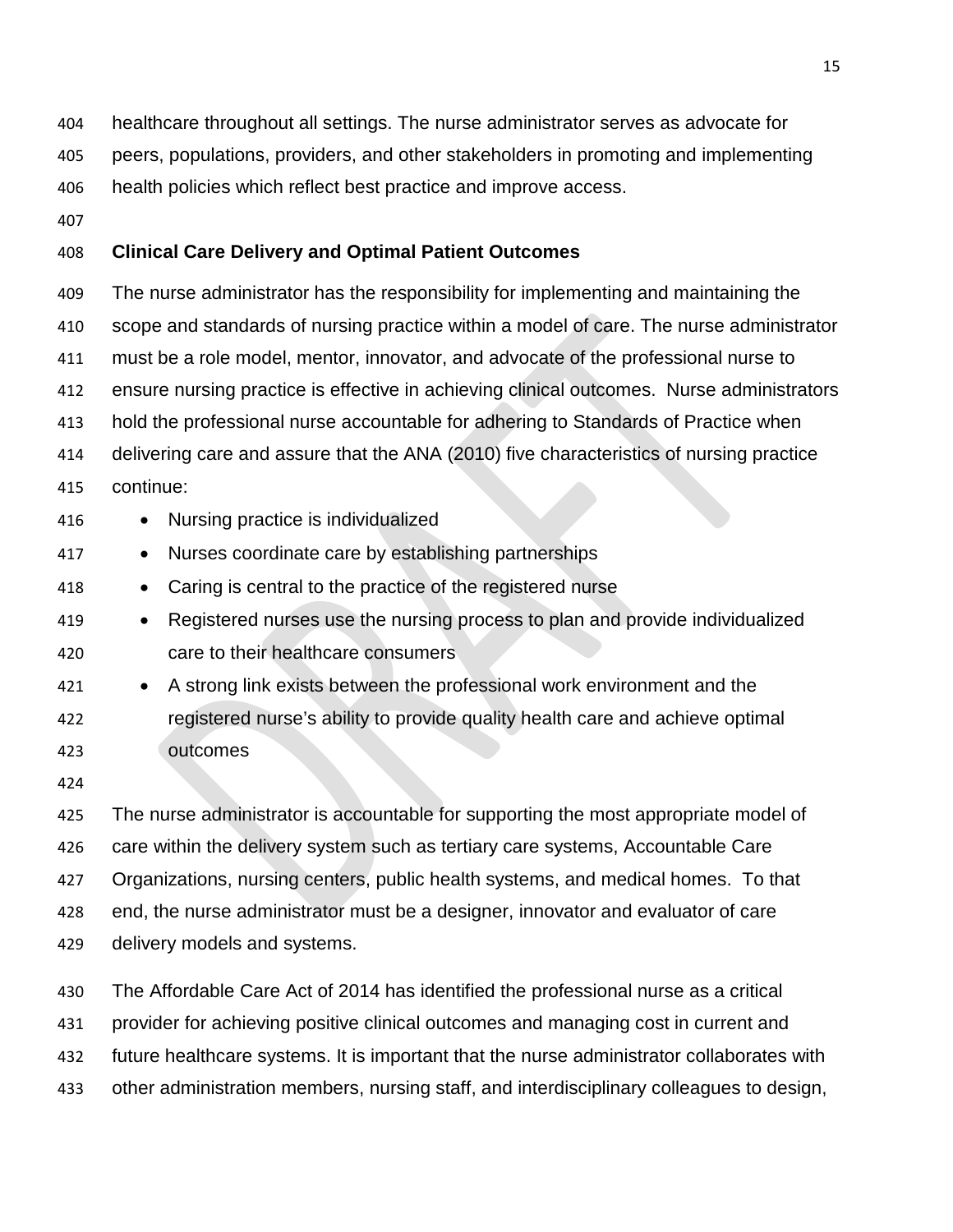implement, and evaluate models of care that support nursing practice and assure quality and cost outcomes can be achieved. Nurse leaders create innovative care delivery systems that foster a healthy practice environment for nurses, patients, visitors and other healthcare disciplines.

 Safety and quality problems occur when professional staff are not supported nor prepared to achieve optimal quality care (ANA, 2010; IOM, 2004). Changes within the nursing culture that foster an environment of professionalism must be supported and maintained for quality to be achieved*.* Nurse administrators have the responsibility to achieve these changes by supporting and guiding staff to both create a safe work environment and promote quality relationships and interactions while developing healing environments (Roussel, 2009). It is within this culture that collaborative decision-making and positive staff and patient outcomes will flourish.

#### **Healthy Work Environment**

 Healthy work environments promote positive patient care environments and contribute to safety and quality. Nurse administrators develop healthy work environments using evidence-based management practices (Roussel, 2009). The American Nurses Association (ANA) defines a healthy work environment as: **'***one that is safe, empowering, and satisfying. Parallel to the World Health Organization definition of health, it is not merely the absence of real and perceived threats to health, but a place of "physical, mental, and social well-being," supporting optimal health and safety. A culture of safety is paramount, in which all leaders, managers, health care workers, and ancillary staff have a responsibility as part of the patient centered team to perform with a sense of professionalism, accountability, transparency, involvement, efficiency, and effectiveness. All must be mindful of the health and safety for both the patient and the health care worker in any setting providing health care, providing a sense of safety, respect, and empowerment to and for all persons.'* (ANA, 2014, available at [http://www.nursingworld.org/MainMenuCategories/WorkplaceSafety/Healthy-Work-](http://www.nursingworld.org/MainMenuCategories/WorkplaceSafety/Healthy-Work-Environment/default.aspx)[Environment/default.aspx\)](http://www.nursingworld.org/MainMenuCategories/WorkplaceSafety/Healthy-Work-Environment/default.aspx)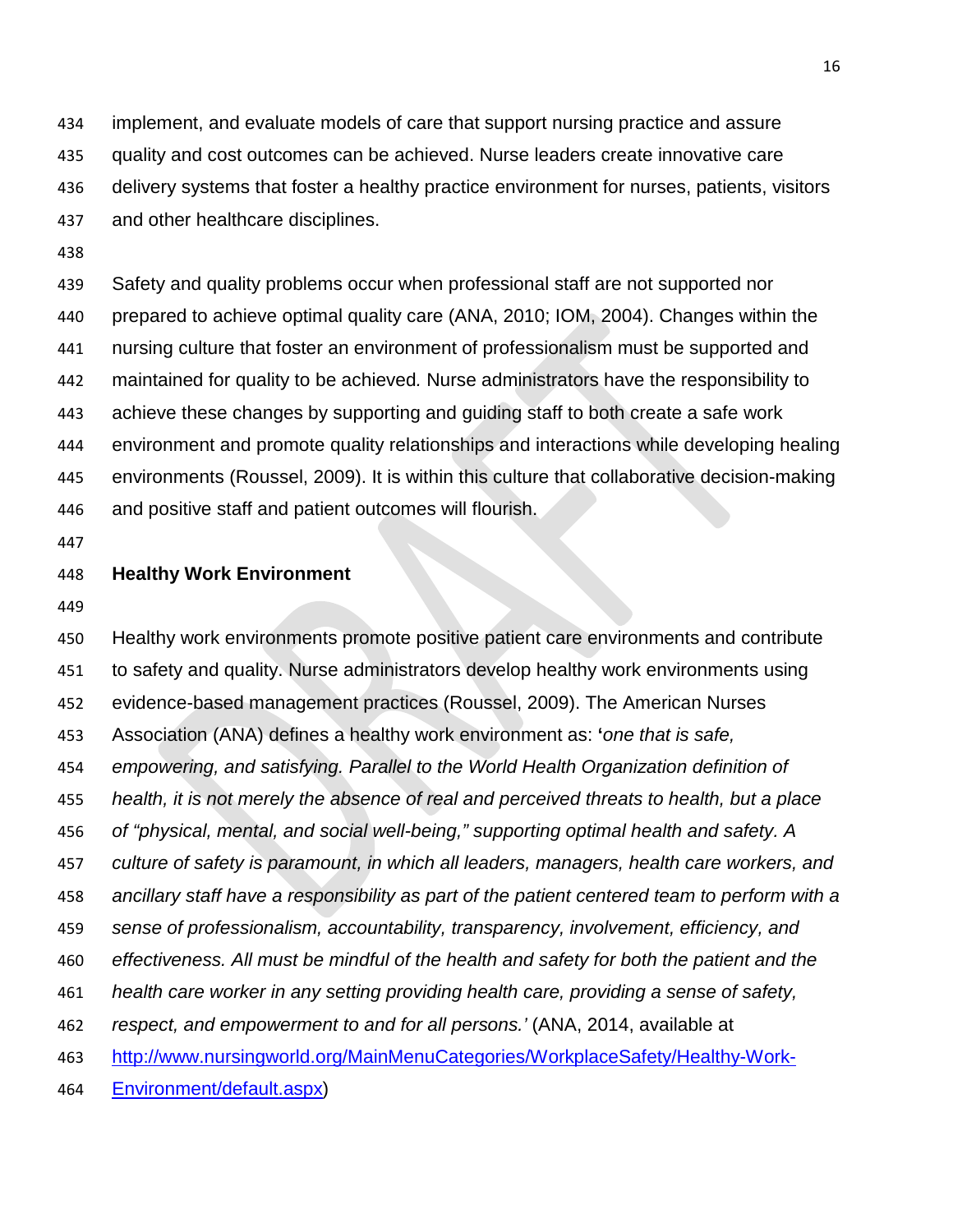Some principles and elements in achieving this environment include respect for diversity; assurance of open, transparent communication; promotion of work/home life balance; and advocacy for nursing practice, shared decision making and continuous professional growth. The ultimate goal of nursing administration is positive health outcomes for patients, staff, and communities. The American Association of Critical-Care Nurses, supported by ANA (2010) has identified six standards for establishing and maintaining healthy work environments (ANA, 2010 pp. 5-6 & AACN, 2005): • *Skilled Communication* • *True Collaboration* • *Effective Decision Making* • *Appropriate Staffing* • *Meaningful Recognition* • *Authentic Leadership* Nurse administrators can impact positive work environments though (ANA, 2010): • Transformational leadership and evidence–based management • Maximizing workforce capability • Creating and sustaining a culture of safety and research • Work space design and redesign to prevent and mitigate error • Effective use of telecommunications and biomedical device interoperability **Strategic, Financial, and Human Resource Management** As members of the leadership team, nurse administrators, regardless of role, have a responsibility to contribute to the strategic, financial and human resource management in the organizations where they work. This responsibility includes planning, allocating, monitoring, analyzing and contributing to the overall fiscal well-being of the healthcare enterprise.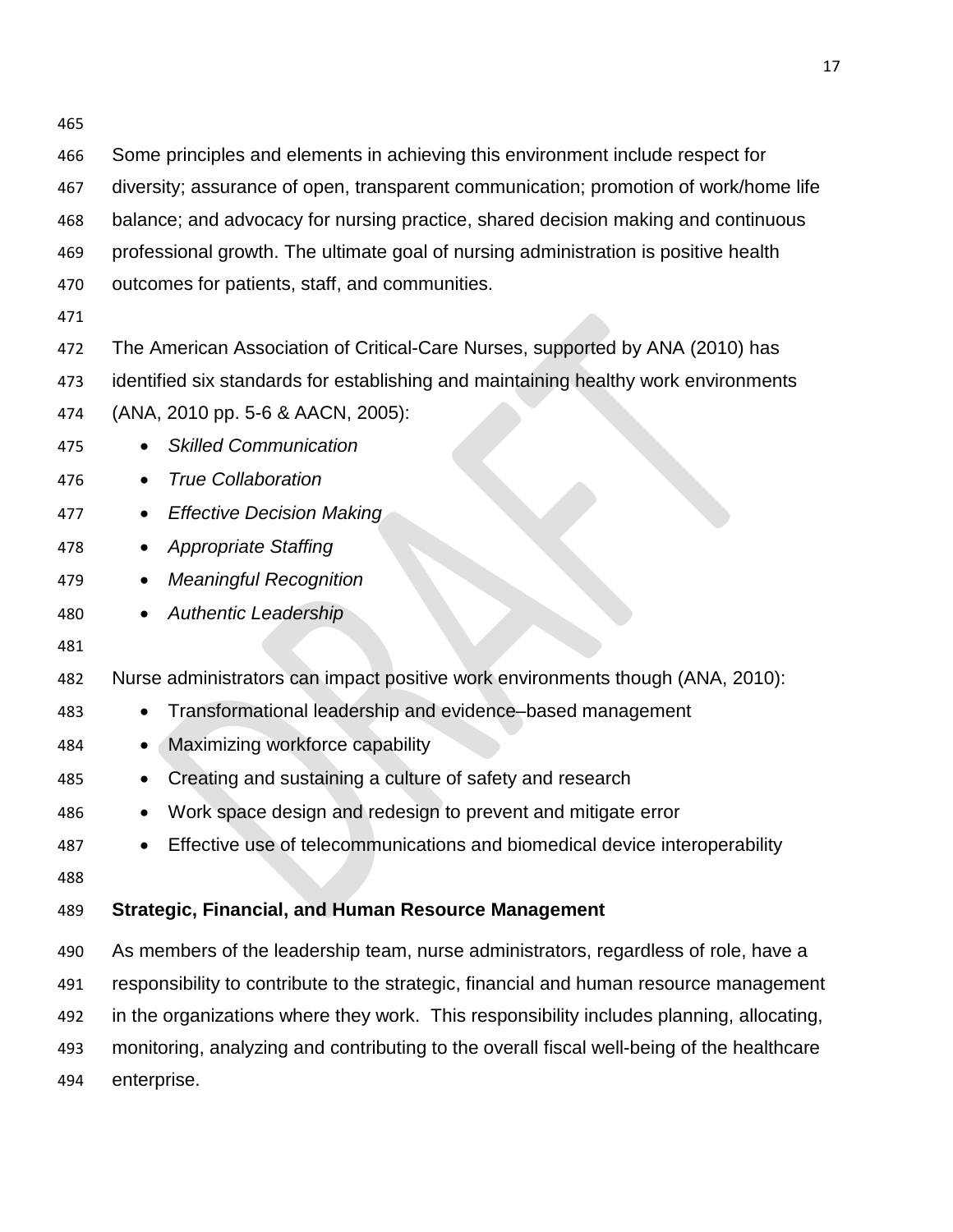Nurse administrators actively participate in developing the strategic direction of the organization, including initial and ongoing system and environmental assessments and analyses. Strategic planning is a process of defining the organization's vision and mission, setting goals and objectives, and identifying key stakeholders and tactics (Huber, 2006). The strategic planning process is proactive, vision-directed, action- oriented, creative, innovative, and oriented toward positive change (Clyne, 2011). Strategic management is the implementation and evaluation of the plan (Huber, 2006; Lexa, 2008). The organization's hierarchical structure will influence the nurse administrator's scope of responsibility and accountability in setting and implementing strategic goals. Nurse administrators may play a role and have accountability in strategic activities at the microsystem, mesosystem, exo-system and/or macro-system. Regardless of their organizational position, nurse administrators must understand how the strategic focus of an organization affects patient care activities, health outcomes, quality and safety, resources allocation, and the financial sustainability of the agency. 

 Nurse administrators have responsibility and accountability for communicating, implementing, and evaluating strategic plans and initiatives (Sollenberger, 2006). They must make sure staff members have the skill sets needed to develop and design care delivery models that support the organization's strategic aspirations. The outcome of strategic planning is development of broad internal and external organizational goals. Nurses are instrumental in designing, planning, and executing new strategies for the future; thus, influencing the direction of health care (Clyne, 2011). The primary responsibility of the nurse administrator is to ensure the nursing strategic agenda aligns with the organization's plan; and that nursing has a voice at the planning table. 

 Recent developments in healthcare financing provide nursing with an opportunity to move from the traditional model of being an expense and cost center to a progressive model where nursing contributes to the preservation of revenues through evidence- based practice. Nursing services plays a key role in reimbursement, risk reduction and revenue generation. Current administrative practices require shifting from a focus on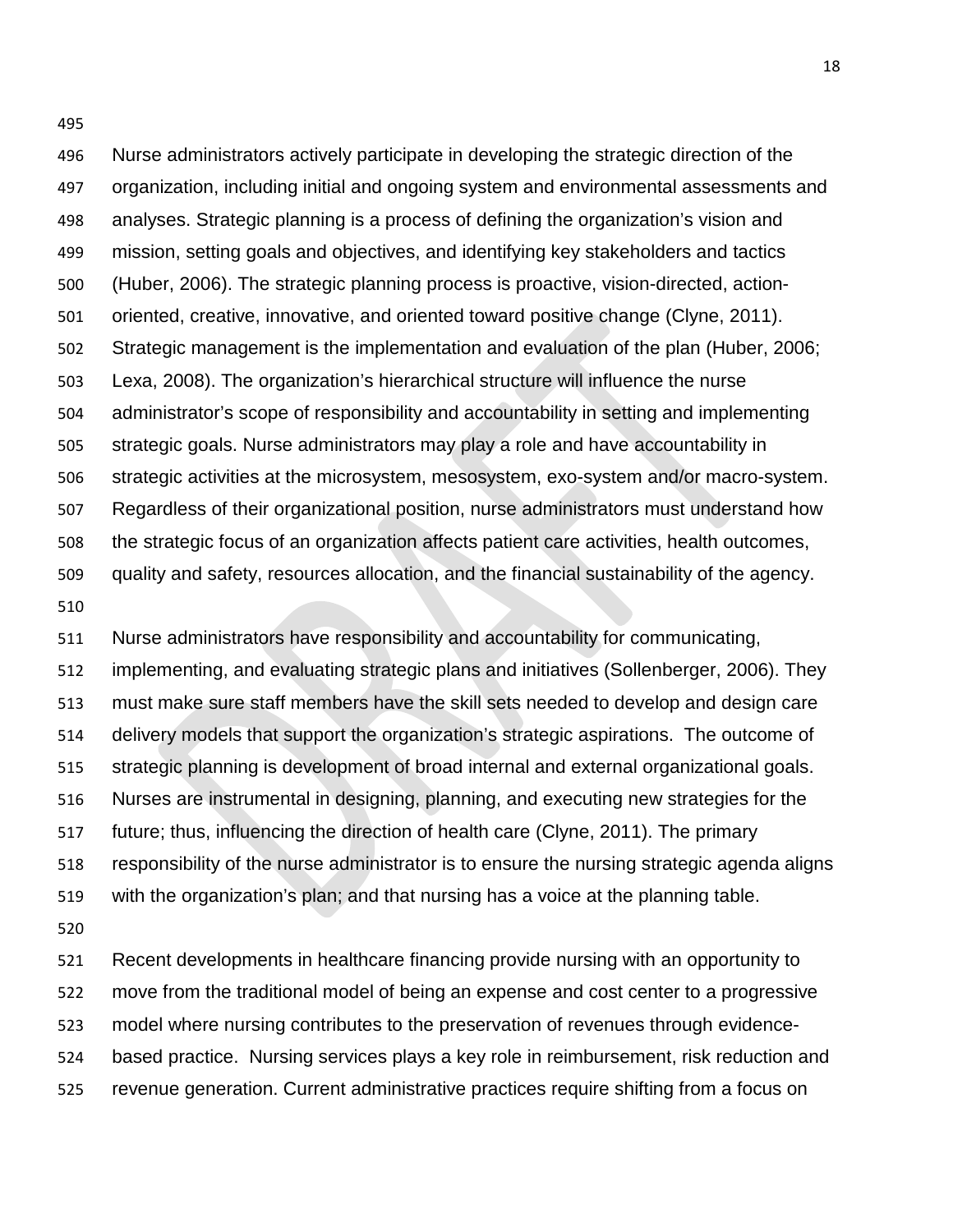staffing numbers to an emphasis on the efficient use of all resources, as well as efforts that reduce negative patient outcomes and discharge delays. Of particular concern are nursing sensitive indicators that reflect the quality of care given to patients by nurses. The nurse administrator is expected to lead in integrating and balancing the financial needs of patient care, clinical enterprises, innovation, facility planning, and employee development to influence healthcare outcomes for patients, populations and the community. Nurse administrators must learn how to navigate the financial environment to assure resources are available to support patient care, delivery models and human capital needs. The nurse administrator must articulate and justify the impact that nursing services have on patient outcomes, cost, and the long-term financial viability of the organization.

 Nurse administrators must understand sources of healthcare financing: government, insurance, self-pay, private and philanthropic gifts. In addition, these administrators must partner with others to assess and evaluate providers' payment systems, negotiate rate structures, and control spending through creating new delivery and payment models. The nurse administrator will be called upon to help justify expanding services, providing new services, and building new facilities to house different services. A strong working relationship between the nursing department and the fiscal department is essential in this new healthcare environment. The nurse administrator should work to create a financial model within an interprofessional practice environment promoting the need for a true partnership between nursing and fiscal management.

 Consideration of the ethical implications of financial decisions and collectively managing the cost-care dilemma are imperative for cost-conscious nursing practice (Stafford, 2011). Such financial thinking skills are the cornerstone of cost-conscious nursing practice and are essential for all nurses (Stafford, 2011). The nurse administrator must be the organizational role model in the financial management area and empower nursing staff to develop financial thinking skills. Stafford (2011) summarizes some strategies for cost-conscious nursing practice which include:

- 
- Understanding what is required to remain financially sound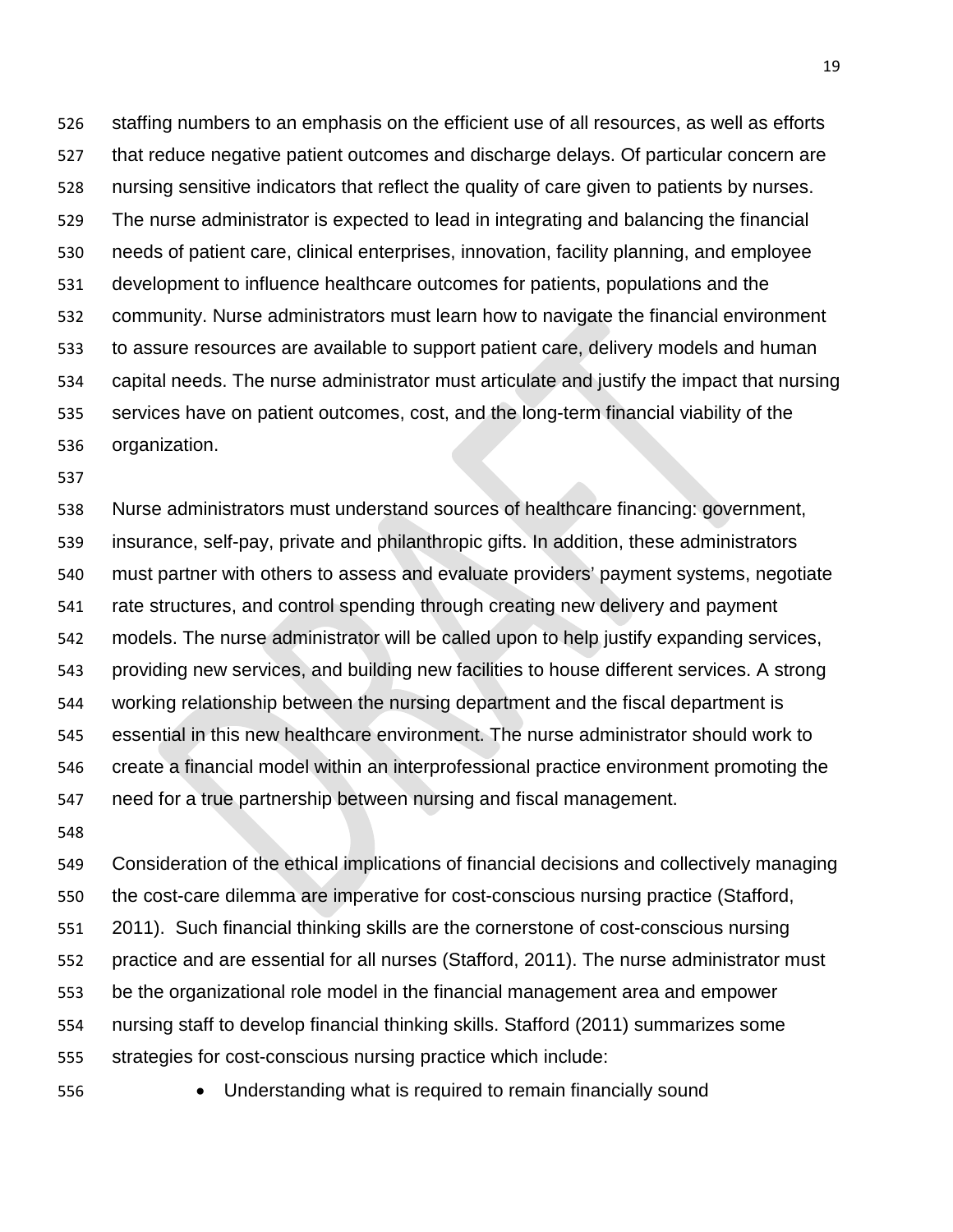| 557 | Knowing costs and reimbursement practices                                                  |
|-----|--------------------------------------------------------------------------------------------|
| 558 | Capturing all possible charges in a timely fashion                                         |
| 559 | Using time effectively                                                                     |
| 560 | Discussing the costs of care with patients<br>$\bullet$                                    |
| 561 | Meeting patient, rather than provider, needs<br>$\bullet$                                  |
| 562 | Evaluating cost-effectiveness of new technologies                                          |
| 563 | Predicting and using nursing resources efficiently                                         |
| 564 | Using research to evaluate standard nursing practice                                       |
| 565 |                                                                                            |
| 566 | One of the greatest financial costs nurse administrators manage is the nursing             |
| 567 | workforce. Healthcare delivery systems accomplish most of the services they offer          |
| 568 | through people, particularly nurses. Nurse administrators must have an understanding       |
| 569 | of traditional human resources (HR) processes and strategic human resource                 |
| 570 | management (SHRM). The nurse administrator must understand the legal framework of          |
| 571 | HR, employee relationships, compensation practices, talent acquisition and                 |
| 572 | development, labor relations, and performance management.                                  |
| 573 |                                                                                            |
| 574 | The complexity of healthcare systems demands that nurse administrators use a               |
| 575 | strategic approach to HR management when creating a healthy work environment;              |
| 576 | designing succession plans; forecasting an adequate, equipped workforce; and               |
| 577 | developing staff to support the strategic aspirations of the organization (Fred & Fottler, |
| 578 | 2011; Hernandez & O'Connor, 2010). Workforce planning requires the nurse                   |
| 579 | administrator's involvement at the institutional, local, state, regional, national and     |
| 580 | international level. Workforce effectiveness requires predicting supply and demand         |
| 581 | needs, conducting market surveillance, increasing diversity, improving data collection     |
| 582 | and analysis, and deploying human resources. Nurse administrators should support and       |
| 583 | be familiar with the National Nursing Workforce Minimum Dataset.                           |

 Nurse administrators in academia and practice must "think outside the box" and create innovative recruitment and retention models to increase the size and diversity of the nursing workforce. Nurse administrators must take a leadership role and become early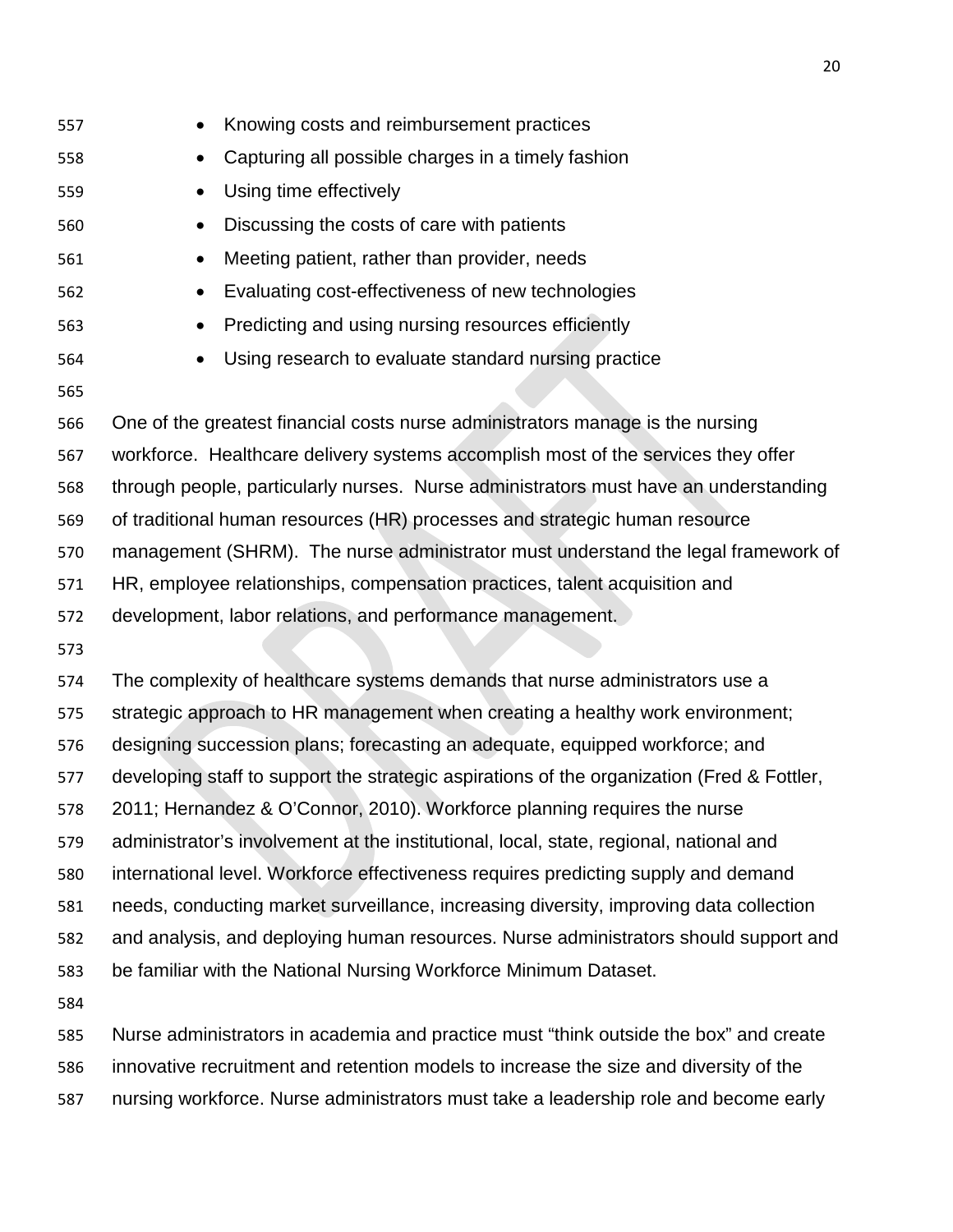adopters in leading change, removing barriers, challenging the status quo, and creating innovative solutions to address nursing workforce issues that will contribute to the health of America. For example, recruitment efforts should address second-degree students, military personnel, early retirees from non-health related industries, and a recruitment focus on elementary and junior high school students. Nurse administrators should work with industries that are downsizing to include outsourcing and financial support for affected employees to pursue careers in nursing. Nurse administrators may have to rethink nursing education at four-year schools to include an extended program of study beyond the two-plus-two model to accommodate mature adults with other family responsibilities and to ease the burden on clinical practice.

 The Patient Protection and Affordable Care Act (ACA, 2010) established the National Health Care Workforce Commission. This multi-stakeholder commission is charged with developing workforce strategies extending to state and regional centers addressing healthcare workforce needs and development. Each nurse administrator should be aware of workforce activities at the local, state, regional, national and international levels to influence advisory groups, advocate for statutory changes, and assure equitable allocation of monetary resources. Nurse administrators should participate with and serve as chairs of workforce boards including local, regional, state and national agencies, and public, private, and nonprofit entities.

### **Legal & Regulatory Compliance**

 Healthcare organizations fall under the umbrella of many different regulatory entities, including state, federal, and accrediting agencies. Nurse administrators must understand and abide by local, state, and federal laws and regulations related to their span of influence. Upholding nurse practice acts, verifying and tracking licensure and credentialing of applicable staff, abiding by nurses' rights, and complying with regulatory and professional standards are duties of the nurse administrator at any level in all practice settings. Federal and state law may also dictate quality and practice standards.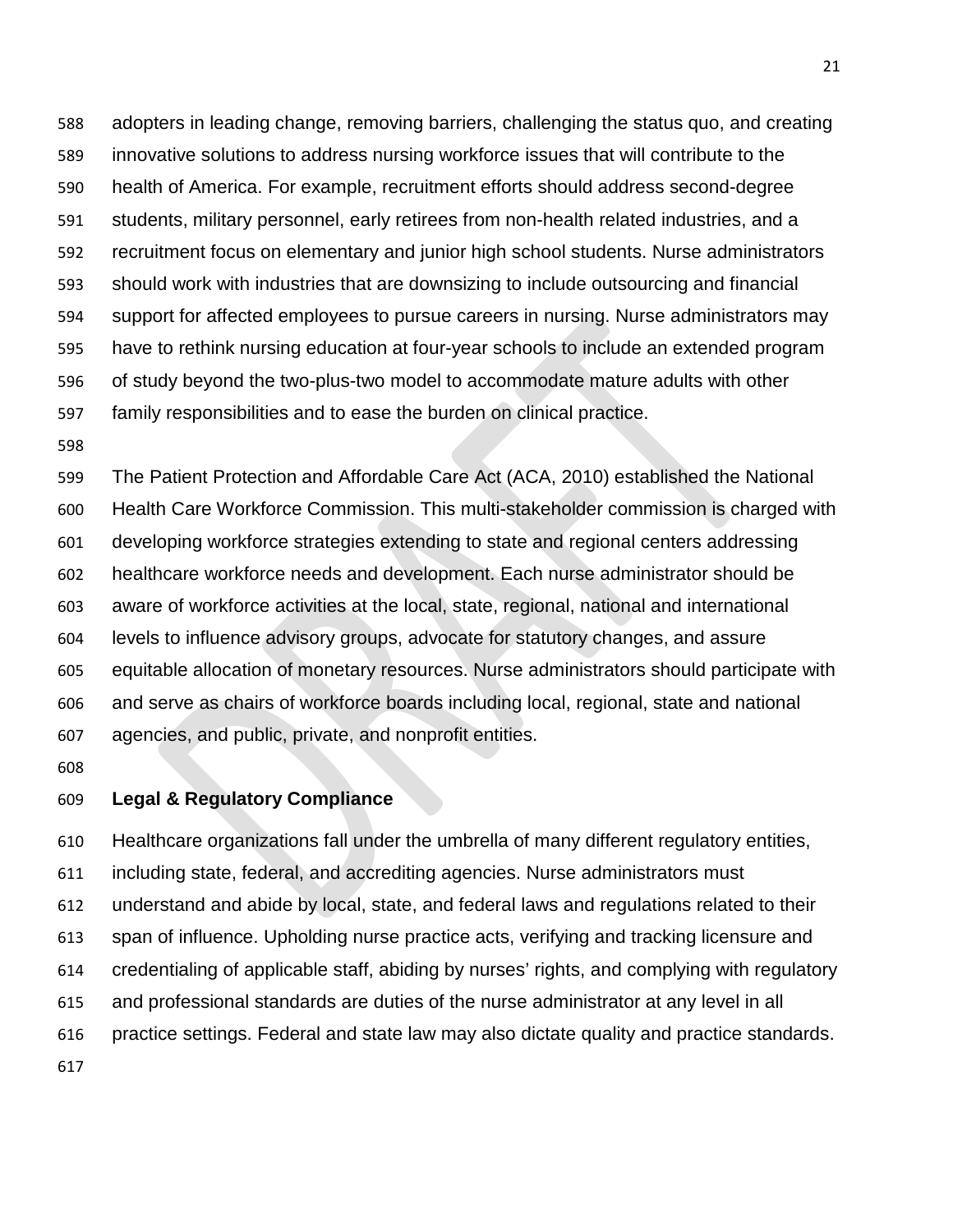evidence-based quality measures. The nurse administrator will collaborate with other organizational leaders and play an active role in developing an efficient, positive, and productive work environment that will support all applicable legal standards to promote safe, quality, healthcare delivery systems. This may require addressing human resource, equal employment opportunity (EEO), Family and Medical Leave Act (FMLA), Family Educational Rights and Privacy Act (FERPA), Health Insurance Portability and Accountability Act (HIPAA), corporate e-discovery, and whistleblower protection. The nurse administrator will offer input regarding the development, education,

The nurse administrator promotes quality of care and preserves patient safety using

 implementation, and evaluation of the organization's compliance program. The nurse administrator is responsible, along with the other organizational leaders, for managing the day to day operations within the organization and measuring the effectiveness of the compliance program. The Board of Directors should be advised if ineffectiveness in the compliance program is identified.

 A critical dimension of legal and regulatory compliance is health information management. This is the process through which healthcare organizations gather, manage, store, and disseminate patient and corporate information essential to providing patient care and measuring quality health outcomes. Health information is vital information that is used to record the patient's encounters across the continuum of care. Moreover, health information management is essential to obtaining reimbursement for healthcare delivery, as well as measuring the organization's performance in quality outcomes, performance improvement, and utilization management. The nurse administrator must develop a clear understanding of the environment and hone the ability to function effectively within it to ensure nursing acquires what it needs for quality patient care (Simpson, 2007).

 The nurse administrator is accountable for ensuring the organization has a health information management system with adequate resources to effectively manage patient

information and provide an organized method for measuring and improving patient care.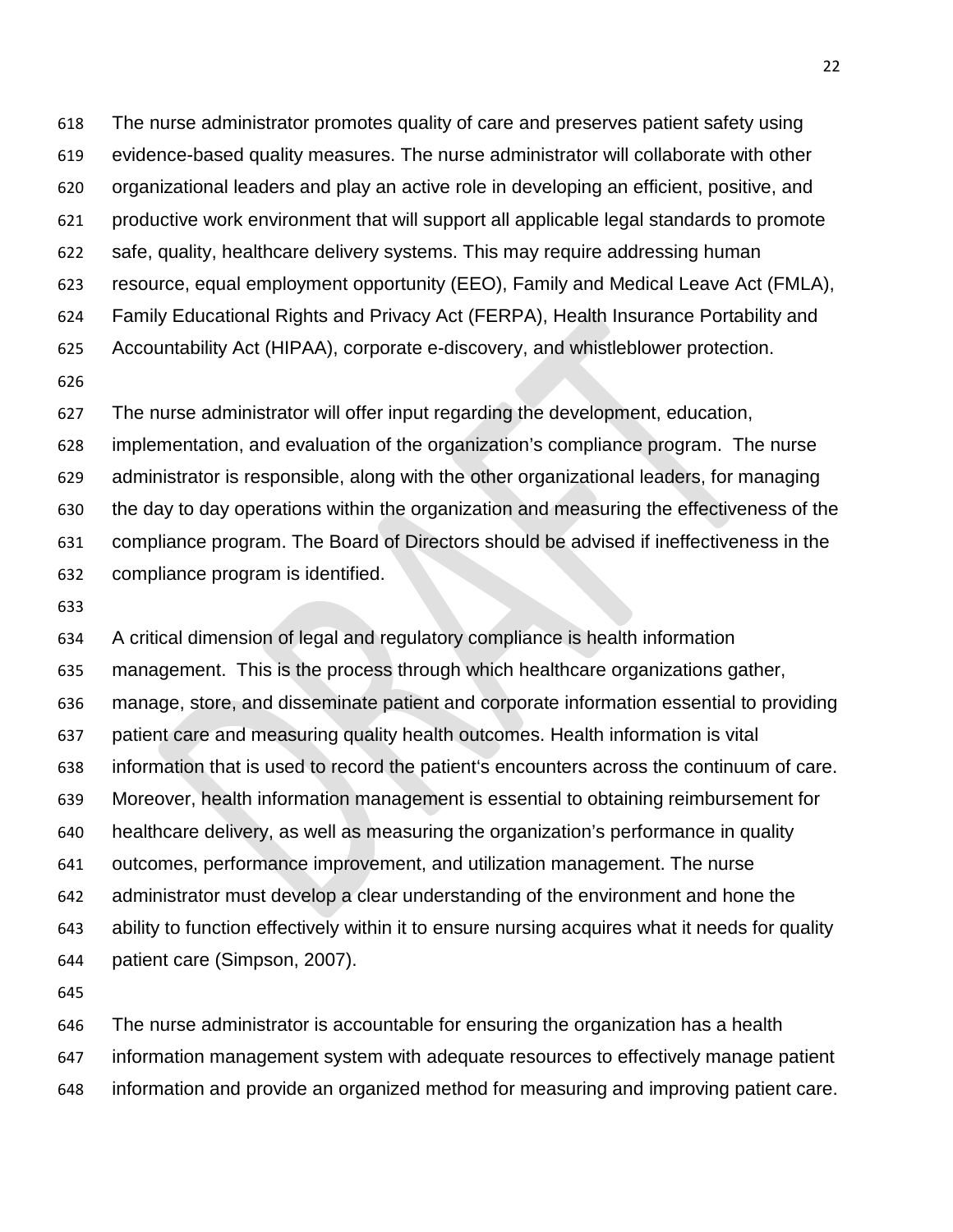The nurse administrator is responsible for ensuring that nursing staff under their purview provide accurate and timely documentation in accordance with organizational policies as well as in compliance with state and federal regulatory guidelines. The nurse administrator actively supports access by individuals to their own personal health information and develops awareness of how that information may be used and accessed by others. Nurse administrators advise, direct, and influence the technology nurses use (Simpson, 2007). Additionally, the nurse administrator evaluates factors related to privacy, security, and confidentiality in the use and handling of health information and works with other organizational leaders to ensure health information security. The nurse administrator also assures nursing professionals receive ongoing education in privacy, security, and the legalities of a complete and accurate medical record.

### **Networking, Partnering and Collaborating**

 Today's nurse administrators are expected to be multi-talented and have a wide span of professional and social influence. These nurse leaders navigate the creation of large networks of care as the industry morphs, consolidates, and strives to address healthcare disparity, cost, and access issues. One of the complex tasks facing nurse administrators is building community partnerships with a vast group of stakeholders to assure population health and safe transition across the care continuum. These partnerships include academic-practice partnerships for innovation and smooth transitions, as well as outreach to patient advocacy groups, non-profit agencies, payers, and political leaders. The nurse administrator must be able to communicate and advocate for the vision and programmatic direction of nursing to a diverse group of constituents and consumers. The ability to collaborate and influence both internal executives and external community leaders is important relative to workforce development, financial viability, and improving health outcomes. Attention to issues associated with marketing, organizational reputation and brand recognition, and an organizational and professional presence in social media, have become integral practice components for the nurse administrator.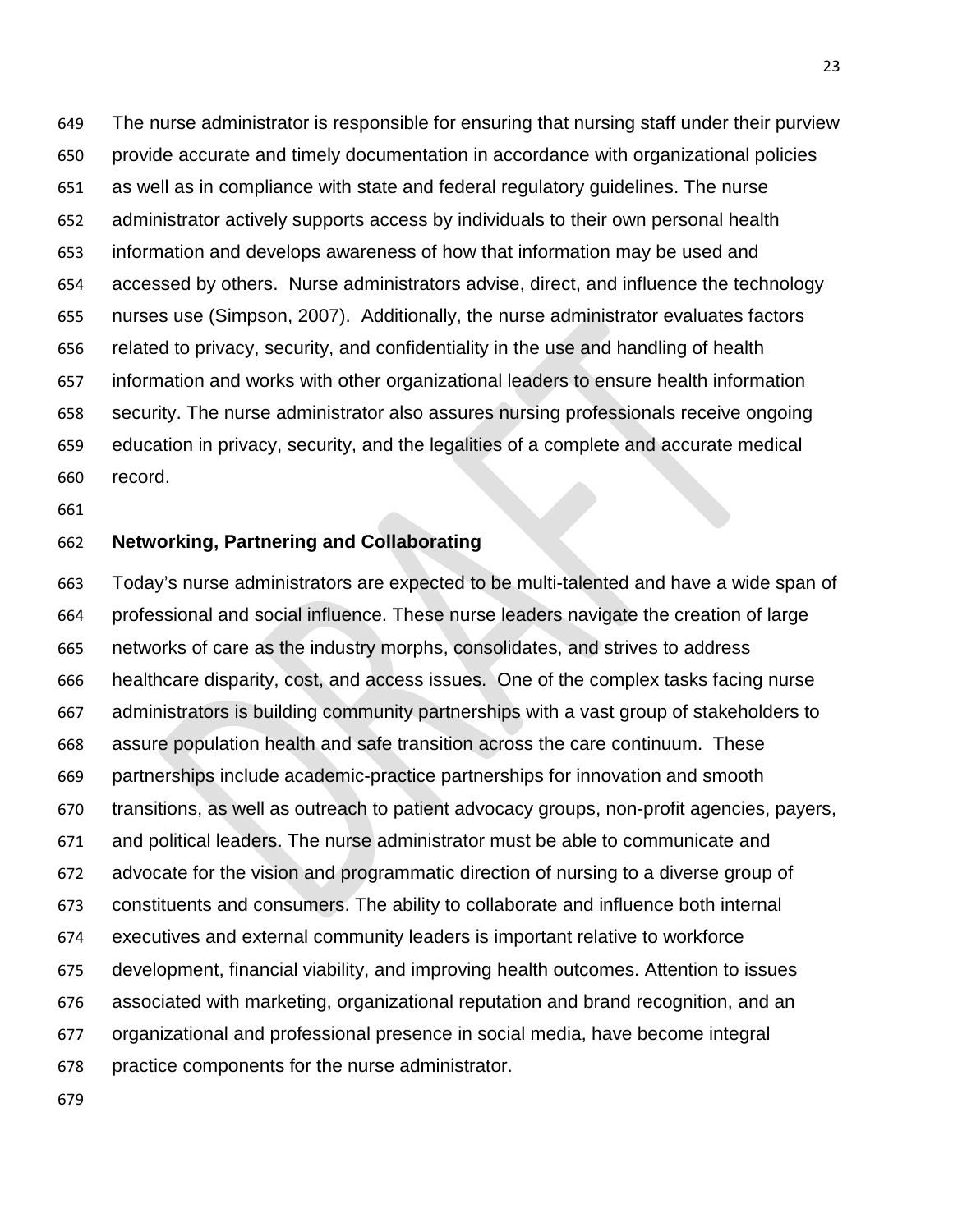The shift to a more involved community is a new paradigm of health care. As the American healthcare system begins to embrace a wellness model, nurse administrators must prepare for a different type of leadership role and an inclusive preventive and maintenance practice framework aimed at advancing population health. An emerging community role for nurse administrators is that of philanthropic development at the domestic and global level to promote and support the mission, vision, and corporate values of their profession and the organization where they work.

## **Role Qualifications**

 With the passage of the Patient Protection and Affordable Care Act, nurse administrators have greater influence in providing and promoting quality health care in complex and resource stressed health systems. To meet these challenges and expectations of leadership, it is important to define the licensure, education, and experience required for this role. Nurse administrators at all levels and within all settings must at a minimum be prepared at the baccalaureate level and hold an active registered nurse license and meet the requirements in the state in which they practice.

#### **Education**

 Various respected nursing leadership and educational groups have explored and debated the educational requirements necessary for effective and efficient nursing administration. The Council on Graduate Education for Administration in Nursing (CGEAN), the American Association of Colleges of Nursing (AACN), and the American Organization of Nurse Executives (AONE) stress that advanced education and continuing competence is needed for nurse administrators to have the skills required to merge business operations and decision-making with clinical practice and outcomes improvement. There is agreement that a Bachelor of Science in Nursing is the minimum requirement for nurse managers, although the acquisition of core administrative competencies requires a Master's degree. Nurse leaders who are responsible for organizational and system leadership roles are practicing at an advanced level beyond the nurse manager role and should have a Master's degree as a minimum requirement. Therefore, a nurse administrator should have a graduate-level degree in a relevant area focusing on management, nursing leadership, policy, and administration. A practice or research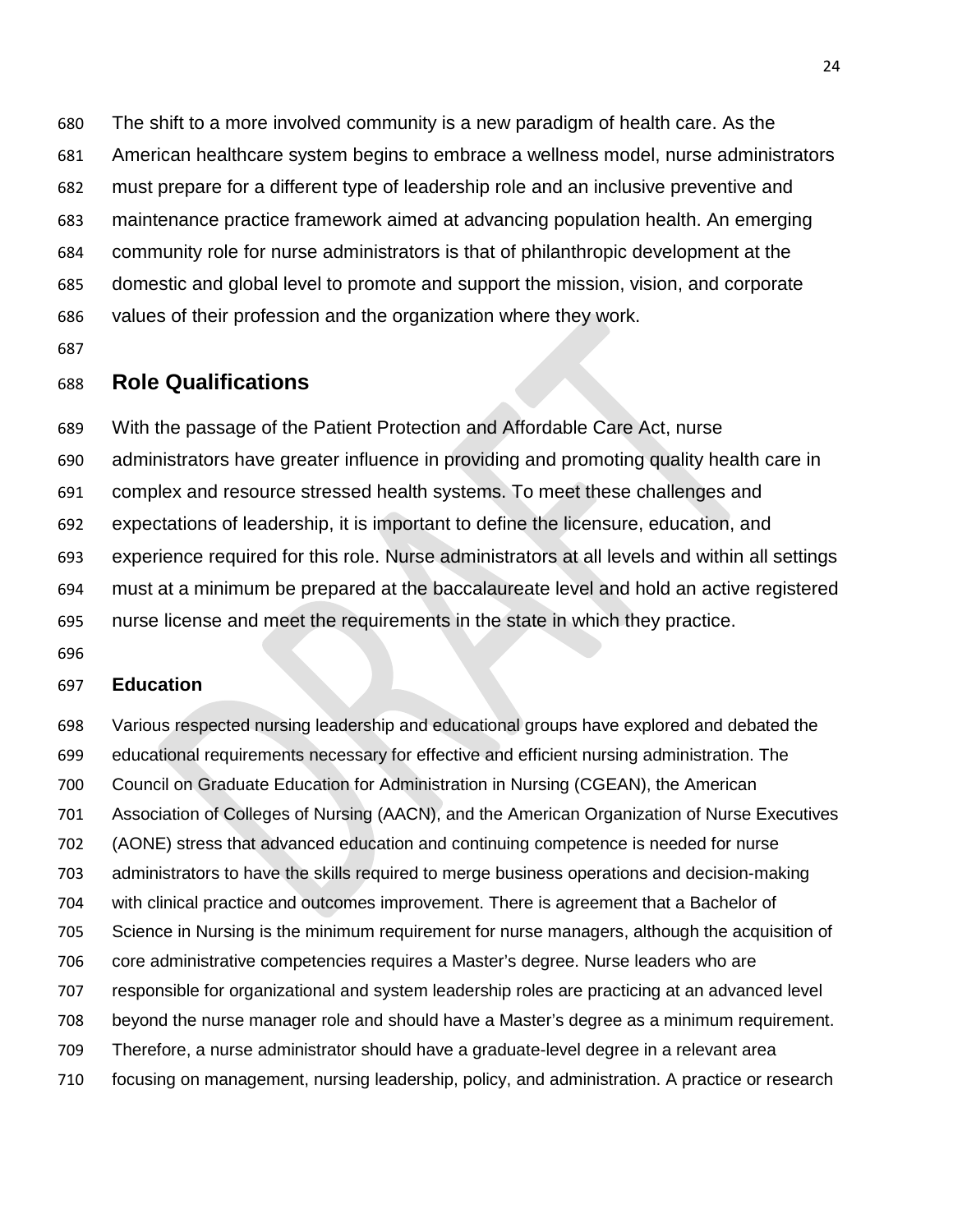711 level doctoral degree is highly encouraged and recommended for those leaders with system 712 and/or organization-wide influence.

713

### 714 **Certification**

715 In addition to formal academic education, nurse administrators are expected to seek

- 716 professional certification and education in nursing administration or other relevant
- 717 management or specialty areas to develop competencies in nursing leadership.
- 718 Professional certification enables nurses to demonstrate their specialty expertise and
- 719 validate their knowledge to colleagues, employers, healthcare consumers, and others.
- 720 This proxy for competence provides official recognition for a designated time period for
- 721 those who have met defined requirements most often associated with specific practice
- 722 experience, academic and continuing education preparation, and completion of a
- 723 qualifying examination. Nurse administrators have diverse opportunities for recognition
- 724 through certification provided by nursing and other pertinent credentialing programs.
- 725 The following examples do not reflect an exhaustive list:

| Certification              | <b>Website Links</b>                                               |
|----------------------------|--------------------------------------------------------------------|
| <b>Certified Associate</b> | http://www.pmi.org/Certification/Which-PMI-Certification-is-Right- |
| in Project                 | for-You.aspx                                                       |
| Management                 |                                                                    |
| (CAPM)                     |                                                                    |
| Certified in               | http://www.aone.org/education/CENP.shtml#nurseexeccomp.            |
| <b>Executive Nursing</b>   |                                                                    |
| Practice (CENP)            |                                                                    |
| <b>Certified Nurse</b>     | www.nln.org/certification/index.htm.                               |
| Educator (CNE)             |                                                                    |
| <b>Certified Nurse</b>     | http://www.aone.org/education/CNML.shtml#CNMLSAE.                  |
| Manager and                |                                                                    |
| Leader (CNML)              |                                                                    |
| Certified                  | http://www.nahq.org/certify/content/index.html                     |
| Professional in            |                                                                    |
| <b>Healthcare Quality</b>  |                                                                    |
| (CPHQ)                     |                                                                    |
| <b>Certified Quality</b>   | http://cert.asq.org/certification/control/right-for-you            |
| Manager (CQM)              |                                                                    |
| Fellow of the              | http://www.ache.org/mbership/credentialing/requirements.cfm        |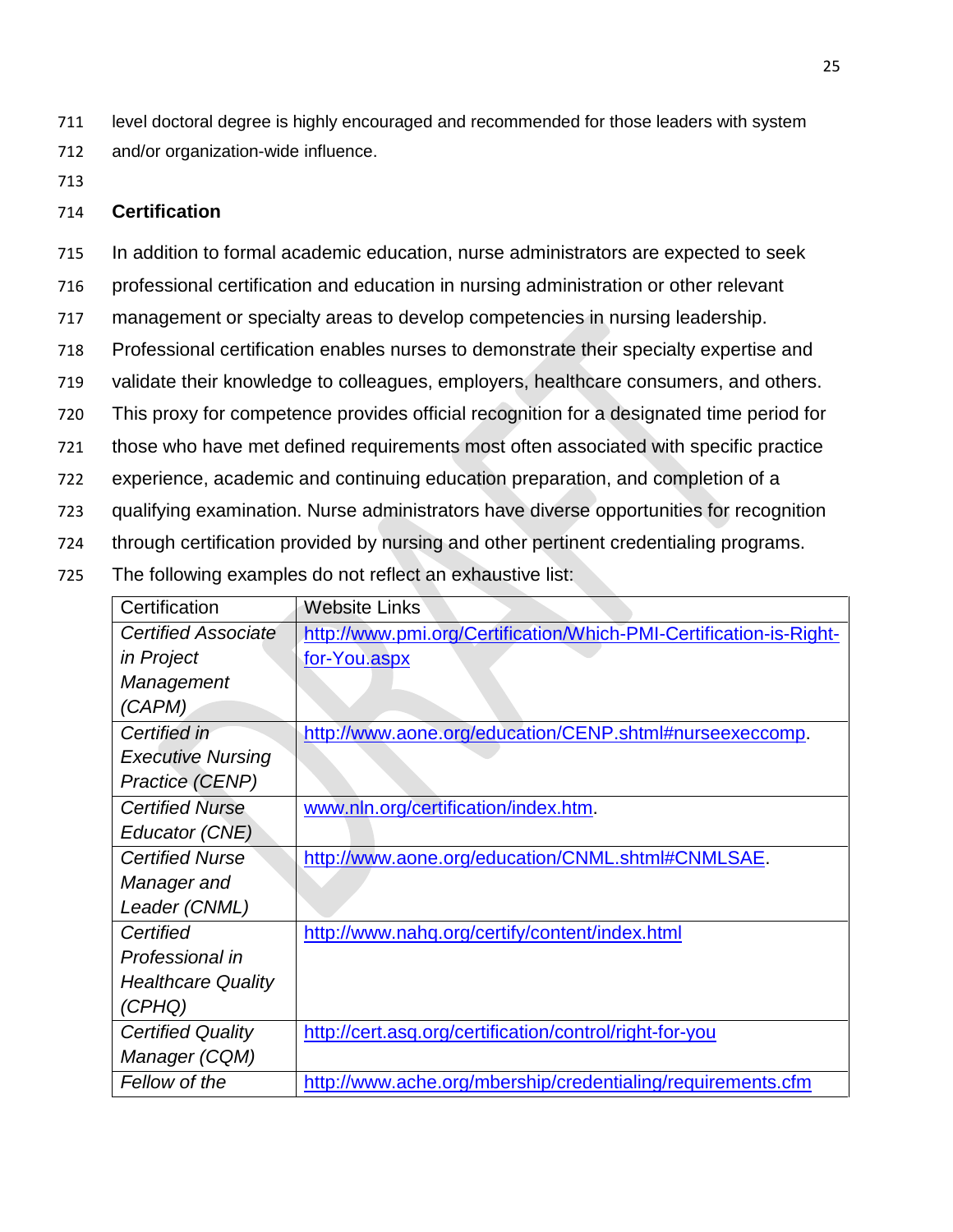| <b>American College</b> |                                                                    |
|-------------------------|--------------------------------------------------------------------|
| of Healthcare           |                                                                    |
| Executives              |                                                                    |
| (FACHE)                 |                                                                    |
| Lean Six Sigma          | http://cert.asq.org/certification/control/right-for-you            |
| Certification (LSS)     |                                                                    |
| <b>Nurse Executive</b>  | www.nursecredentialing.org.                                        |
| Certification (NE-      |                                                                    |
| BC)                     |                                                                    |
| Nurse Executive,        | www.nursecredentialing.org.                                        |
| Advanced                |                                                                    |
| Certification (NEA-     |                                                                    |
| BC)                     |                                                                    |
| <b>Nursing</b>          | www.nursecredentialing.org.                                        |
| Professional            |                                                                    |
| Development (RN-        |                                                                    |
| BC)                     |                                                                    |
| <b>PMI Risk</b>         | http://www.pmi.org/Certification/Which-PMI-Certification-is-Right- |
| Management              | for-You.aspx                                                       |
| Professional (PMI-      |                                                                    |
| RMP)                    |                                                                    |
| Program                 | http://www.pmi.org/Certification/Which-PMI-Certification-is-Right- |
| Management              | for-You.aspx                                                       |
| Professional            |                                                                    |
| (PgMP)                  |                                                                    |
| Project                 | http://www.pmi.org/Certification/Which-PMI-Certification-is-Right- |
| Management              | for-You.aspx                                                       |
| Professional (PMP)      |                                                                    |
| Six Sigma               | http://cert.asq.org/certification/control/right-for-you            |
| Certification (CSS)     |                                                                    |
| <b>Wharton Advanced</b> | http://executiveeducation.wharton.upenn.edu/for-individuals/all-   |
| Management              | programs/advanced-management-program                               |
| Program (AMP)           |                                                                    |

## 727 **Competencies**

- 728 The literature is flooded with various definitions and criteria of professional leadership
- 729 competencies, but consistency or conformity is challenging, especially in the nursing
- 730 profession. Nursing leaders have attempted to overcome this confusion by developing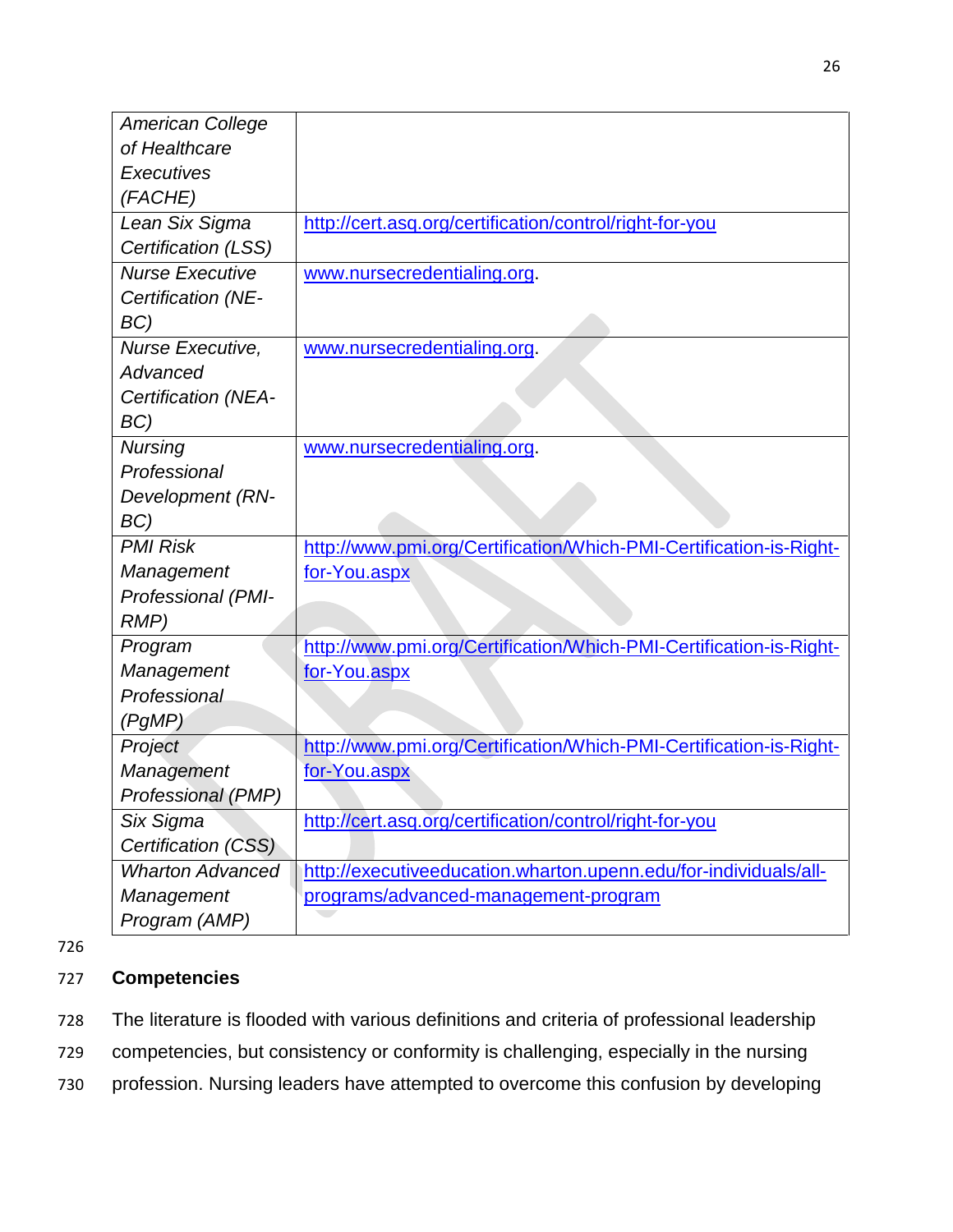clear documentation of what is believed to be appropriate behavior, knowledge, and skills required for competently practicing nurse administrators.

 Various organizations and authors have developed and highlighted competencies to guide healthcare leaders. Dye and Garman (2006) outlined a leadership model based on a review of competencies identified by numerous administrative boards and executives and through surveying leader consultants. The results indicated that for successful executive leadership the following skills were required: a well-cultivated self- awareness, compelling vision, a real way with people, and masterful style of execution. 

The Healthcare Leadership Alliance (HLA) which is comprised of 6 healthcare

professional associations in the U.S. including: American College of Healthcare

Executives, American College of Physician Executives, American Organization of Nurse

Executives, Healthcare Financial Management Association, Healthcare Information and

Management Systems Society, and Medical Group Management Association developed

a model in 2004 to illustrate the main competencies required for effective leadership.

The HLA Competency model developed a directory of administrative skills which

included: communication and relationship management; professionalism; business

knowledge and skills; and knowledge of healthcare environment.

 The Quality and Safety Education for Nurses Institute (QSEN) suggested that patient- centered care, teamwork and collaboration, evidence based practice, quality improvement, safety, and informatics were critical components to include in nursing curriculum. These skills were essential to prepare nurse executives with the knowledge, skills, and attitudes necessary to continuously improve the quality and safety of the healthcare systems within which they work.

The American Organization of Nurse Executives (AONE) competencies highlighted as

most appropriate for successful nurse executives were: communication and

relationship-building, knowledge of the healthcare environment, leadership skills,

professionalism, and business skills (2011).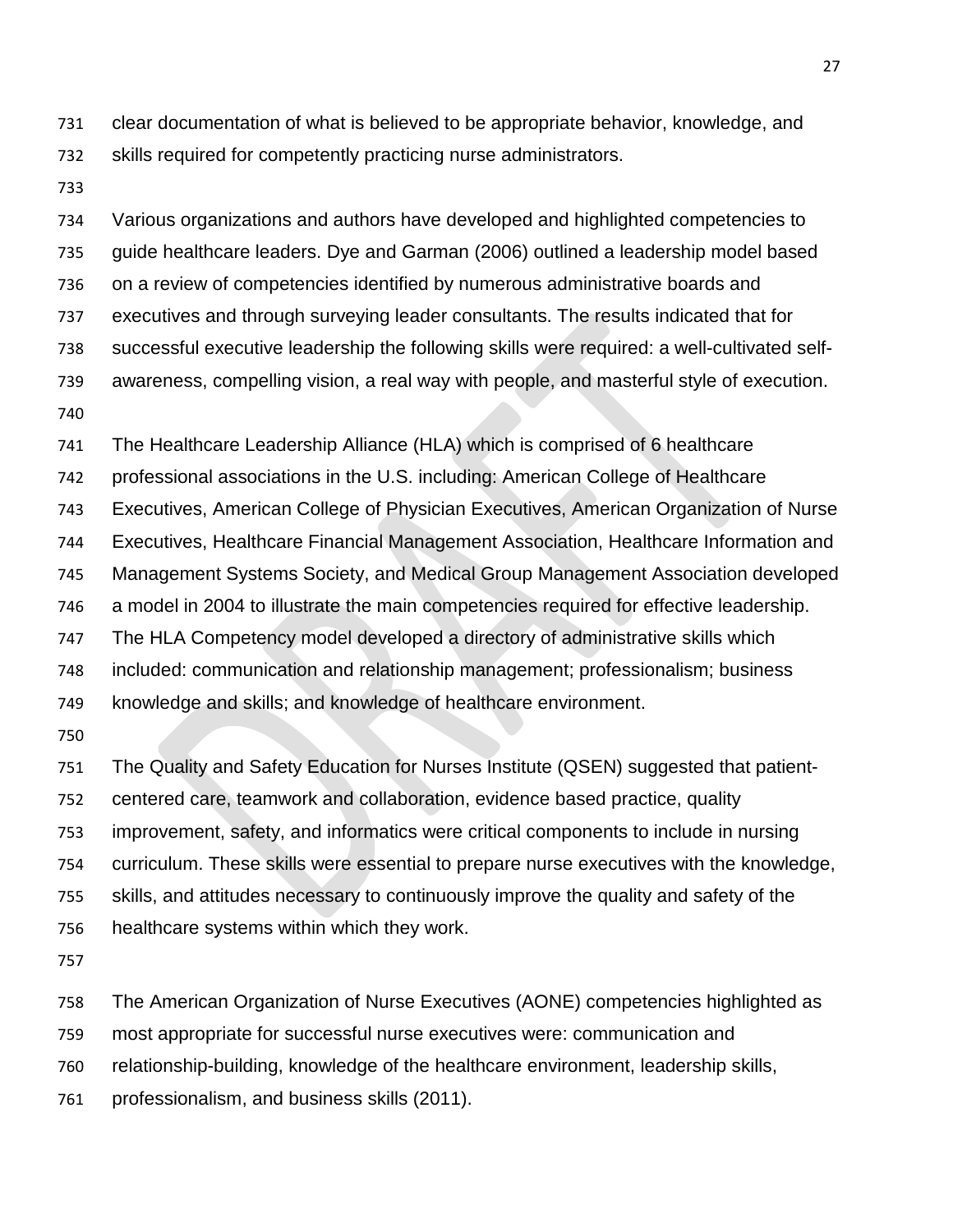### 763 **Knowledge, Skills, and Abilities**

 No one document or organization addresses all required competencies for nurse executives, but many share the same themes and attributes. The AONE 2011 document was chosen to illustrate the important overarching competencies required for nurse executives in today's challenging healthcare environment. Much of the terminology and language mirrors what has been provided or utilized by other organizations. The AONE document is used by many healthcare organizations as an exemplary model for health executives, is relatively current, has undergone peer- reviewed revisions, and represents the core competencies with detailed objectives for achieving and establishing the competencies. The competencies are arranged under the following domains: 1) communication and relationship-building; 2) knowledge of the health care environment; 3) leadership; 4) professionalism; and 5) business skills. While all nursing leaders share these competency domains, the emphasis on particular competencies will be different depending on the leader's specific position in the organization.

778

779 The AONE Nurse Executive Competencies published in 2011

780 <http://www.aone.org/resources/leadership%20tools/nursecomp.shtml>

781

| <b>Communication</b><br>and<br>relationship-<br>building | Knowledge of<br>the health care<br>environment | Leadership<br><b>skills</b> | Professionalism   | <b>Business skills</b> |
|----------------------------------------------------------|------------------------------------------------|-----------------------------|-------------------|------------------------|
| $\bullet$ Effective                                      | • Clinical                                     | • Foundational              | • Personal and    | • Understanding        |
| communication                                            | practice                                       | thinking skills             | professional      | of health care         |
| • Relationship                                           | knowledge                                      | • Personal                  | accountability    | financing              |
| management                                               | • Patient care                                 | journey                     | • Career planning | • Human resource       |
| • Influence of                                           | delivery models                                | disciplines                 | $\bullet$ Ethics  | management and         |
| behaviors                                                | and work design                                | • The ability to            | • Evidence-based  | development            |
| • Ability to work                                        | knowledge                                      | use systems                 | clinical and      | • Strategic            |
| with diversity                                           | • Health care                                  | thinking                    | management        | management             |
| • Shared                                                 | economics                                      | • Succession                | practice          | • Marketing            |
| decision-making                                          | knowledge                                      | planning                    | • Advocacy for    | • Information          |
| • Community                                              | • Health care                                  | • Change                    | the clinical      | management and         |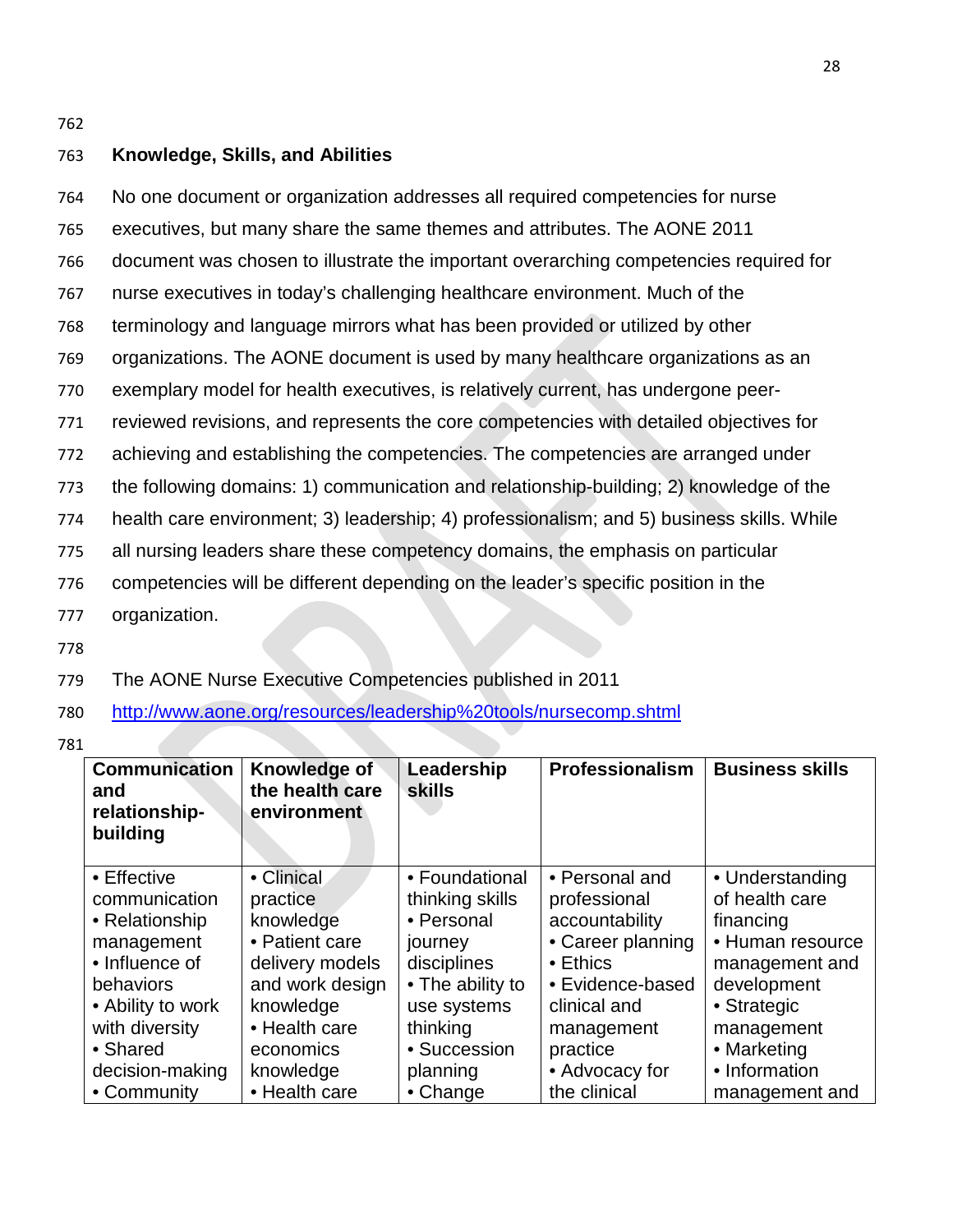| involvement     | policy            | management | enterprise and for | technology |
|-----------------|-------------------|------------|--------------------|------------|
| • Medical staff | knowledge         |            | nursing practice   |            |
| relationships   | • Understanding   |            | • Active           |            |
| • Academic      | of governance     |            | membership in      |            |
| relationships   | • Understanding   |            | professional       |            |
|                 | of evidence-      |            | organizations      |            |
|                 | based practice    |            |                    |            |
|                 | • Outcome         |            |                    |            |
|                 | measurement       |            |                    |            |
|                 | • Knowledge of,   |            |                    |            |
|                 | and dedication    |            |                    |            |
|                 | to patient safety |            |                    |            |
|                 | • Understanding   |            |                    |            |
|                 | <b>of</b>         |            |                    |            |
|                 | utilization/case  |            |                    |            |
|                 | management        |            |                    |            |
|                 | • Knowledge of    |            |                    |            |
|                 | quality           |            |                    |            |
|                 | improvement       |            |                    |            |
|                 | and metrics       |            |                    |            |
|                 | • Knowledge of    |            |                    |            |
|                 | risk              |            |                    |            |
|                 | management        |            |                    |            |

## 783 **Ethics in Nursing Administration**

 Nurse administrators make choices every day that involve ethical issues and are regularly called upon to help resolve ethical situations that affect not only the organization but the community as well. Nurse administrators must lead and contribute to discussions on an organizational and community level, as well as contribute to national discussions about ethical expectations and absolutes that impact all levels of healthcare decision making.

790

791 Ethical decision making for nurse administrators involves nursing practice issues 792 surrounding patient care, resources, personnel, and administrative practices. Patient

793 care choices involve the ethical principles of autonomy, beneficence, maleficence,

794 fidelity, veracity, privacy and security of information, quality and safety, cost, access,

795 and issues involving changing models of care. These nurse leaders address questions

796 of justice and obligation for the common good.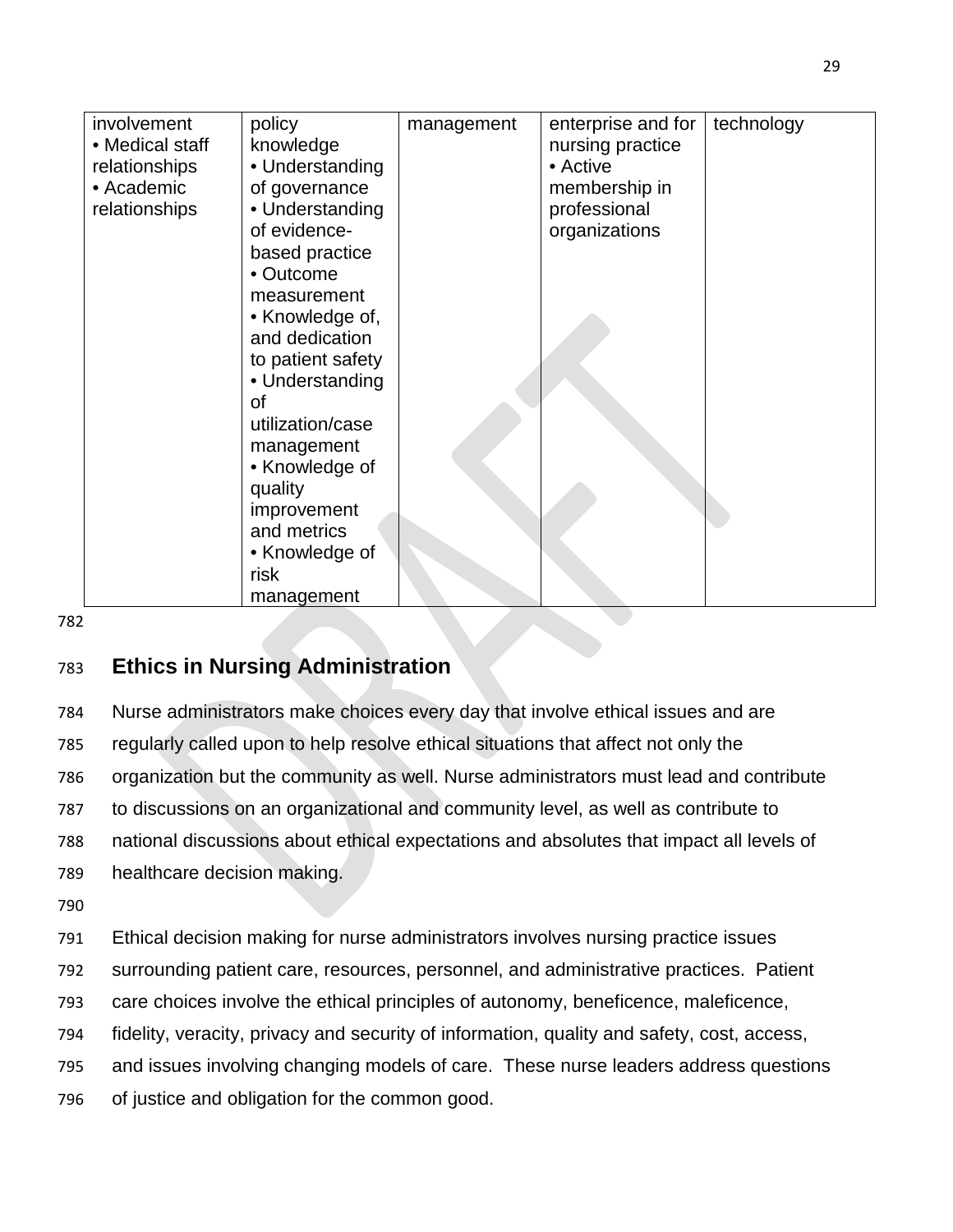Leadership responsibilities extend beyond ethical decision making to modeling values of the nursing profession, the employer, and society. Nurse administrators have an obligation to model character and transparency, and to conduct business in a truthful and open manner. This involves not only their personal obligation, but defining standards and setting policies and procedures for employee behavior and conduct. The *Code of Ethics for Nurses with Interpretive Statements (ANA, 2015)* provides a framework for identifying nurse administrators' professional values and serves as a guide for ethical decision making and best resolution of difficult issues. The following content presents examples of how the 2015 *Code of Ethics for Nurses With Interpretive Statements* informs and guides nursing administration practice.

# **Provision 1:** *"The nurse practices with compassion and respect for the inherent dignity, worth, and unique attributes of every person."*

- The nurse administrator cultivates a moral community that assures respect for all
- individuals in the healthcare setting. The nurse administrator sets expectations of the
- nursing community by modeling compassion and respect in all professional
- relationships. These behaviors lead to the preservation of dignity and rights of patients
- and healthcare providers. The nurse administrator assists nurses to know and
- understand the moral and legal rights of patients, and holds nurses accountable for
- upholding these rights through development and implementation of policies that support
- nurses in the protection of patient dignity and autonomy.
- 

 The nurse administrator also fosters a culture of civility. These interactions involve establishing and modeling professional, respectful, and caring relationships, while preserving professional integrity and supporting intra- and interprofessional collaboration.

## **Provision 2:** *"The nurse's primary commitment is to the patient, whether an individual, family, group, community, or population."*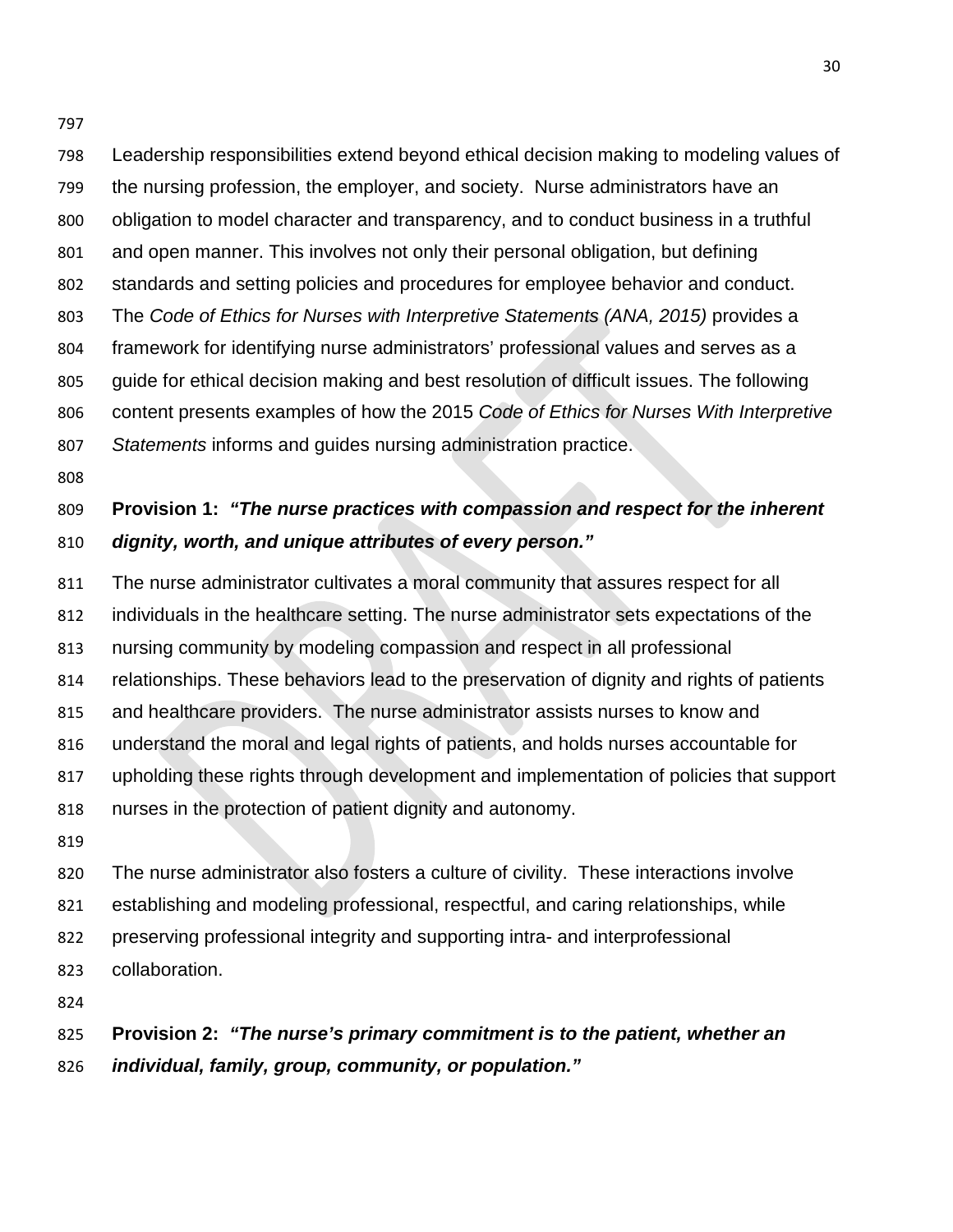The nurse administrator serves a principle role in maintaining nursing's primary

- commitment to the safety and well-being of the patient. This commitment is
- demonstrated through effective collaboration and mindful, patient-centered decision
- making and is facilitated by transparency, shared-decision making, and open
- communication with all who share responsibility for health outcomes. The nurse
- administrator upholds patients' interests by influencing and managing those who
- provide direct care and fostering positive team approaches to facilitate safe, quality
- care.
- 
- The nurse administrator successfully balances workplace loyalties while maintaining the
- patient as central priority. Competing loyalties may conflict with the nurse
- administrator's obligation to patient interests and, at times, the nurse administrator may
- be required to make decisions which serve the greatest good. In these circumstances,
- the nurse administrator makes decisions that preserve the safety and quality of patient
- care in the most fiscally responsible manner.
- 

## **Provision 3:** *"The nurse promotes, advocates for, and protects the rights, health, and safety of the patient."*

- Administrators develop and assure that systems are in place to monitor, develop, and
- sustain the privacy and confidentiality of individuals and their personal and health
- information. These systems satisfy regulatory requirements and safeguard
- communications that enhance the well-being of patients and others.
- 
- Nurse administrators seek to ensure that nurses have the required knowledge, skills
- and abilities to perform clinical, administrative, and leadership responsibilities.
- Administrators support professional nurses exhibiting responsible, accountable, and
- professional practice.
- 
- The nurse administrator creates an environment that safeguards the individual's health
- and safety through imposition of ethical and clinical standards, safety and quality
- principles, continuous quality improvement, and institutional processes and policies that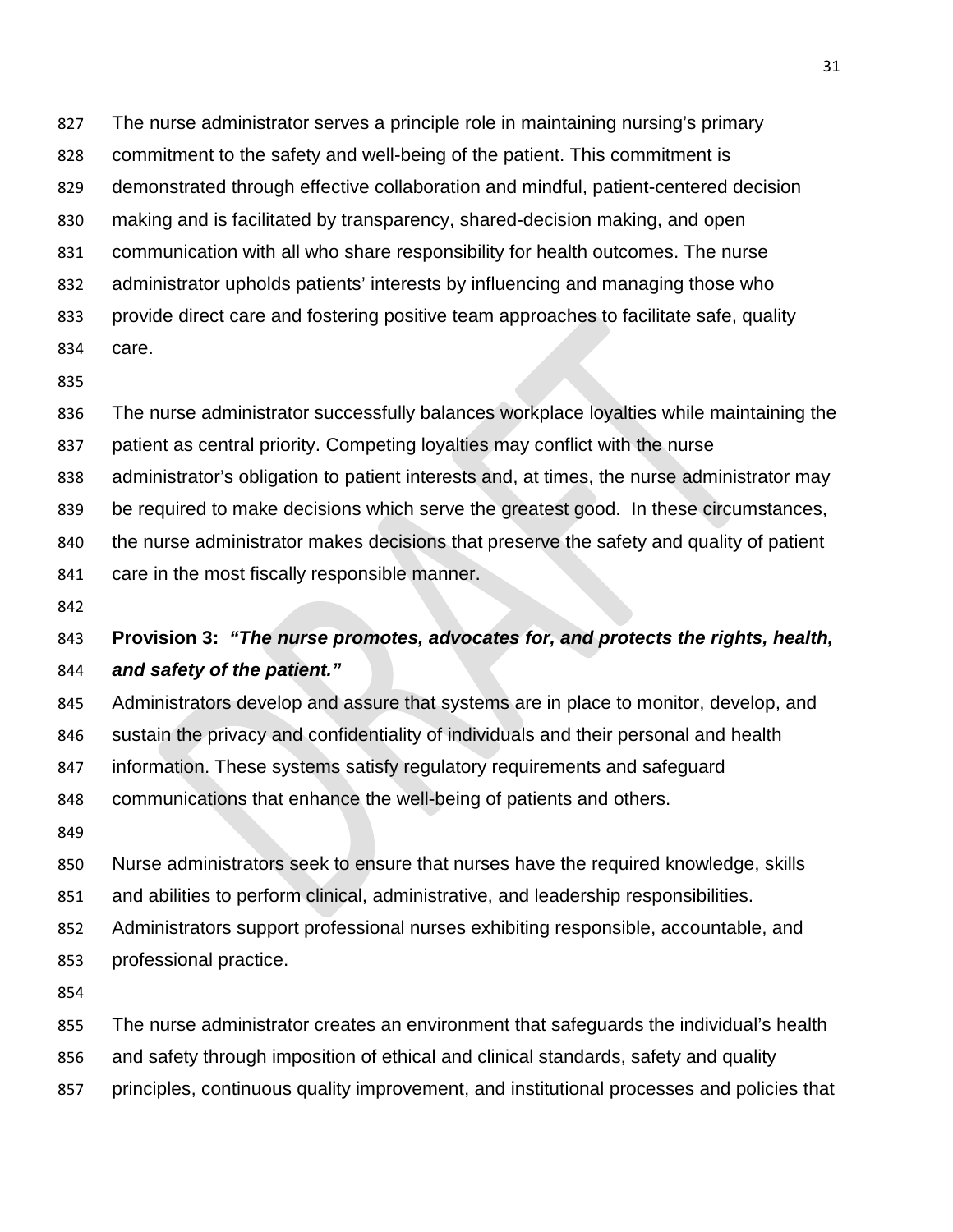ensure organizational transparency. The nurse administrator supports organizational values and systems that facilitate identification and correction of processes and

- behaviors that contribute to unsafe practice.
- 

The nurse administrator adheres to relevant federal, state, local laws and regulations,

and is responsible for the employing organization's policies and procedures.

Appropriate systems are established and supported to address responsible reporting

about situations that are perceived as unethical, incompetent, illegal, or impaired. As an

organizational leader, the nurse administrator has a responsibility to protect the practice

of nurses formally reporting their concerns about quality of care.

 The nurse administrator is responsible for setting policies of the employing organization that are consistent with guidelines outlined by the profession and relevant laws to assist colleagues whose job performance may be adversely affected by mental or physical illness or by personal circumstances. The nurse administrator advocates in instances of impairment for appropriate assistance, treatment, and access to fair institutional and legal processes.

# **Provision 4:** *"The nurse has authority, accountability, and responsibility for nursing practice, makes decisions, and takes action consistent with the obligation to promote health and provide optimal care."*

 The nurse administrator is the nurse leader of the organization and sets expectations for nursing staff adherence to the scope and standards of nursing practice, relevant state laws and regulations governing nursing practice, and institutional policies and procedures that guide safe nursing practice. The nurse administrator supports individual nurses in being accountable for their judgments, decision and actions in accepting responsibilities, seeking consultation, and assigning activities to others who provide nursing care. For example, nurse administrators allow nurses to accept or reject specific role demands and assignments based upon their education, knowledge, competence, experience, and assessment of patient safety. Nurses in administration share responsibility for the care provided by those whom they supervise. Nurse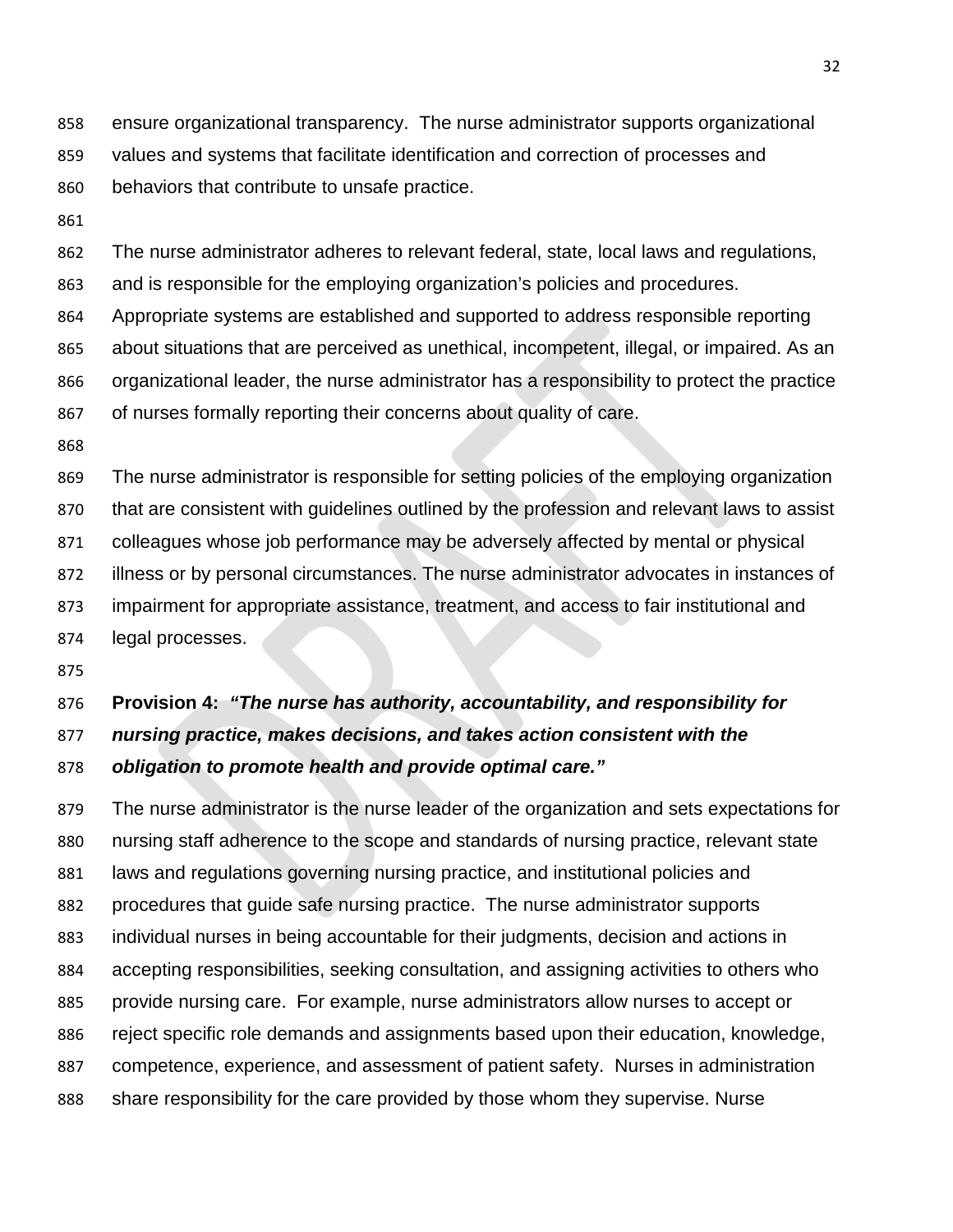administrators are responsible for ensuring that nurses have access to the appropriate resources that affect the quality and the safety of the patients they serve. In addition, the nurse administrator has the responsibility to put procedures in place that monitor and evaluate individual nurse competence, organizational nursing activities and overall health care delivery of the organization or system.

# **Provision 5:** *"The nurse owes the same duties to self as to others, including the responsibility to promote health and safety, preserve wholeness of character and integrity, maintain competence, and continue personal and professional growth."*

 The nurse administrator creates a healthy work environment where nurses can flourish personally and professionally. The nurse administrator sets the tone for an ethical environment in the healthcare setting by modeling integrity and transparency in action. This can be challenging in times of rapid change in the healthcare system, such as the current environment of health care delivery and finance reform. Such changes may cause moral distress for both the nurse administrator and the nursing staff. The nurse administrator must support a milieu in which nurses at all levels can deal openly with moral and ethical questions and intra- and interprofessional quality and safety concerns. 

 The nurse administrator also supports continued professional growth of the nurses. He or she does this by providing time allocation and financial support for continuing education, certification, and furthering educational degrees.

#### **Provision 6:** *"The nurse, through individual and collective action, establishes,*

*maintains, and improves the moral environment of the work setting and* 

*conditions of employment that are conducive to safe, quality health care."*

 The nurse administrator works to establish a truthful and moral environment in the workplace. Each employee is treated justly. Transparent decision making is valued. Staffing levels support safe patient care and nurse safety. The administrator is aware of and supports national initiatives on preventing fatigue and safe patient handling (http://nursingworld.org/MainMenuCategories/WorkplaceSafety/Healthy-Work-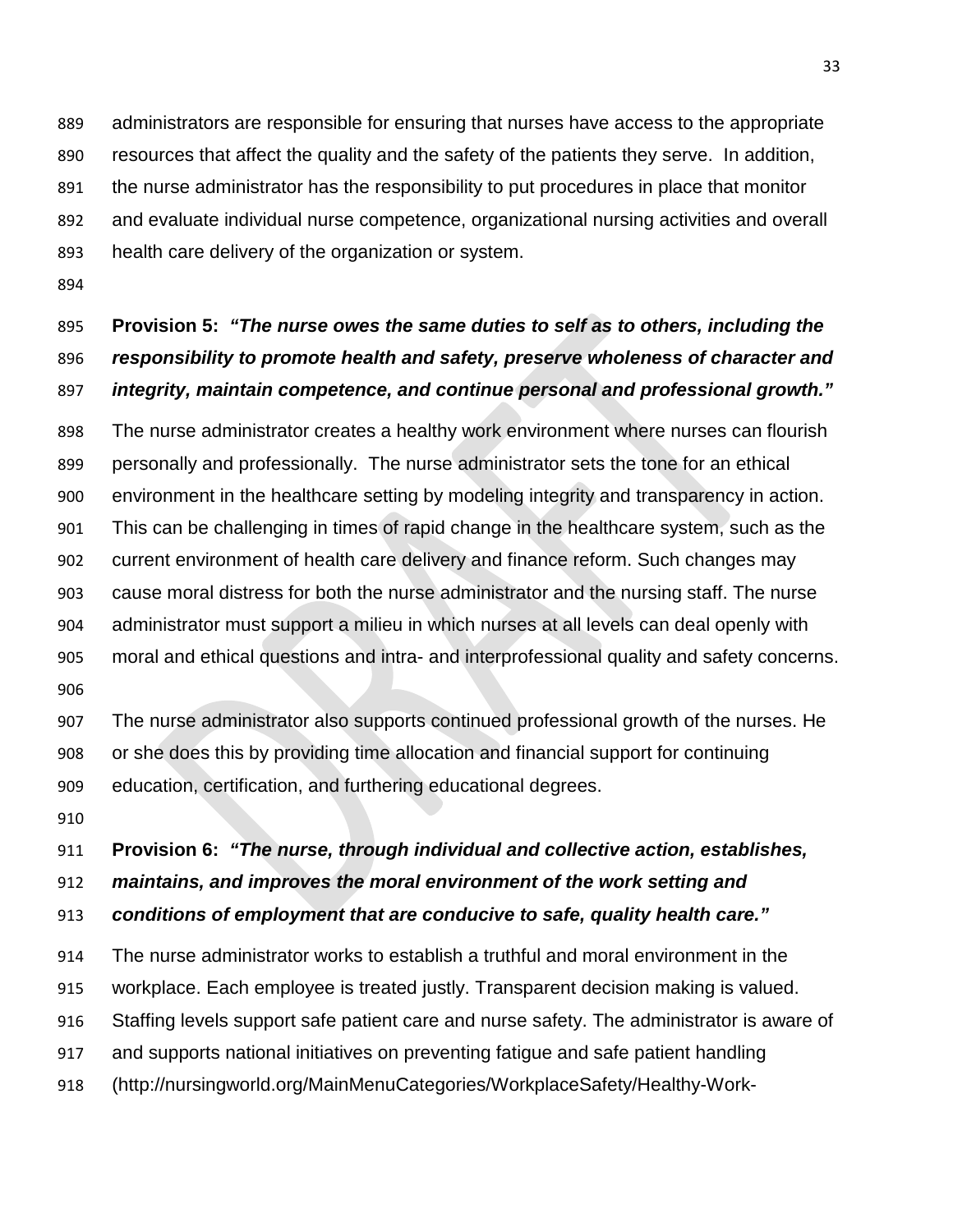- Environment/Work-Environment/NurseFatigue,
- http://nursingworld.org/MainMenuCategories/WorkplaceSafety/Healthy-Work-
- Environment/SafePatient). Among the other system leaders, the nurse administrator is
- the voice of nursing responsible for ensuring an ethical environment for those who care
- for clients and patients.
- 

 The nurse administrator supports an active ethics committee. He or she serves on or delegates another nurse leader to sit on the committee. If no committee exists, he or she ensures that the staff has access to a professionally trained ethicist. The nurse administrator uses the ethics committee to assist in working through problems that challenge the ethical work environment.

# **Provision 7:** *"The nurse, in all roles and settings, advances the profession through research and scholarly inquiry, professional standards development, and generation of nursing and health policy."*

 The nurse administrator engages in scholarly inquiry as an individual professional and organizational leader, and models lifelong learning and knowledge acquisition. Nurse administrators utilize their leadership role to establish an organizational culture and processes that promote research and scholarship set health policy, pursue clinical or educational innovation, and promote the wellbeing of patients, researchers and research participants.

 The nurse administrator assures employment conditions that facilitate the nurse practicing to the fullest extent of their education without violating scope of practice regulations. These activities improve patient care as well as foster research utilization. Nurse administrators facilitate opportunities for nurses to lead and serve on policy and practice committees, as well as participate in local, national, global health initiatives.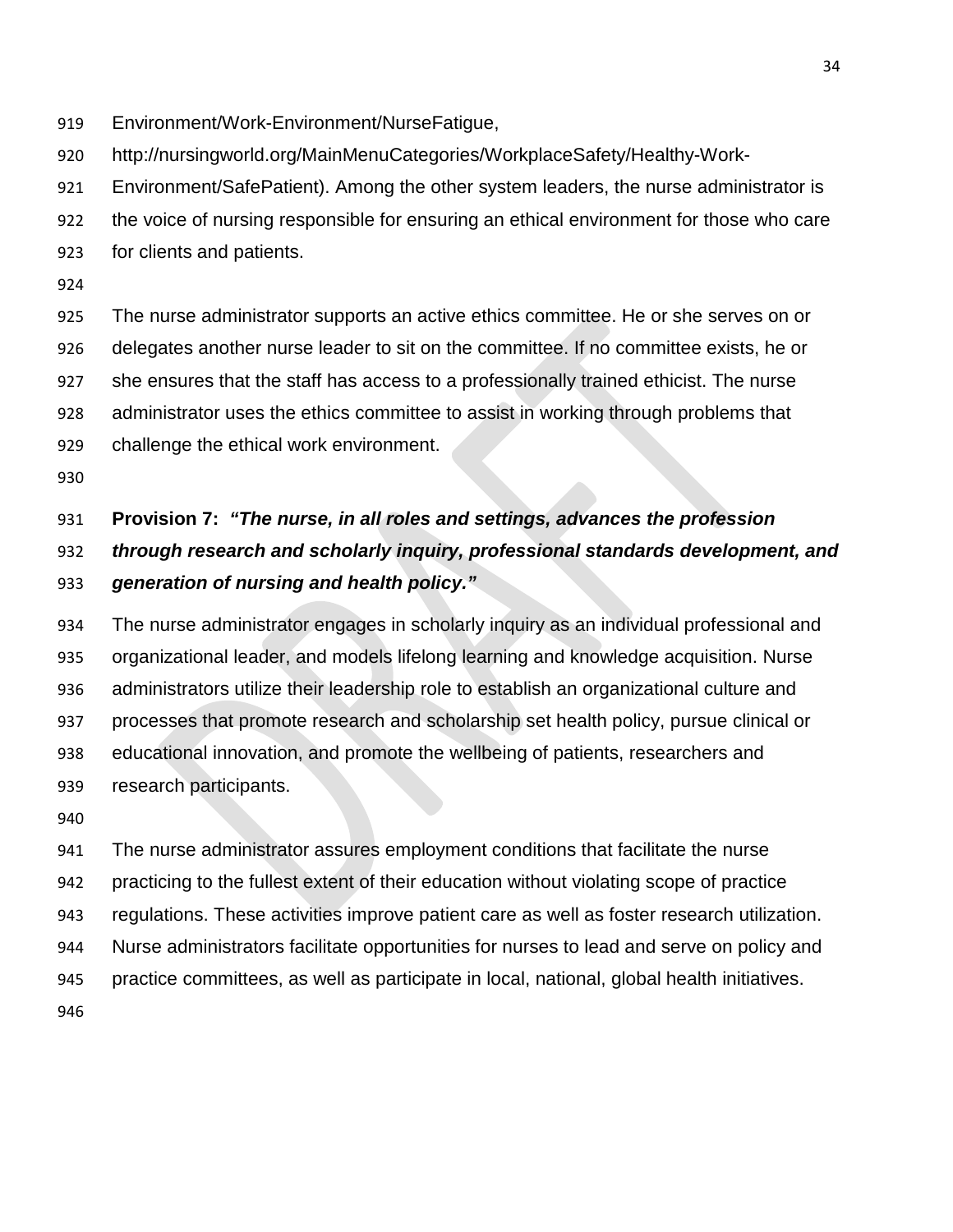# **Provisions 8: "***The nurse collaborates with other health professionals and the public to protect and protect human rights, promote health diplomacy, and reduce health disparities.*

 The nurse administrator stays abreast of health issues and disseminates information about such issues to the nursing staff, other healthcare professionals, and the public. Although the nurse administrator must be aware of local, regional, national, and global health issues, the nurse administrator has a particular responsibility to disseminate information about existing and potential health issues that affect the community. When fulfilling this duty, the nurse administrator fosters an institutional commitment to the promotion of optimal health and well-being of the community. The nurse administrator specifically recognizes the importance of providing culturally congruent care when meeting the community's health needs and works to ensure that healthcare workers provide care that affirms human dignity and demonstrates respect for diverse cultural values and practices.

 When evidence of health issues arise, the nurse administrator, either individually or in collaboration with other healthcare professionals, responds by supporting public policies consistent with nursing values and best practices. This may include developing community partnerships with agencies that promote universal access to quality health services.

 **Provision 9:** *"The profession of nursing, collectively through its professional organizations, must articulate nursing values, maintain the integrity of the profession, and integrate principles of social justice into nursing and health policy."*

 The nurse administrator acts in solidarity with the nursing profession and in accordance with professional values. He or she contributes to the efforts of professional nursing organizations to articulate and promote the shared values of the nursing profession. The nurse administrator collaborates with other health administration professional organizations for improvement of healthcare organizations, health administration, health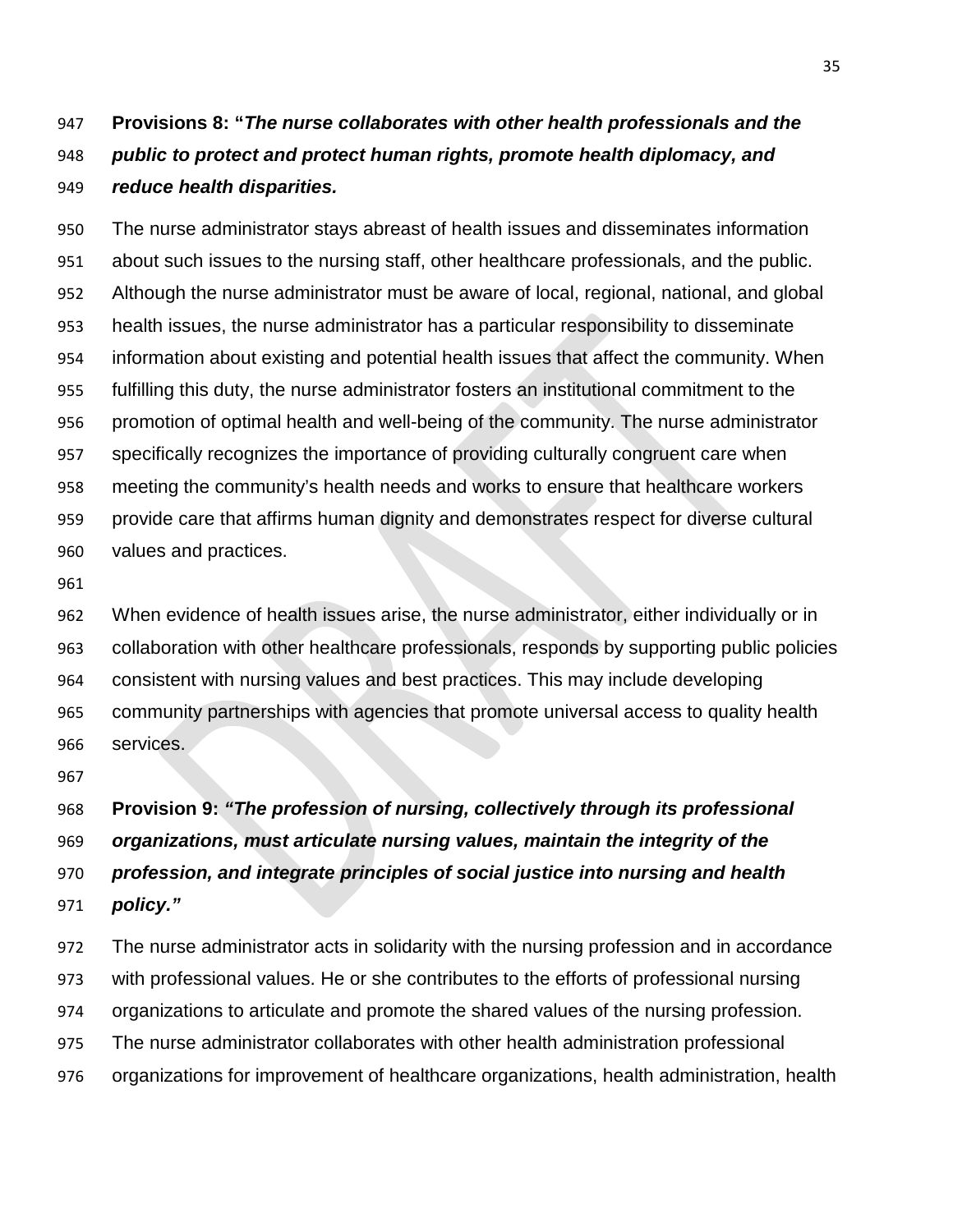policy, patient care quality and nursing excellence at local, state, national and international levels.

### **Trends, Issues, and Opportunities**

 The potential for nurse leaders to impact policy, practice, and education is unprecedented in today's ever-changing marketplace. Convergence of reimbursement changes, patient safety initiatives, and landmark reports call for nurse leaders to advance utilization of the full scope of nursing practice, innovate and restructure service delivery to optimize outcomes and reimbursement, and move from leading a singular service to addressing the continuum of healthcare transitions (IOM, 2013, 1999-2014). Population health, patient and family-centered, value-based care, and emergent nursing science must be carefully orchestrated by nurse administrators to mobilize the full capacity of nurses across the globe. Rapidly evolving structures and processes that address the Triple Aim (IHI, 2013) provide nurse administrators with a significant opportunity to showcase the ability of nurses to improve the patient care experience, advance the health of populations, and reduce the cost of healthcare.

#### **Improving the Patient Care Experience**

 Central to improved patient care experiences is advancement of nursing education and research, effective management of nursing care delivery systems, and consistent inclusion of patients and families in care decisions. Supported by the 2013 IOM Report on the Future of Nursing, nurse administrators promote and reward advancement of nurses through seamless academic progression. The nurse administrator is committed to the advancement of education for frontline staff and nurse managers, facilitates educational progression through innovative collaborations with academic partners, and promotes an environment which supports lifelong learning. Healthcare service organizations and academic institutions need to collaborate to advance nursing science and prepare the nursing workforce for tomorrow. Nurse administrators in both settings need a mutual understanding of challenges and demands placed by regulatory agencies and accrediting bodies, in addition to an updated perspective of the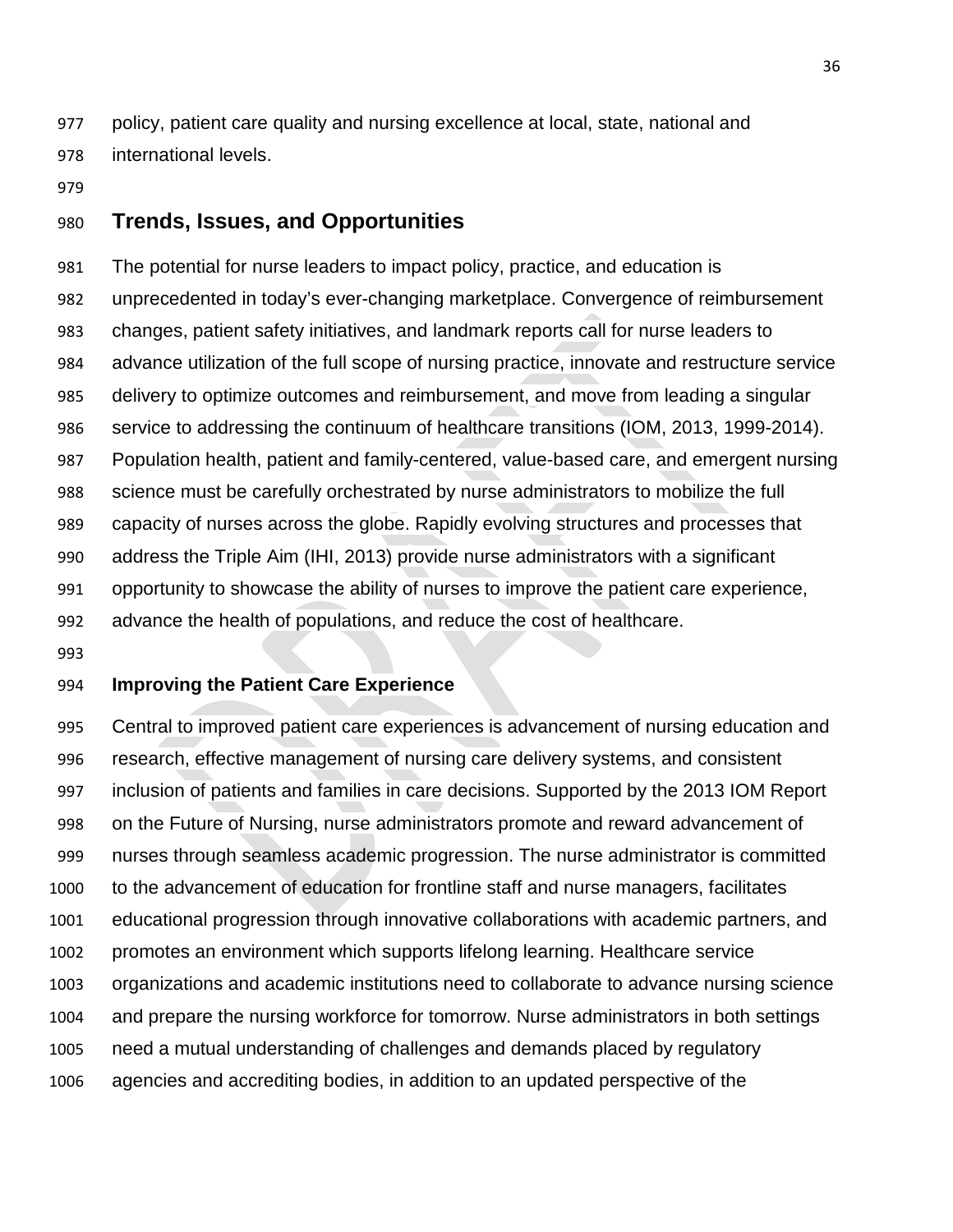competencies essential to a high-performing nurse. Affiliation agreements that foster collaborative research and practice opportunities, along with collaborative educational arrangements such as simulation labs, will allow for continually updated knowledge, skills, and abilities in a rapidly changing environment.

 Nurse administrators must balance the entry of new workforce members with the aging and retirement of more experienced nurses, assuring adequate mentorship, retention of wisdom in the workplace, and the prevention of rapid and frequent turnover of nursing staff. Increasingly demanding and complex work also necessitates continued diligence in providing nurse residency and transition programs by nurse administrators, as well as avenues for renewal and relief of moral distress and exhaustion. Thus, the nurse administrator maintains current knowledge of professional workforce data, including projections, forecasts, patterns, and trends. This information informs executive decision making related to nursing resource management, role delineation, collaboration and cohesion, and succession planning. The nurse administrator' demonstrated expertise incorporates the requisite knowledge and skills to maximize clinical delineation of roles for frontline and advanced practice registered nurses in innovative and creative, healthy work environments.

 Endorsement of evidence-based practice, clinical research, and interprofessional collaboration and teams is critical for improved patient safety and quality outcomes. The nurse administrator must foster work environments conducive to civility, patient inclusion in decision-making, and implementation science. Additionally, integration and advancement of evolving technologies such as genomics, electronic health record systems, and remote patient management systems are a priority for nurse administrators. The nurse administrator advocates for reducing complexity and duplication in documentation systems and leverages technological advances by requiring information systems to be built around best nursing practices designed for nurse efficiency and effectiveness, rather than allowing nursing practice to be dictated by information systems.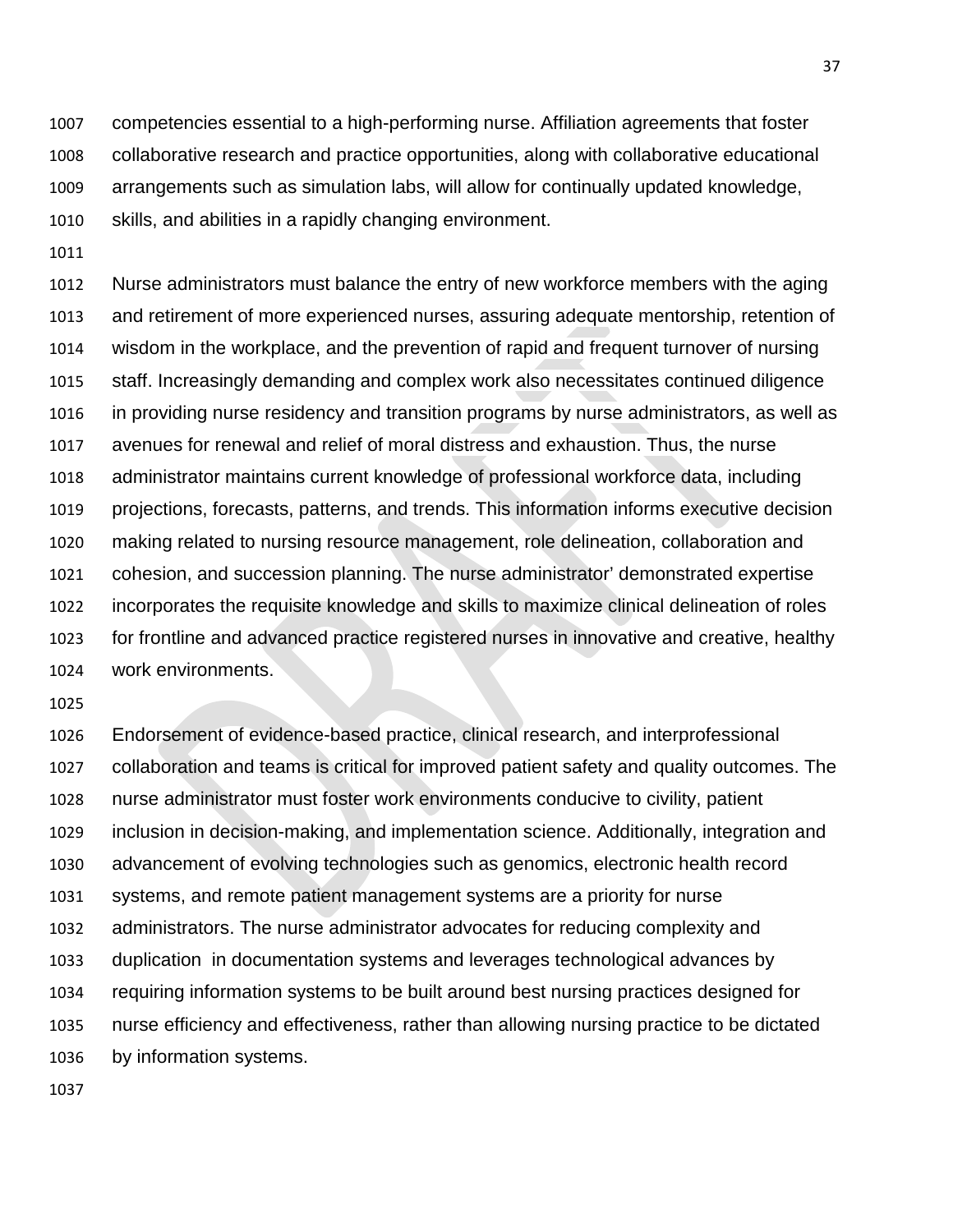#### **Advancing the Health of Populations**

 With the weight of evidence from the IOM reports (IOM, 2013, 1999-2014), the nurse administrator is actively engaged in the advancement of the profession of nursing, roles, practice and educational levels as a solution for improving population health, thereby assuring that all nurses are able to practice to their full scope of licensure and education. Nurse administrators work across systems and with communities and populations to promote safe care transitions and optimal health. Engagement in full partnerships with physicians and other healthcare professionals in the redesign of health care is a primary focus for contemporary nurse administrators. The nurse administrator is in a unique position as a bridge among decision-makers, providers, and community policy-makers to advocate for models of care to achieve these goals. From programs geared toward prevention and health promotion to integrated delivery systems with cost-effective providers, the nurse administrator innovates and collaborates to achieve the goals set forth by the 2010 Affordable Care Act and defined by the Triple Aim for effective Population Health Management (IHI, 2013).

 Competencies essential to successful population health management overlap considerably with traditional public health principles (health, knowledge, discourse, collaboration, human rights, environmental interdependence, and others) yet also place an unprecedented demand for innovation, creativity, flexibility, change agency, and integration. Knowledge, skills, and attitudes that support an effective interprofessional team will be essential to the development and sustainability of an integrated delivery system of providers and organizations prepared to coordinate the care of the community in ways that have not yet been created. The ability to decipher, learn from, and employ evidence will be integral to the practice of the nurse administrator.

 The nurse administrator is cognizant of trends that impact population health, including poverty, educational level, and environmental influences. Population patterns, such as rapidly aging Americans and unresolved health disparities motivate nurse administrators to propose innovative strategies for addressing these needs in ways that are more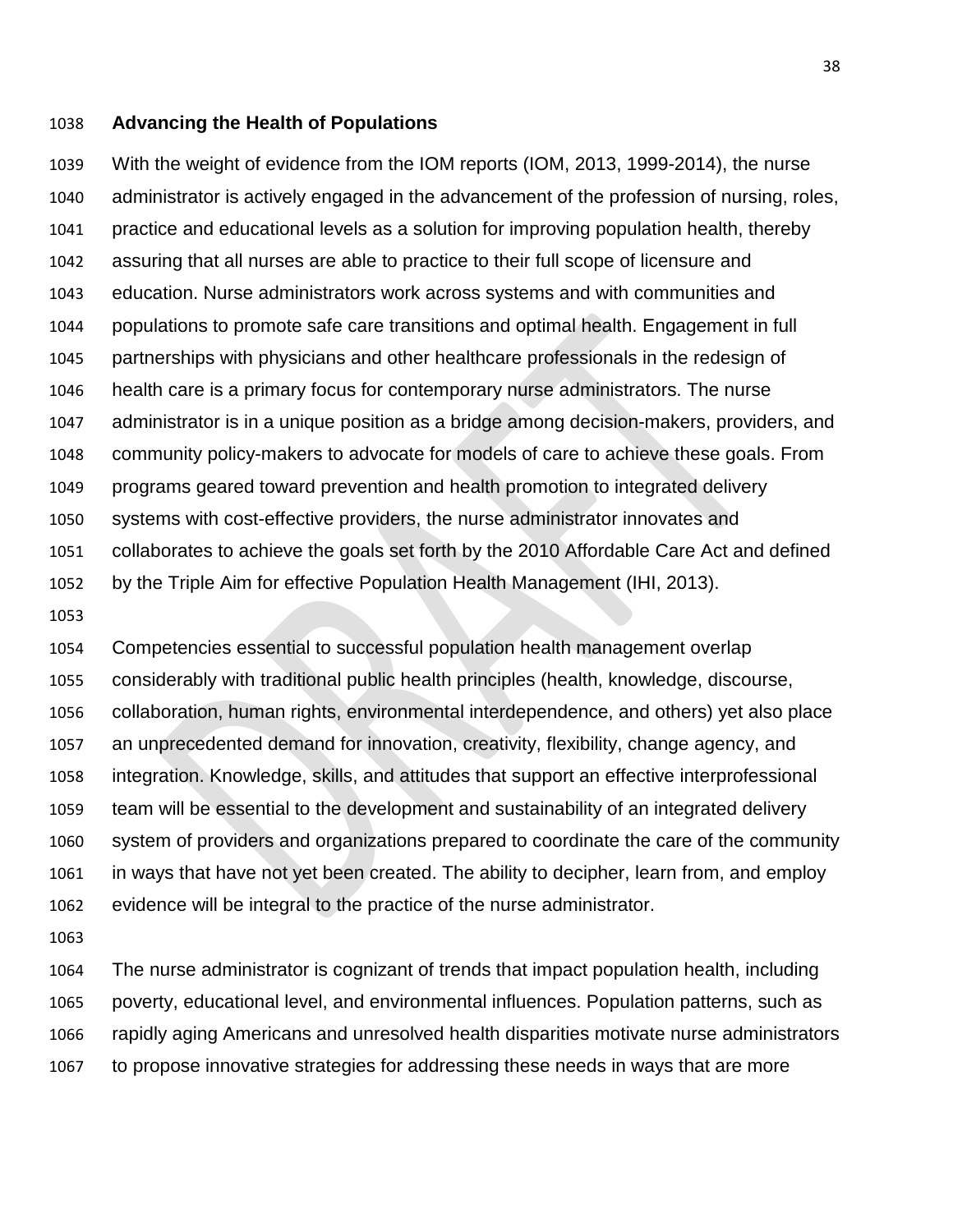- effective. These burgeoning sectors of our population will place unprecedented demands on the healthcare system and on nursing.
- 

 Natural and man-made disasters constitute major threats to the community at large, and healthcare institutions play a major role in pre-event planning, situational response, and post-disaster mitigation. Nurse administrators must engage in emergency planning, make staff aware of and prepared for their roles during an emergency, and provide

- them the resources and training to be prepared for those roles. Handling surge capacity,
- staff response, and emergency communications are components of the disaster-
- preparedness planning initiatives that help prepare organizations for a disaster.
- 

 The movement in global society to reduce mankind's impact on the natural world is creating an emphasis in the healthcare sectors on limiting damages to the environment and to communities. Initiatives have been formed within nursing to address this issue and promote environmentally sound practices in nursing. Nurses work to establish and maintain public awareness and support efforts to decrease the risks and effects of pollutants in the environment and contaminants and other hazardous materials found in consumer products. Nurse administrators should be prepared to include these considerations in their business decisions and become vocal advocates for environmental and public health.

### **Reducing Per Capita Cost of Health Care**

 The nurse administrator needs to have a clear understanding of the federal and state political climate related to changes in reimbursement (such as Medicaid expansion or lack thereof) in order to forecast volumes and types of patients to be served, models of effective and efficient nursing care, and the financial impact on the organization. The savvy nurse administrator sees the value of translating and interpreting for the nurses and workforce of the organization the language, concepts, and measures integral to Accountable Care Organization formation, value-based payment systems, public reporting, meaningful use, and other healthcare reform topics. The effective nurse administrator possesses the knowledge, skills, and abilities to be effective in health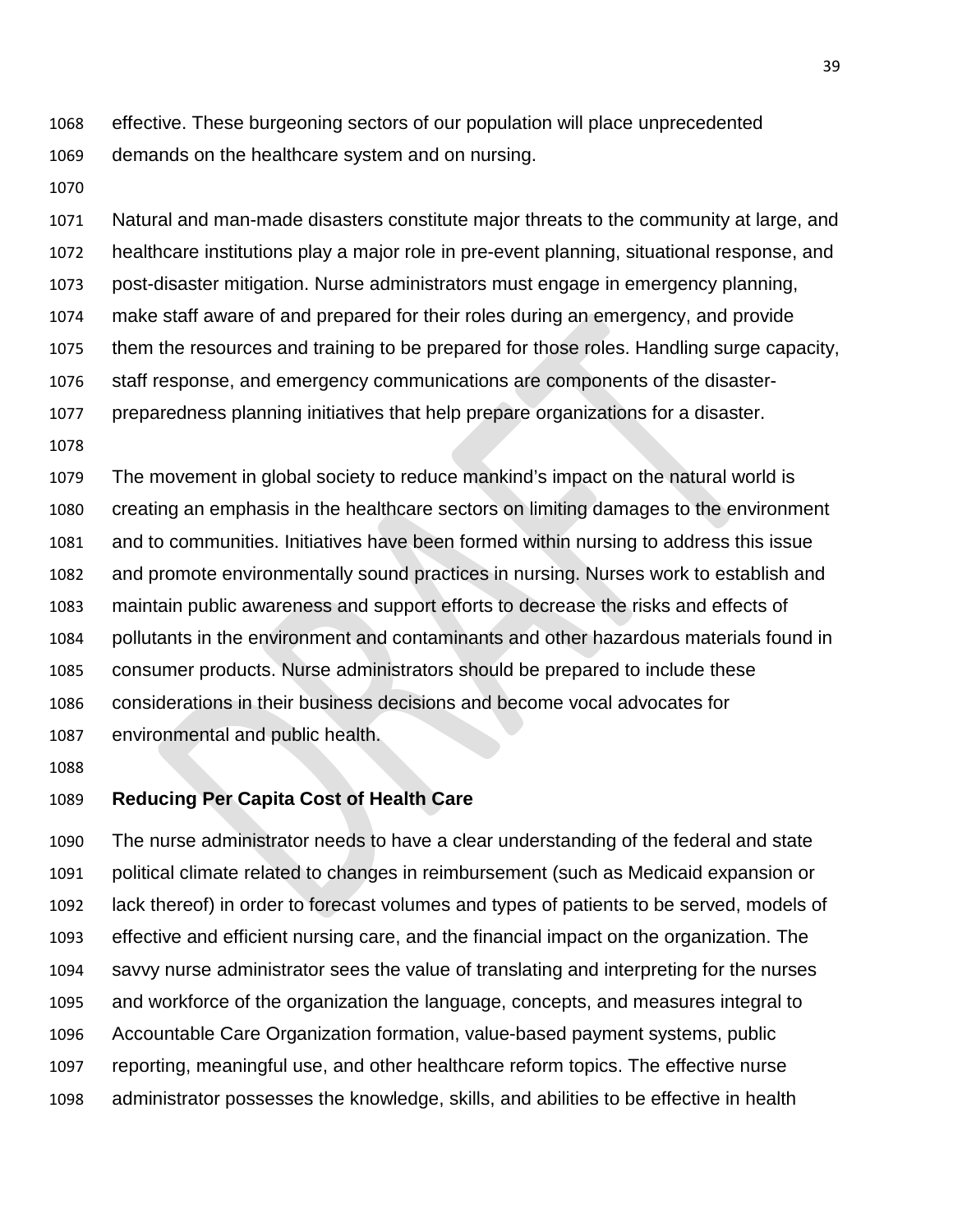policy development, translation, and implementation within the organization and in the community. The nurse administrator is able to envision the system of the future and challenge the status quo. The nurse administrator is actively engaged in professional organizations and serves as a role model and mentor to nursing staff in promoting their participation in appropriate professional and specialty organizations. The nurse administrator advances the values of the organization, legislative efforts, and enhances practice standards, education, and professional certification.

 Nurse administrators and healthcare delivery systems are compensated and rewarded financially for improving quality and safety of patient care while improving cost- effectiveness of care and assuring equal access to care. Pay for performance, merit pay, and bonuses are based on clearly articulated measures of performance. Nurse administrators resist conflicts of interest that emerge from compensation links with productivity, contractual agreements, or other misaligned incentives. Nurse administrators relay the importance of effective, efficient, and safe nursing care that reduces costs and eliminates waste. The nurse administrator also contributes to the executive team in evaluating non-nursing costs that are inflated and unnecessary, offering alternatives to chronic reductions in the nursing workforce. The nurse administrator collects, analyzes, and reports on the effectiveness of nurses in reducing healthcare costs and improving healthcare system reimbursement for care. 

 As issues and trends evolve, nurse administrators must be alert to new patterns and possibilities, serving as a catalyst for positive responses to the ongoing evolution of health care. Nurse administrators have a keen sense of the need for change and react with courage, fortitude, and wisdom. The ability of nurse administrators to partner with healthcare consumers, peers, other professionals, the community, and other stakeholders to achieve a mutually beneficial outcome will provide assurance of nursing's presence as a solution for advancing health now and in the future.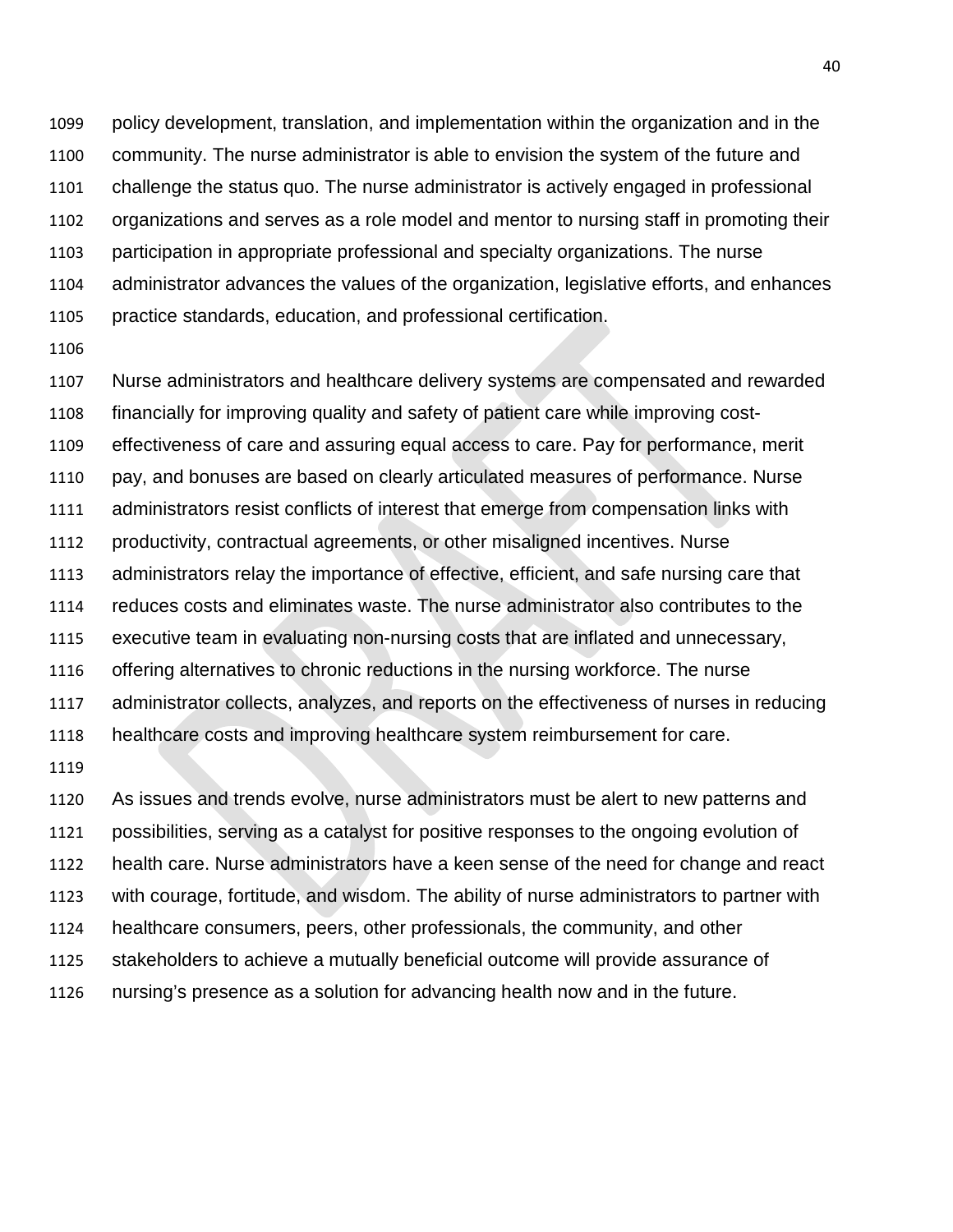| 1127         | <b>Standards of Nursing Administration Practice</b>                                           |
|--------------|-----------------------------------------------------------------------------------------------|
| 1128         | <b>Standards of Practice for Nursing Administration</b>                                       |
| 1129         | <b>Standard 1. Assessment</b>                                                                 |
| 1130         | The nurse administrator collects comprehensive data and information about pertinent problems, |
| 1131         | issues and trends.                                                                            |
| 1132         | <b>Competencies</b>                                                                           |
| 1133         | The nurse administrator:                                                                      |
| 1134<br>1135 | Collects comprehensive data in a systematic and ongoing process.                              |
| 1136         | Engages the healthcare consumer, significant others, staff, other healthcare providers,       |
| 1137         | and appropriate internal and external stakeholders in holistic data collection related to     |
| 1138         | care, context, and environment.                                                               |
| 1139         |                                                                                               |
| 1140         | Identifies barriers to data collection in resources, systems, and processes.                  |
| 1141         |                                                                                               |
| 1142         | Recognizes the impact of personal attitudes, values, and beliefs.                             |
| 1143         |                                                                                               |
| 1144         | Assesses internal and external environments, such as organizational capacity, cultural        |
| 1145         | and socio-economic factors, health disparities, and their impact on systems of care and       |
| 1146         | consumer health and wellness.                                                                 |
| 1147         |                                                                                               |
| 1148         | Prioritizes data collection.                                                                  |
| 1149         |                                                                                               |
| 1150         | Uses appropriate evidence-based assessment techniques, instruments, analytical                |
| 1151         | models and tools.                                                                             |
| 1152<br>1153 | Synthesizes available data, information, and knowledge relevant to the situation to           |
| 1154         | identify patterns and variances.                                                              |
|              |                                                                                               |
| 1155         |                                                                                               |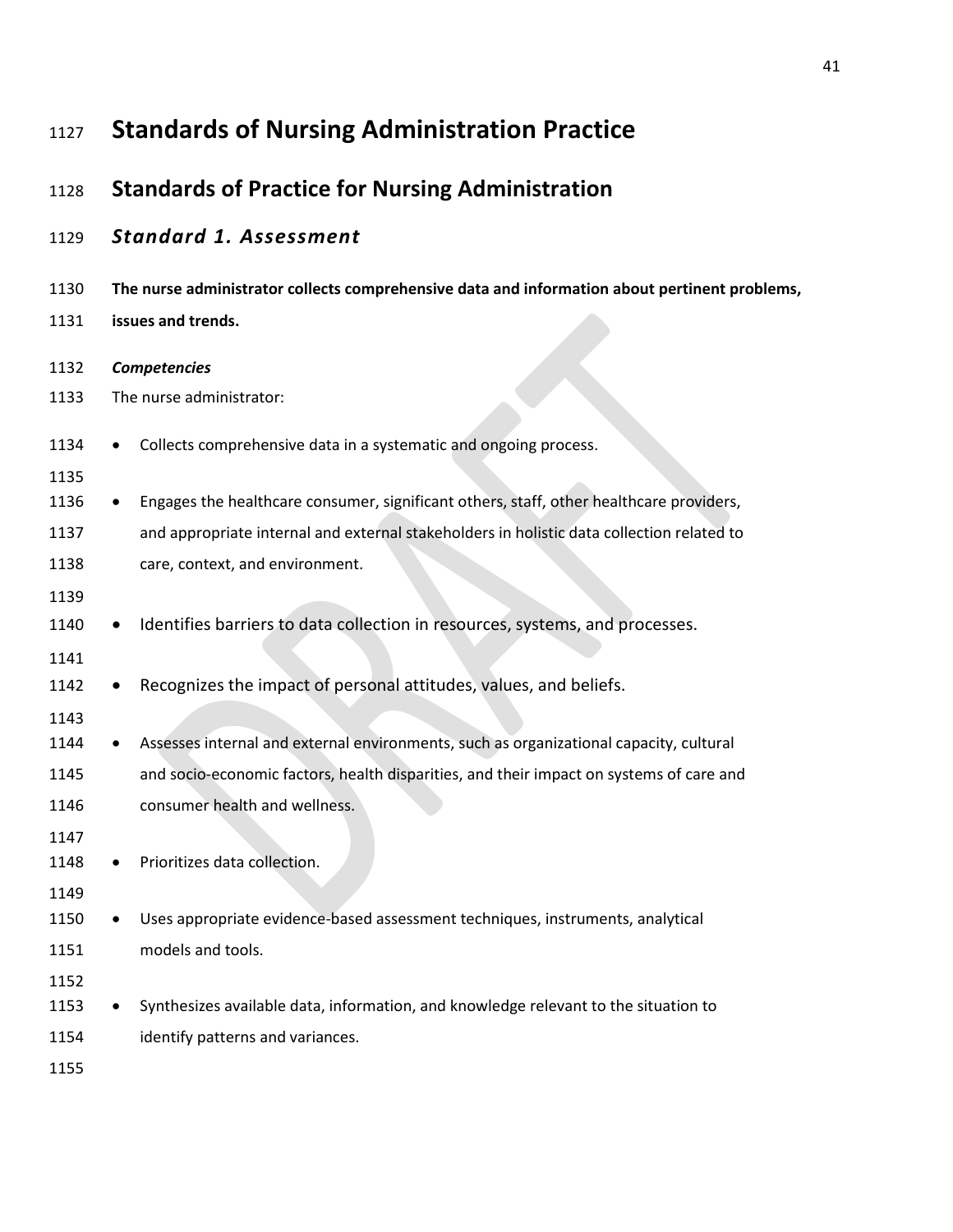- 1156 Applies legal and regulatory, financial, ethical, security and privacy guidelines and
- policies to the collection, maintenance, retention, disposition, use, and dissemination of data and information.
- 
- 1160 Documents relevant data in a retrievable format.
-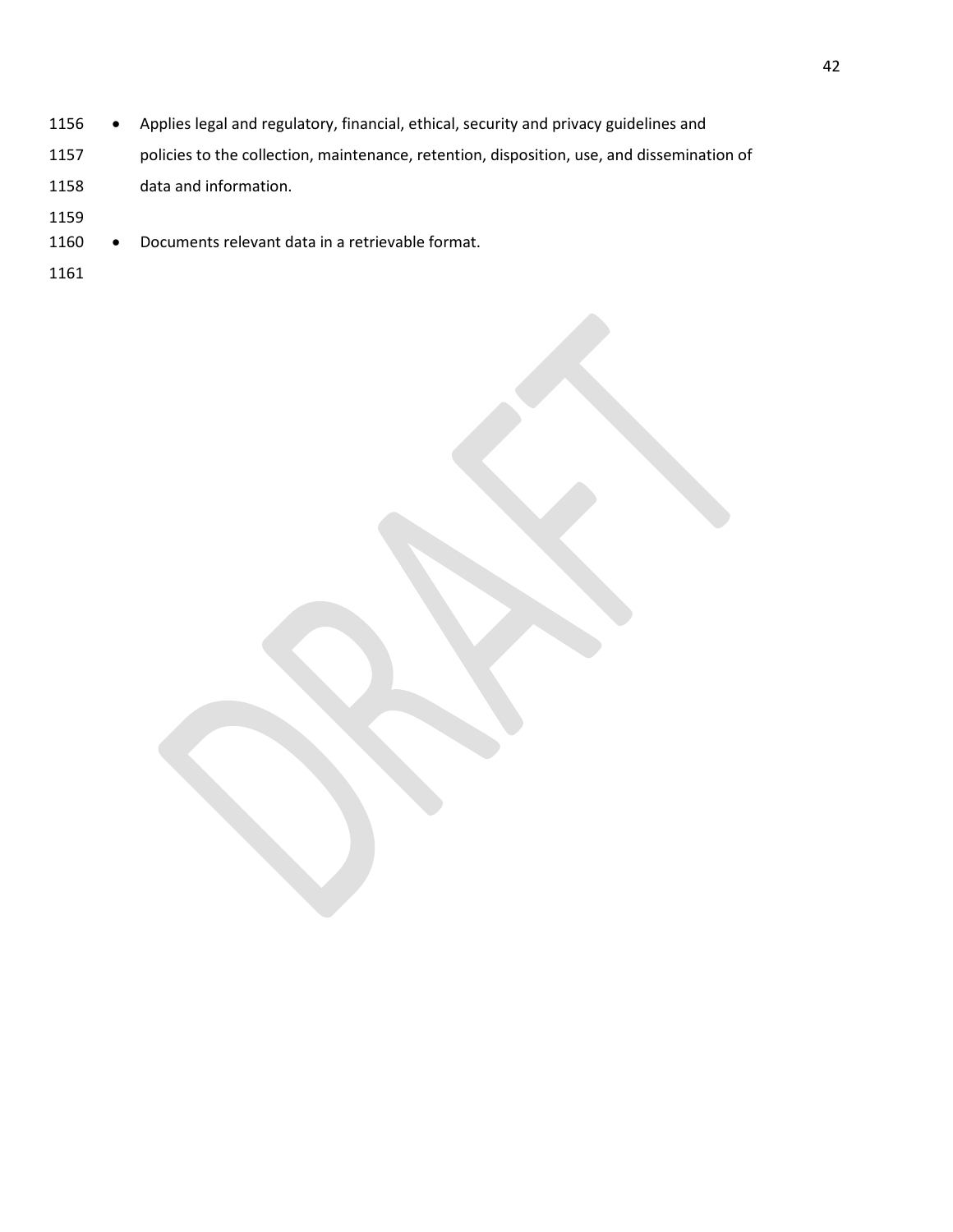# **Standard 2. Identification of Problems, Issues, and Trends**

**The nurse administrator analyzes the assessment data to identify problems, issues, and trends** 

| 1164                 |           | <b>Competencies</b>                                                                                                                                                        |
|----------------------|-----------|----------------------------------------------------------------------------------------------------------------------------------------------------------------------------|
| 1165                 |           | The nurse administrator:                                                                                                                                                   |
| 1166<br>1167<br>1168 | $\bullet$ | Uses aggregate, population, system, and other assessment data to identify problems,<br>issues, and trends.                                                                 |
| 1169<br>1170<br>1171 | $\bullet$ | Uses evidence and sensitive administrative and clinical decision support tools, when<br>available, to identify patterns.                                                   |
| 1172<br>1173<br>1174 |           | Validates the assessment data with the healthcare consumer, family, staff, other<br>healthcare providers, and appropriate internal and external stakeholders.              |
| 1175<br>1176         | $\bullet$ | Engages staff in identifying problems, issues, and trends.                                                                                                                 |
| 1177<br>1178<br>1179 | $\bullet$ | Assists staff in developing and maintaining competence in identifying problems, issues,<br>and trends.                                                                     |
| 1180<br>1181<br>1182 | $\bullet$ | Identifies actual or potential barriers and risks to the health and safety of healthcare<br>consumers, populations, work environment/workforce, organizations and systems. |
| 1183<br>1184         |           | Reports, problems, issues and trends to support planning and achievement of outcomes.                                                                                      |
|                      |           |                                                                                                                                                                            |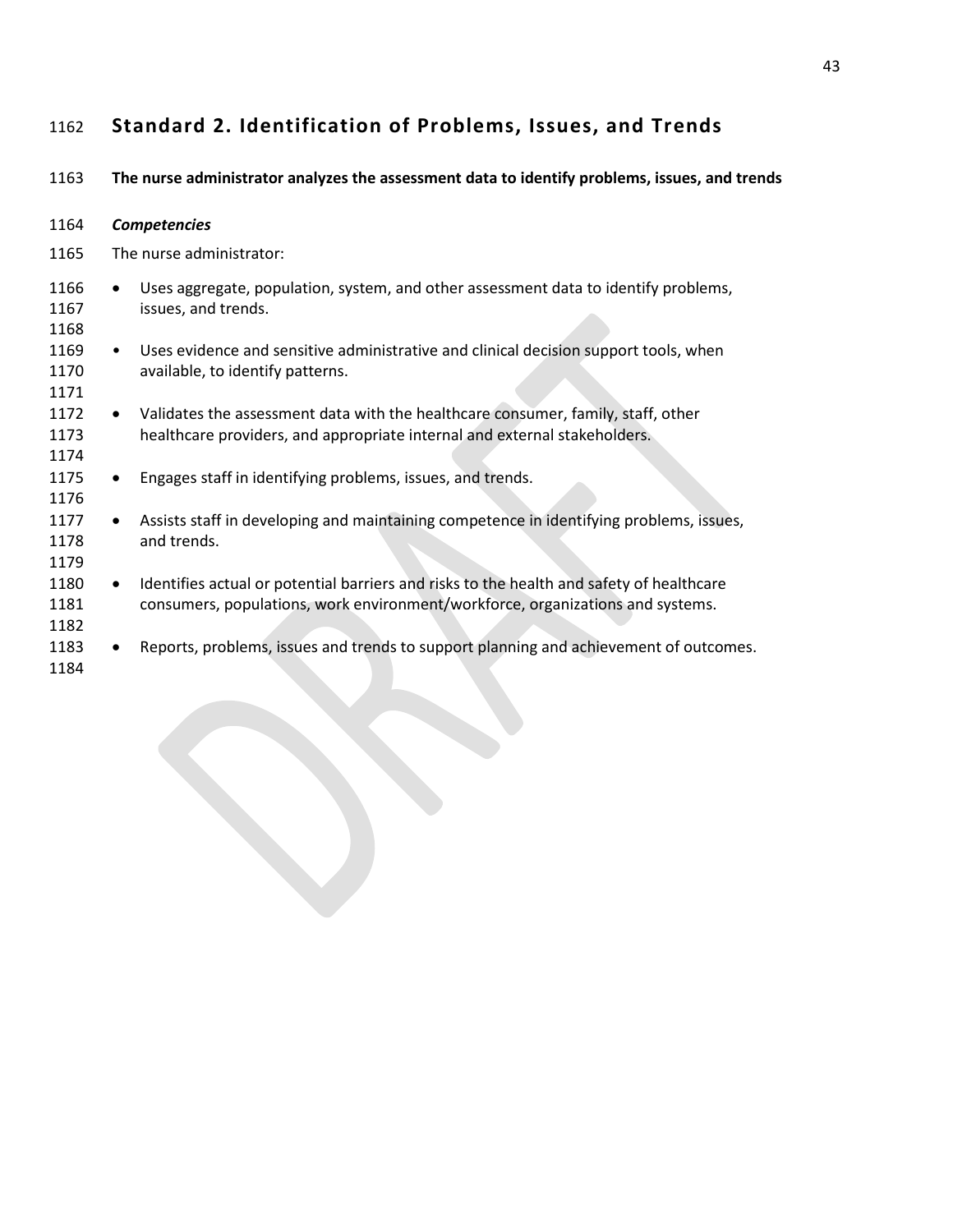# *Standard 3. Outcomes Identification*

| 1186                 | The nurse administrator identifies expected outcomes for the system, organizational, or population |                                                                                                                                                                             |  |
|----------------------|----------------------------------------------------------------------------------------------------|-----------------------------------------------------------------------------------------------------------------------------------------------------------------------------|--|
| 1187                 | problem, issue or trend.                                                                           |                                                                                                                                                                             |  |
| 1188                 |                                                                                                    | <b>Competencies</b>                                                                                                                                                         |  |
| 1189                 | The nurse administrator:                                                                           |                                                                                                                                                                             |  |
| 1190<br>1191<br>1192 | $\bullet$                                                                                          | Engages the healthcare consumer, family, significant others, staff, other healthcare<br>providers, and internal and external stakeholders in formulating expected outcomes. |  |
| 1193<br>1194<br>1195 | $\bullet$                                                                                          | Considers current scientific evidence, resources, benefits, costs, risks, and stakeholders<br>satisfaction, when formulating expected outcomes.                             |  |
| 1196<br>1197         | $\bullet$                                                                                          | Derives culturally and ethically appropriate expected outcomes.                                                                                                             |  |
| 1198<br>1199<br>1200 | $\bullet$                                                                                          | Develops expected outcomes that facilitate continuity of operations, consumer and staff<br>satisfaction, and effectiveness of programs, services, and systems of care.      |  |
| 1201<br>1202         | $\bullet$                                                                                          | Modifies expected outcomes based on evaluation.                                                                                                                             |  |
| 1203<br>1204         |                                                                                                    | Documents expected outcomes as measurable goals with a projected timeframe.                                                                                                 |  |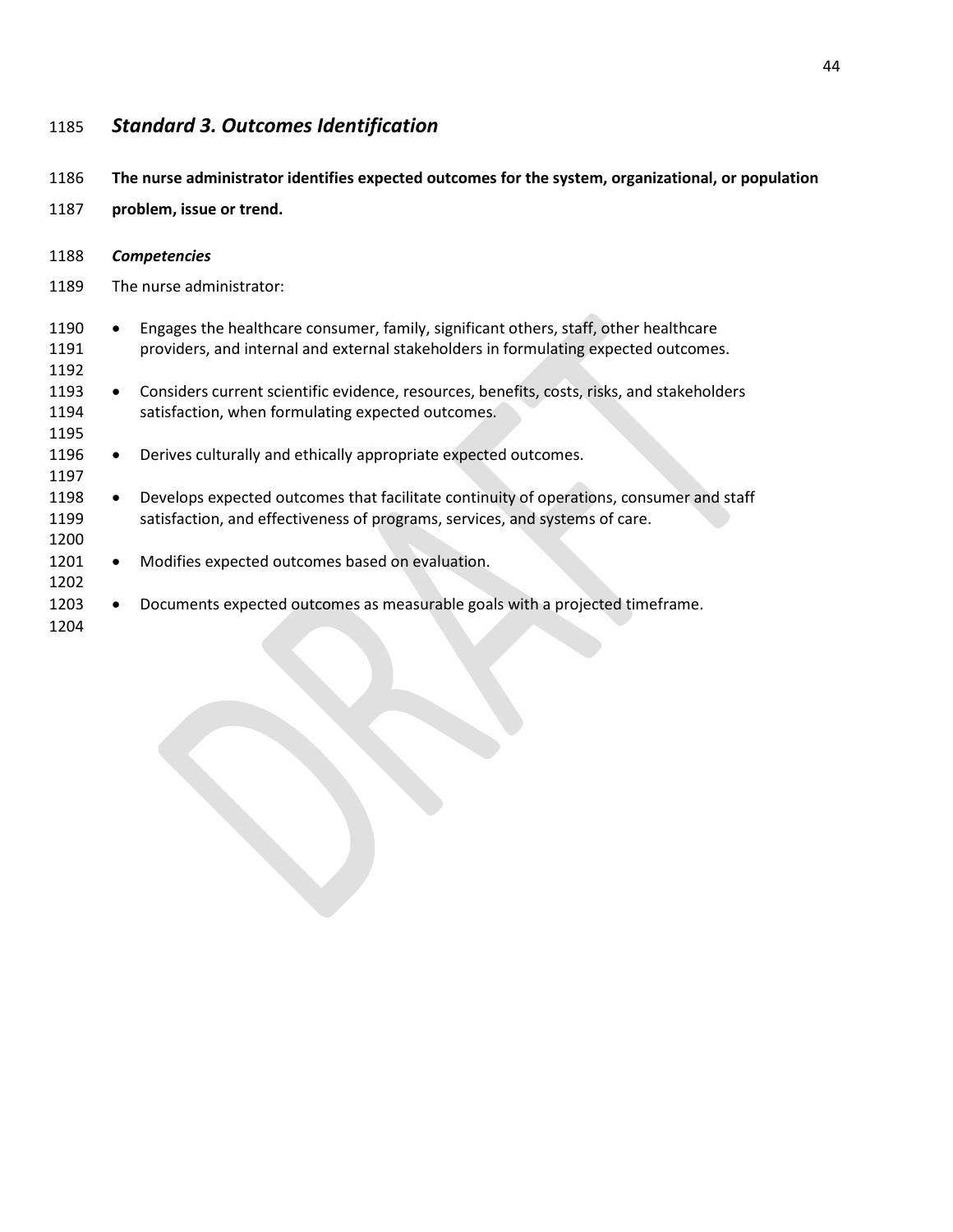# *Standard 4. Planning*

- **The nurse administrator develops a plan that defines, articulates, and establishes strategies and**
- **alternatives to attain expected outcomes.**

| 1208                         |   | <b>Competencies</b>                                                                                                                                                                                                                          |
|------------------------------|---|----------------------------------------------------------------------------------------------------------------------------------------------------------------------------------------------------------------------------------------------|
| 1209<br>1210                 |   | The nurse administrator:                                                                                                                                                                                                                     |
| 1211<br>1212<br>1213         | ٠ | Leads the design and development of an individualized plan considering the characteristics and<br>complexity of the problems, issues, and trends.                                                                                            |
| 1214<br>1215<br>1216<br>1217 | ٠ | Includes strategies in the plan that address each of the identified problems, issues, or trends,<br>and consider organizational and stakeholders' values and beliefs, culture, diversity, health and<br>wellness, and environmental factors. |
| 1218<br>1219                 |   | Utilizes current research and data for the development of evidence-informed plans.                                                                                                                                                           |
| 1220<br>1221                 |   | Establishes the plan priorities in partnership with appropriate stakeholders.                                                                                                                                                                |
| 1222<br>1223                 |   | Uses the plan for interprofessional and stakeholder collaboration.                                                                                                                                                                           |
| 1224<br>1225                 | ٠ | Defines the plan to reflect current statutes, rules, regulations, and standards.                                                                                                                                                             |
| 1226<br>1227                 |   | Considers the sustainability and economic impact of the plan.                                                                                                                                                                                |
| 1228<br>1229                 |   | Incorporates an implementation timeline in the plan.                                                                                                                                                                                         |
| 1230<br>1231                 | ٠ | Actively creates a system of continuous improvement that supports the planning process.                                                                                                                                                      |
| 1232<br>1233                 |   | Modifies the plan according to ongoing evaluation.                                                                                                                                                                                           |
| 1234                         |   | Documents the plan in a usable format that promotes transparency, clear communication, and                                                                                                                                                   |

operational understanding.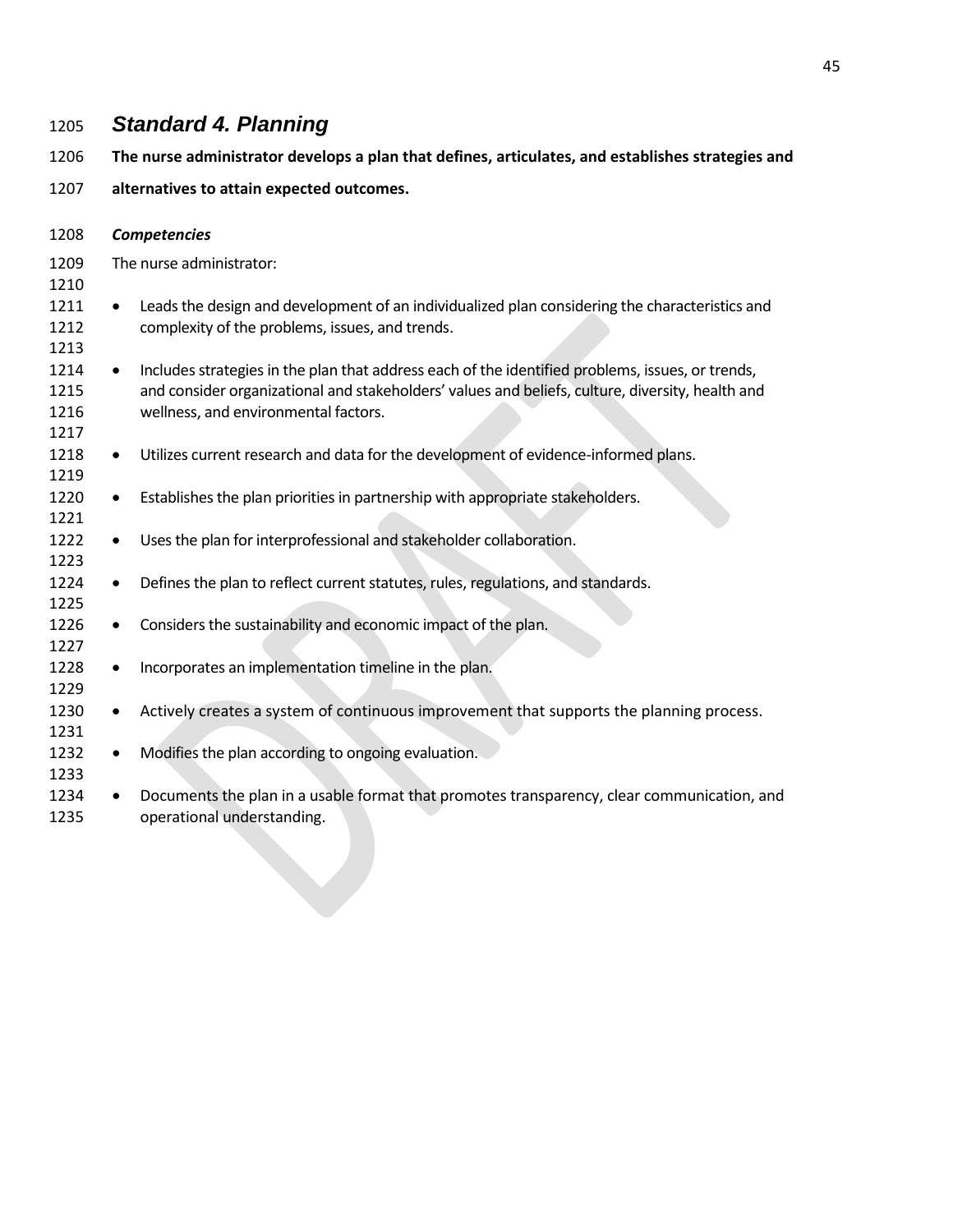### *Standard 5. Implementation*

**The nurse administrator implements the identified plan.**

#### *Competencies*

- The nurse administrator:
- 1240 Partners to collaborate with healthcare consumers, significant others, staff, other healthcare providers, and appropriate internal and external stakeholders.
- Ensures the plan is implemented in a safe, sustainable, fiscally responsible, and timely manner.
- 1245 Deploys human, financial, and technology resources to support implementation of the plan.
- Incorporates evidence-informed interventions, risk mitigation strategies, and improvement 1248 science to implement the plan.
- 1250 Safeguards implementation that are culturally and linguistically sensitive and address the needs of diverse populations.
- Facilitates utilization of systems, organizations, and community resources to implement the plan.
- 1256 Continuously improves systems that support the implementation of the plan.
- 1258 Assumes responsibility for transparent communication during implementation of the plan.
- 1260 Incorporates knowledge gained during implementation for continuous improvement of the plan.
- Documents implementation and any modifications, including changes or omissions, of the identified plan.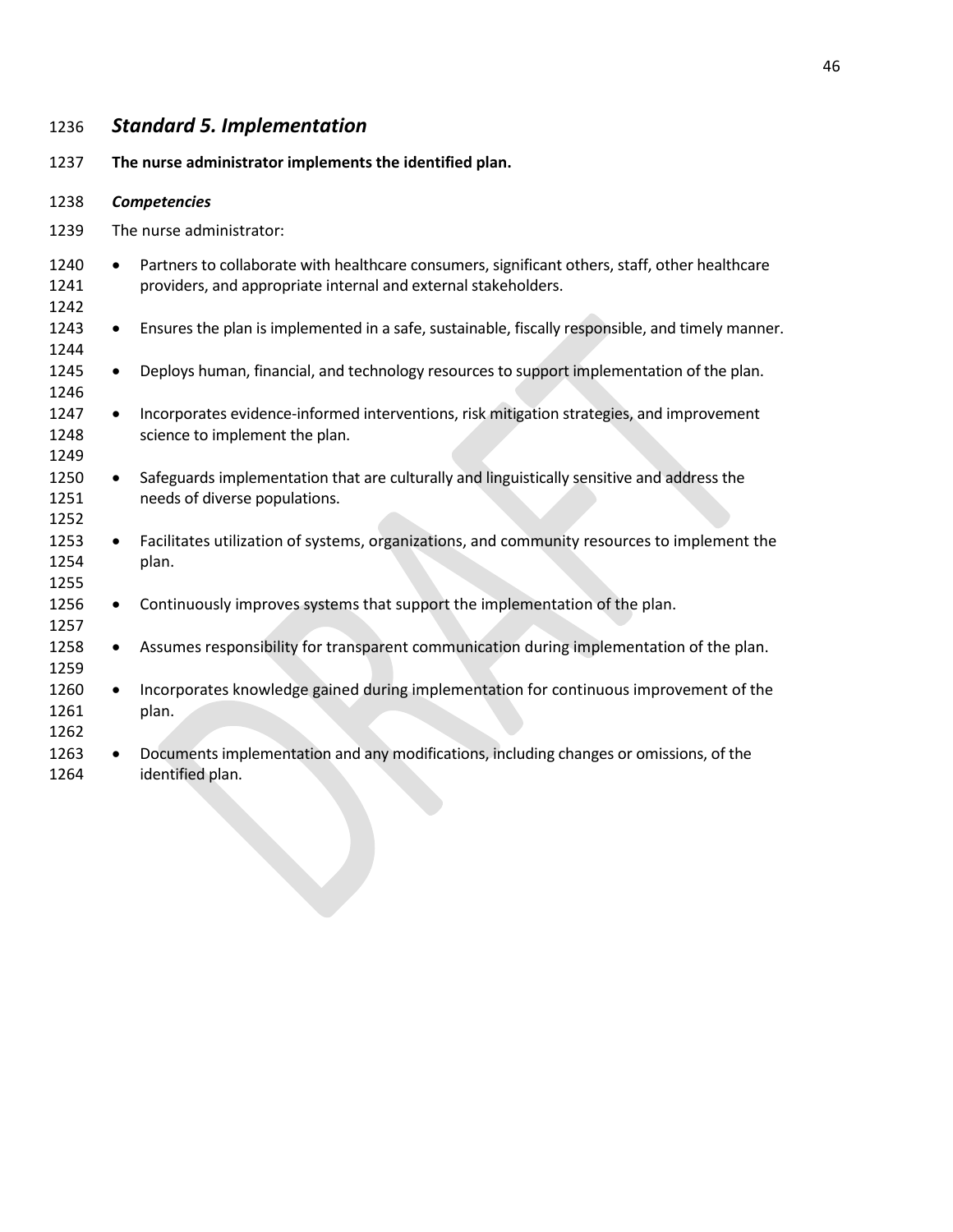| 1265<br>1266 | <b>Standard 5A. Coordination</b>                                                                           |
|--------------|------------------------------------------------------------------------------------------------------------|
| 1267         | The nurse administrator coordinates implementation of the plan and other associated                        |
| 1268         | processes.                                                                                                 |
| 1269         | <b>Competencies</b>                                                                                        |
| 1270         | The nurse administrator:                                                                                   |
| 1271         | Provides leadership in the coordination of interprofessional health care teams for integrated<br>$\bullet$ |
| 1272         | delivery of programs and services.                                                                         |
| 1273         |                                                                                                            |
| 1274         | Synthesizes data and information to prescribe necessary system and community support<br>$\bullet$          |
| 1275         | measures, including modifications of surroundings.                                                         |
| 1276         |                                                                                                            |
| 1277         | Provides resources to support transitions of care.                                                         |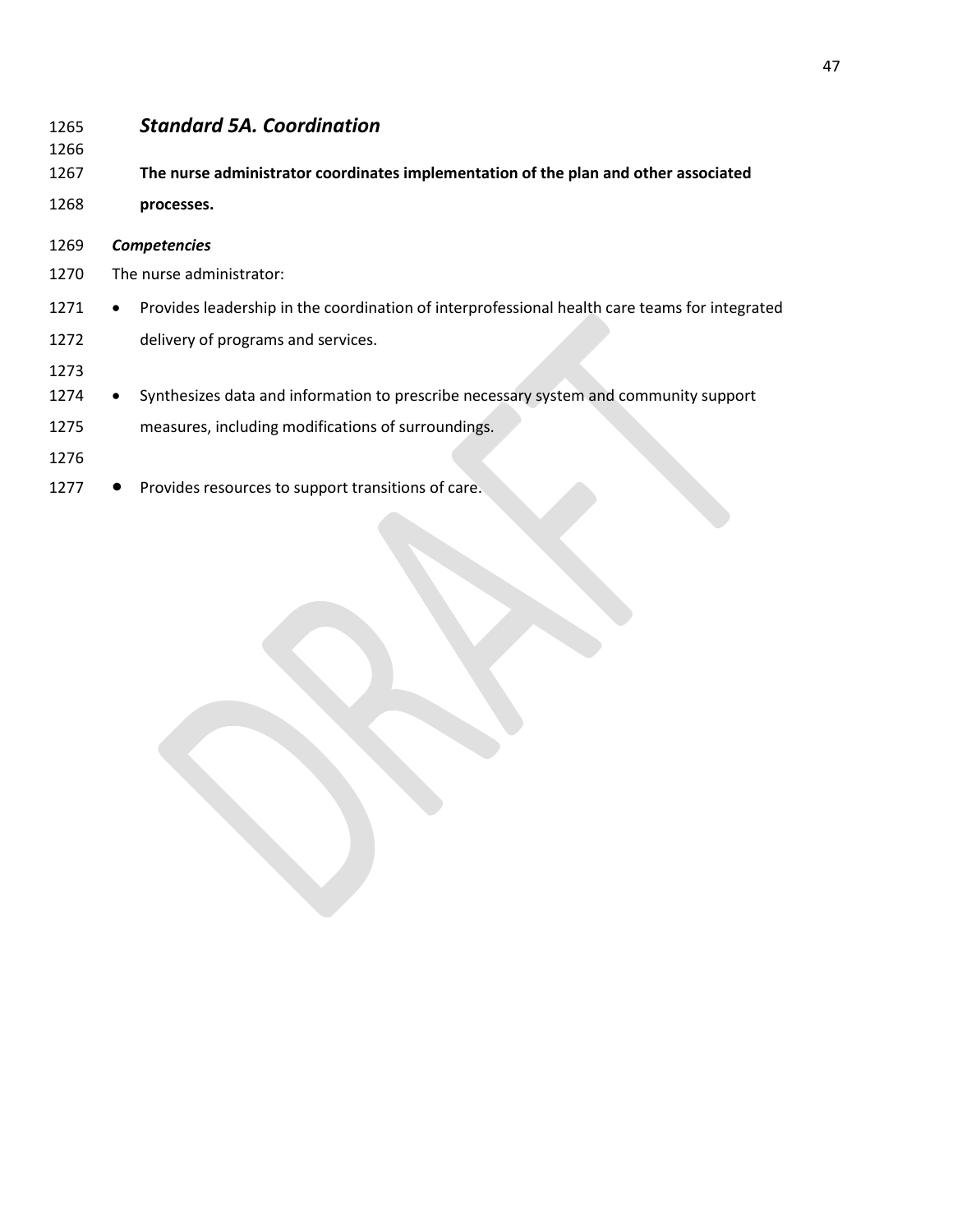## *Standard 5B. Promotion of Health, Education, and a Safe Environment*

#### **The nurse administrator establishes strategies to promote health, education, and a safe environment.**

| 1280 | Competencies |
|------|--------------|
|------|--------------|

The nurse administrator:

| 1282 | Facilitates strategies that address population health, including healthy lifestyles, health |
|------|---------------------------------------------------------------------------------------------|
| 1283 | promotion, health maintenance, and risk-reducing behaviors for health care consumers,       |
| 1284 | employees and community partners.                                                           |

- Advances the use of technologies that support healthcare consumer, employee, and 1286 stakeholder access to accurate and comprehensible health information.
- 1287 Engages consumer alliances and advocacy groups, in health teaching and health promotion activities for population health management.
- 1289 Allocates resources, as appropriate, for health promotion and teaching strategies.
-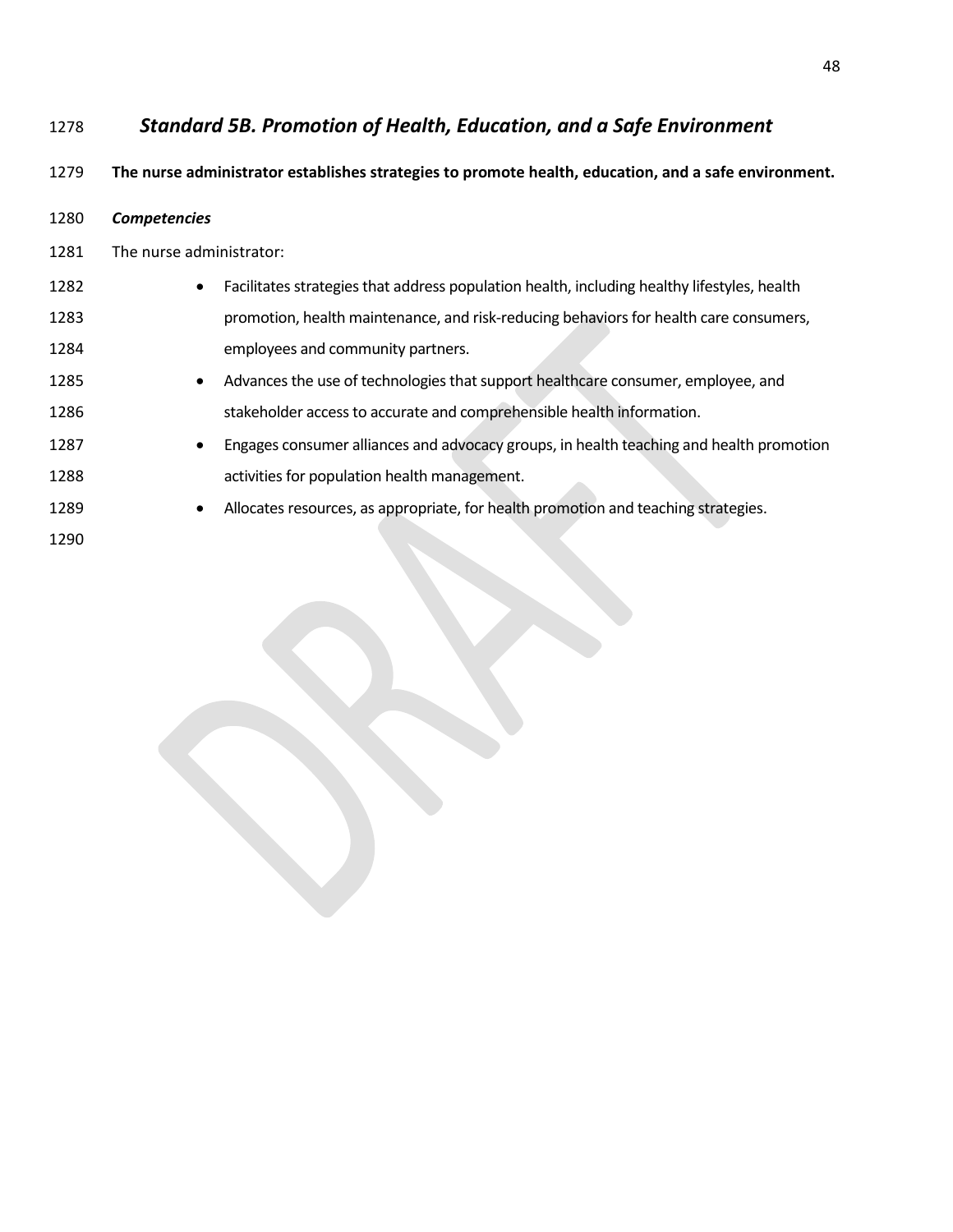# *Standard 5C. Consultation*

| 1292 | The nurse administrator provides consultation to influence the identified plan and effect change. |
|------|---------------------------------------------------------------------------------------------------|
| 1293 | Competencies for the nurse administrator                                                          |
| 1294 | The nurse administrator:                                                                          |
| 1295 | Synthesizes data and evidence when providing consultation.                                        |
| 1296 | $\bullet$                                                                                         |
| 1297 | Facilitates the effectiveness of a consultation by involving the healthcare consumers, employees, |
| 1298 | $\bullet$                                                                                         |
| 1299 | and appropriate stakeholders.                                                                     |
| 1300 | Recommends resources and innovative strategies to enable change.                                  |
| 1301 | $\bullet$                                                                                         |
| 1302 | Communicates consultation recommendations to healthcare consumers, significant others, staff,     |
| 1303 | $\bullet$                                                                                         |
| 1304 | other healthcare providers, and internal and external stakeholders.                               |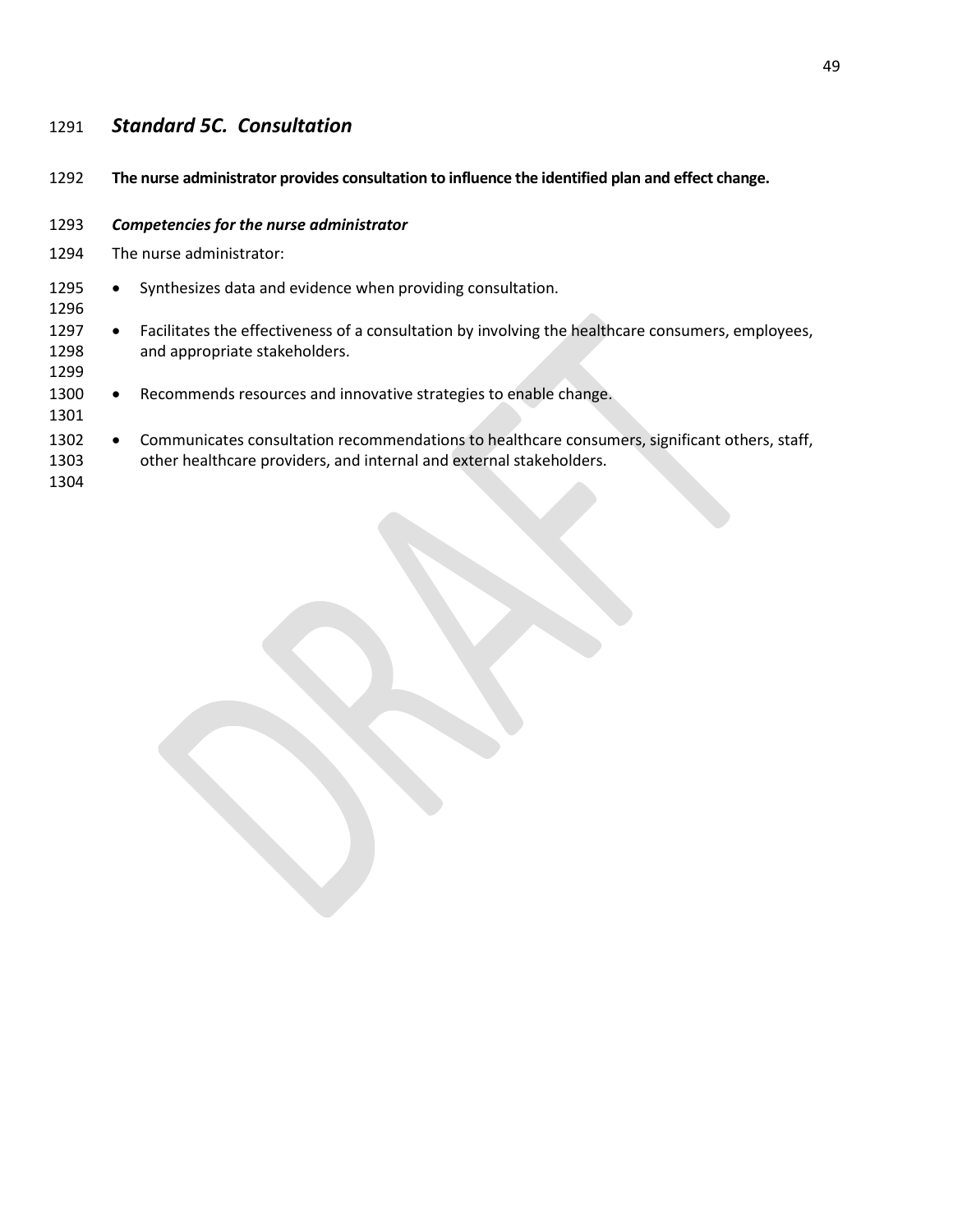## *Standard 6. Evaluation*

**The nurse administrator evaluates progress toward attainment of outcomes.**

- *Competencies*
- The nurse administrator:

| 1309<br>1310<br>1311 |           | Conducts a systematic, ongoing, and criterion-based evaluation of the outcomes in relation to<br>the structures and processes identified by the plan and the indicated timeline. |
|----------------------|-----------|----------------------------------------------------------------------------------------------------------------------------------------------------------------------------------|
| 1312<br>1313         | $\bullet$ | Assures identification of metrics and collection of data for evaluation.                                                                                                         |
| 1314<br>1315<br>1316 | ٠         | Collaborates with the appropriate internal and external stakeholders in the evaluation<br>process.                                                                               |
| 1317<br>1318<br>1319 |           | Evaluates the effectiveness of the planned strategies and the attainment of the expected<br>outcomes.                                                                            |
| 1320<br>1321         | ٠         | Uses ongoing data collection to revise the plan and the implementation as needed.                                                                                                |
| 1322<br>1323<br>1324 | ٠         | Disseminates the results to appropriate stakeholders and as required for accreditation and<br>compliance with state and federal regulations.                                     |
| 1325<br>1326<br>1327 | ٠         | Synthesizes the results of the evaluation to determine the effect of the plan on healthcare<br>consumers, significant others, groups, communities, and institutions.             |
| 1328<br>1329         | ٠         | Evaluates the plan to maintain the trajectory to achieve expected outcomes.                                                                                                      |
| 1330<br>1331         | $\bullet$ | Translates the results of the evaluation into process or structural changes including policy,<br>procedure, or protocol revision.                                                |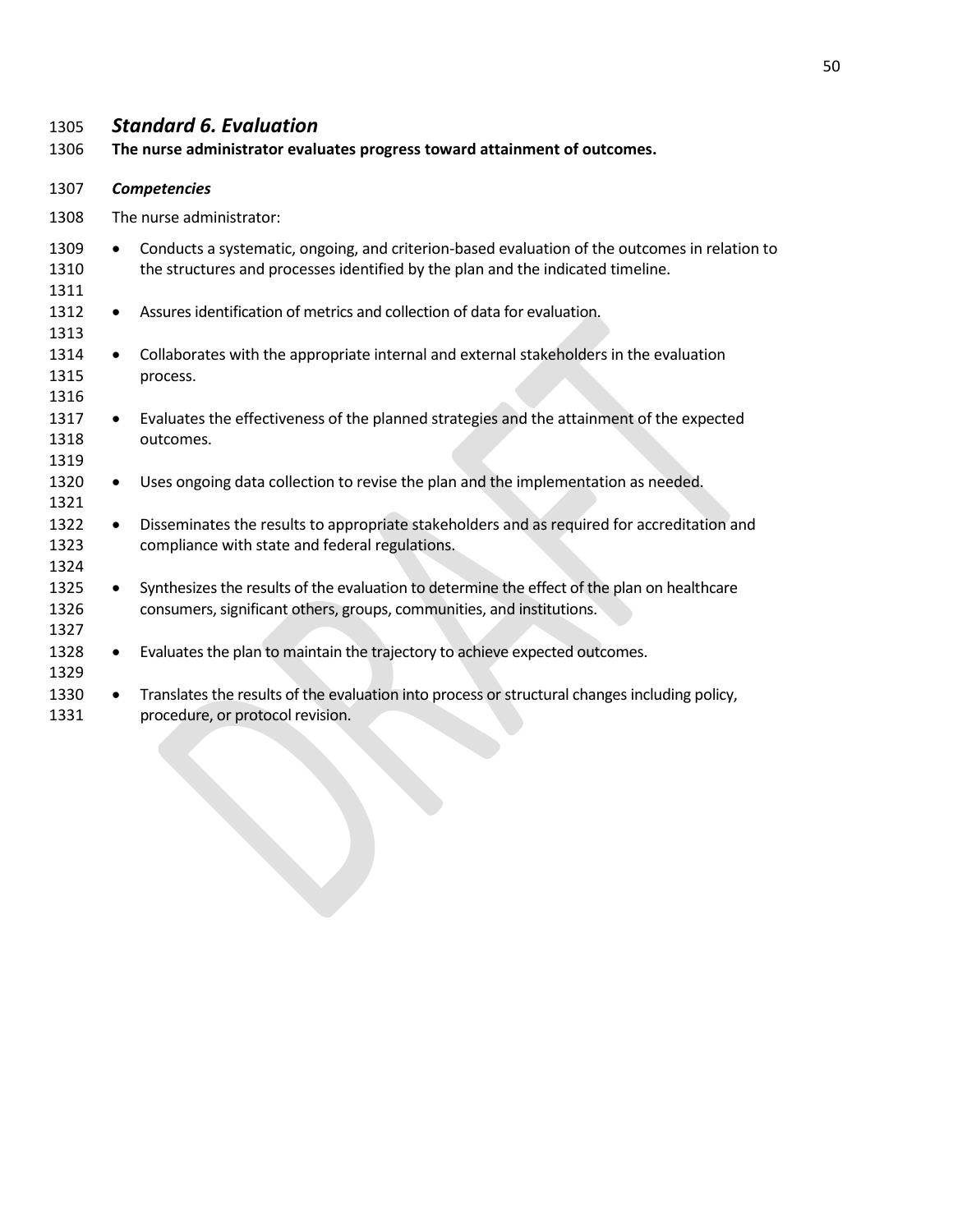| 1332         | <b>Standards of Professional Performance for Nursing Administration</b>                       |  |
|--------------|-----------------------------------------------------------------------------------------------|--|
| 1333         | <b>Standard 7. Ethics</b>                                                                     |  |
| 1334         | The nurse administrator practices ethically.                                                  |  |
| 1335         | Competencies                                                                                  |  |
| 1336         | The nurse administrator:                                                                      |  |
| 1337         | Uses Code of Ethics for Nurses with Interpretive Statements (ANA, 2015) to guide leadership   |  |
| 1338         | and practice                                                                                  |  |
| 1339         |                                                                                               |  |
| 1340         | Advocates for systems of care delivery that preserve and protect healthcare consumer,         |  |
| 1341         | family, and employee dignity, rights, values, beliefs, and autonomy.                          |  |
| 1342         |                                                                                               |  |
| 1343         | Recognizes the centrality of the healthcare consumer and family to the healthcare team.       |  |
| 1344         |                                                                                               |  |
| 1345         | Maintains systems of privacy and confidentiality within legal and regulatory parameters.      |  |
| 1346         |                                                                                               |  |
| 1347         | Promotes healthcare consumers' self-determination and informed decision-making through        |  |
| 1348         | organizational cultural values and institutional policies.                                    |  |
| 1349<br>1350 | Collaborates with nursing and other employees to maintain a therapeutic and professional      |  |
| 1351         | healthcare consumer relationship within appropriate professional role boundaries.             |  |
| 1352         |                                                                                               |  |
| 1353         | Promotes systems to address and resolve ethical issues involving healthcare consumers,        |  |
| 1354         | colleagues, community groups, systems, and other stakeholders.                                |  |
| 1355         |                                                                                               |  |
| 1356         | Institutes effective action to address illegal, unethical, or inappropriate behavior that can |  |
| 1357         | endanger or jeopardize the best interests of the healthcare consumer, organization, or        |  |
| 1358         | situation.                                                                                    |  |
| 1359         |                                                                                               |  |
| 1360         | Creates a safe environment for employees and others to discuss healthcare practices which     |  |
| 1361         | do not appear to be in the best interests of the healthcare consumer, organization,           |  |
| 1362         | community or situation.                                                                       |  |
| 1363         |                                                                                               |  |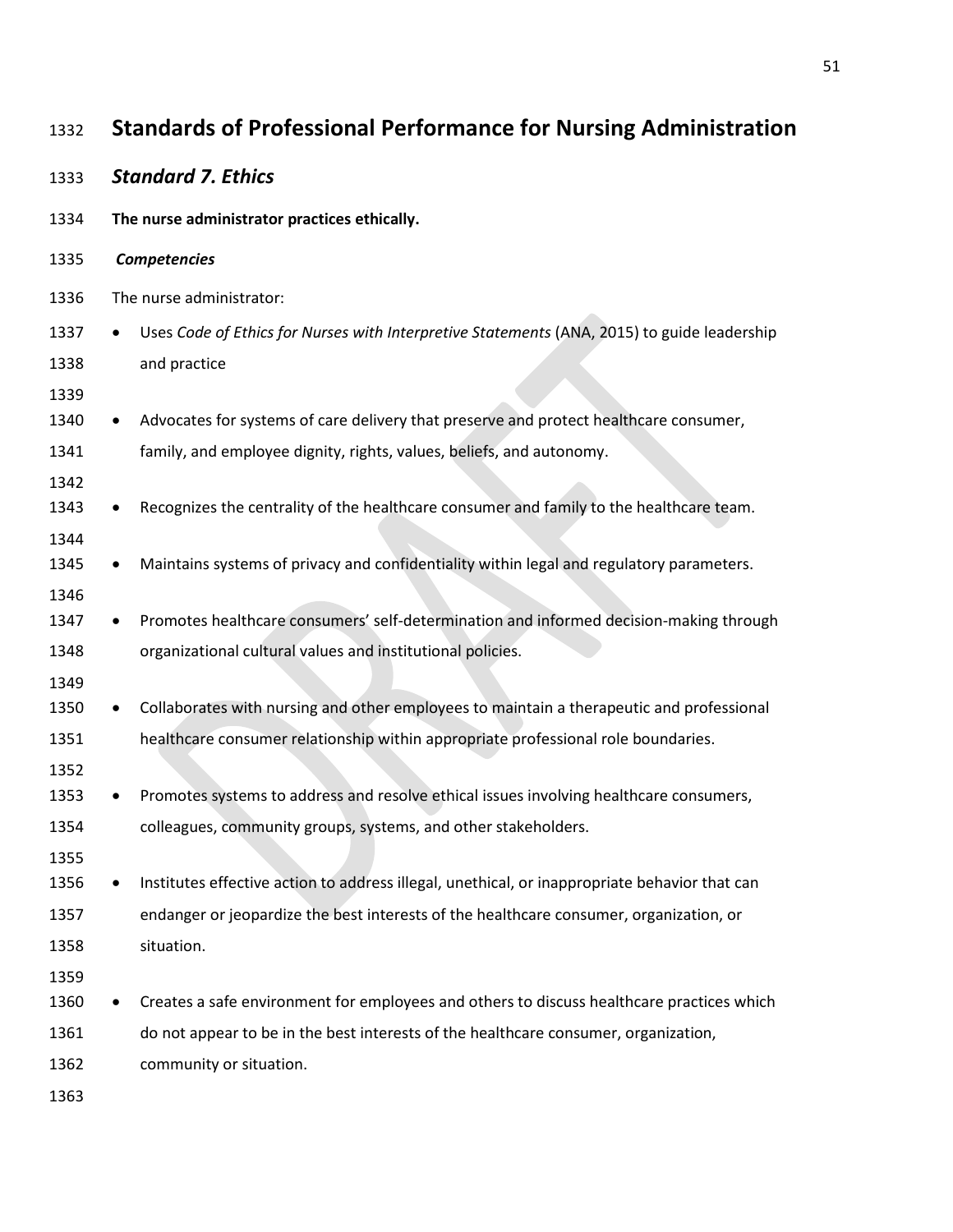- Empowers nurses to participate in inter-professional teams to address ethical risks, benefits,
- and outcomes.
- 
- 1367 Advocates for accessible, equitable, and quality health care.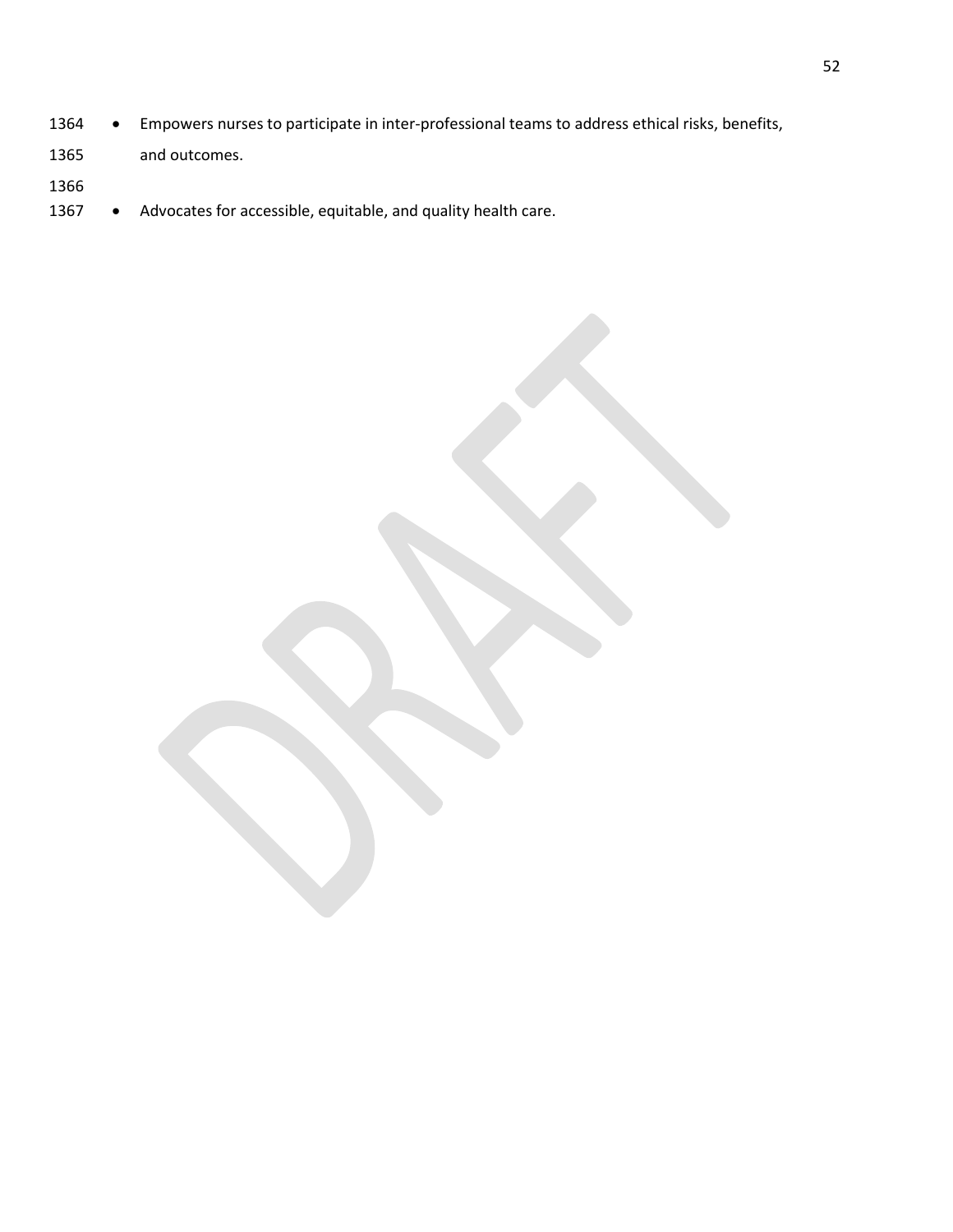# *Standard 8. Education*  **The nurse administrator attains knowledge and competence that reflects current nursing practice.** *Competencies* The nurse administrator: 1372 • Participates in ongoing educational activities related to appropriate knowledge bases and professional issues. 1375 • Demonstrates commitment to lifelong learning through self-reflection and inquiry to address learning and personal growth needs. • Seeks formal and informal independent learning experiences to develop and maintain knowledge, skills, abilities, and judgment in clinical practice or role 1380 performance. 1382 • Acquires additional knowledge and skills appropriate to the role, population, specialty, setting, role, or situation. • Uses current research findings and other evidence to increase clinical and professional knowledge, skills, abilities, and judgment to enhance role 1387 performance. 1389 • Identifies learning needs based on nursing knowledge, the various roles the nurse may assume, and the changing needs of the population. 1392 • Participates in formal or informal consultations to address issues in nursing administrative practice as an application of education and knowledge-base. • Shares knowledge, educational findings, experiences, and ideas with peers and colleagues. 1398 • Maintains professional records that provide evidence of competence and **lifelong learning.**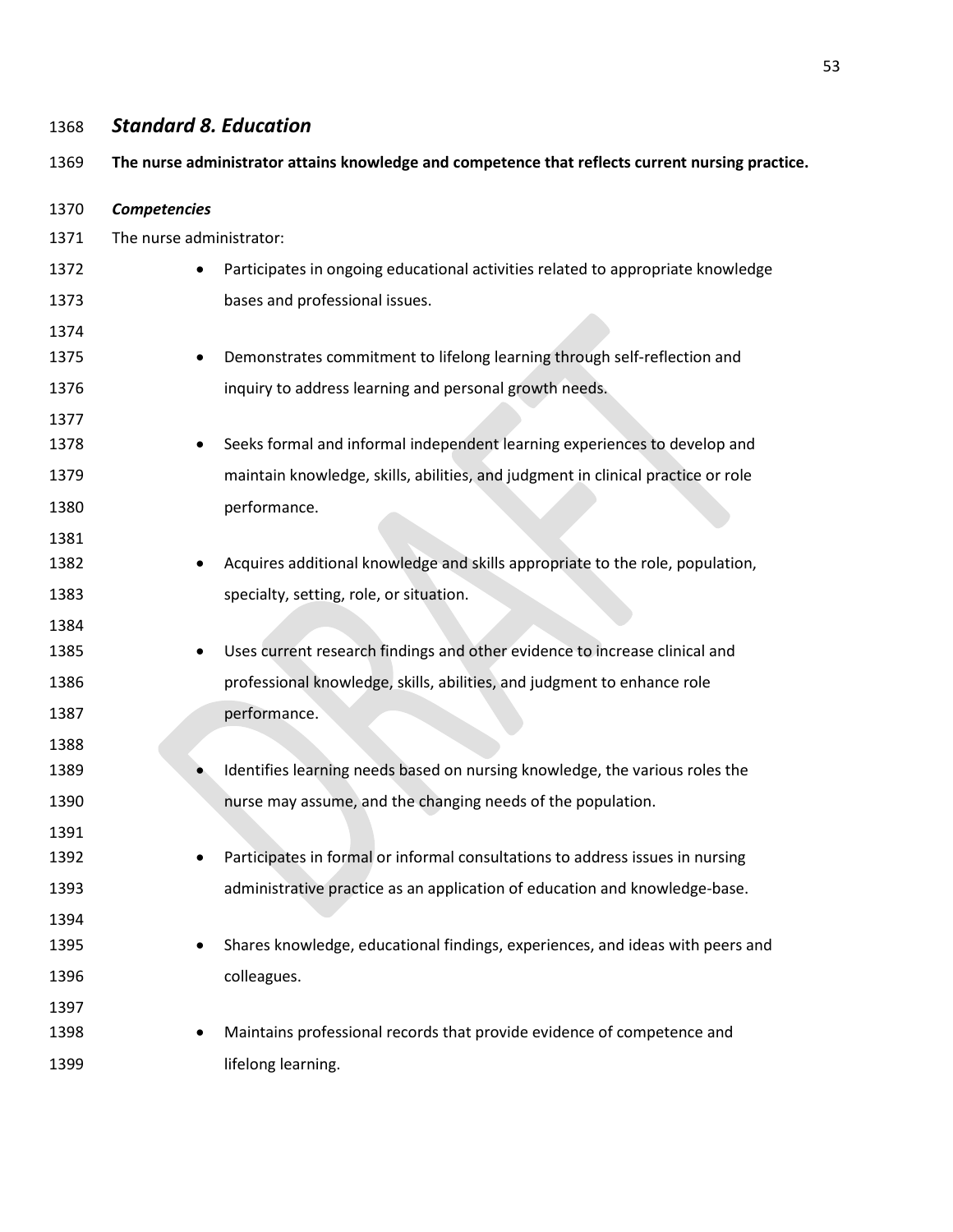### 1400 *Standard 9. Evidence-Based Practice and Research*

1401 The nurse administrator insures that decisions are evidence based and research findings are translated 1402 into practice.

- 1403 *Competencies*
- 1404 The nurse administrator:
- 1405 Utilizes current evidence-based nursing knowledge, including research findings, to guide 1406 **administrative practice.** 1407 • Promotes a climate of research and clinical inquiry. 1408 • Promotes the use of evidence at the healthcare consumer, system, and population health 1409 levels to achieve key health care outcomes. 1410 • Enables nurses to contribute to nursing knowledge development that improves healthcare 1411 outcomes. 1412 • Engages advanced practice registered nurses and other nurse scientists to inform and guide 1413 evidence-based care that meets the unique needs of healthcare consumers. 1414 • Uses evaluation processes to improve the quality of nursing care and decision-making 1415 processes. 1416 • Provides adequate resources for practice improvement research to occur. 1417 • Insures that organizational research findings are disseminated.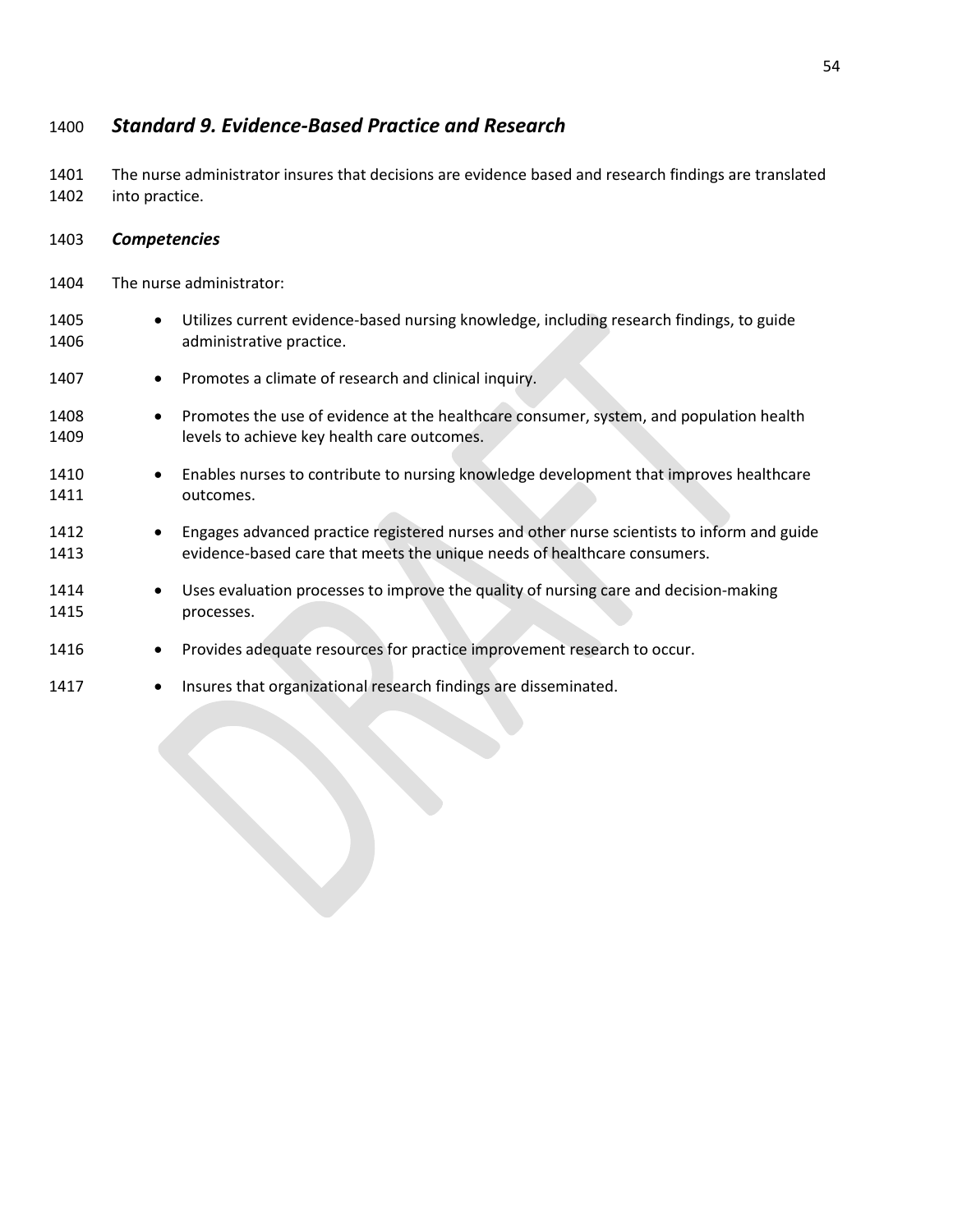# *Standard 10. Quality of Practice*

**The nurse administrator contributes to quality nursing practice.**

| 1420                 | <b>Competencies</b>      |                                                                                                                        |  |
|----------------------|--------------------------|------------------------------------------------------------------------------------------------------------------------|--|
| 1421                 | The nurse administrator: |                                                                                                                        |  |
| 1422<br>1423         | $\bullet$                | Promotes the identification and implementation of best practices.                                                      |  |
| 1424<br>1425<br>1426 | $\bullet$                | Assures policies, procedures, and guidelines are evidence-based and designed to<br>improve the quality of practice     |  |
| 1427<br>1428         | $\bullet$                | Uses creativity and innovation to enhance and improve nursing care.                                                    |  |
| 1429<br>1430<br>1431 | $\bullet$                | Creates an environment for innovations to effect change in practice and improve<br>outcomes.                           |  |
| 1432<br>1433<br>1434 | $\bullet$                | Provides leadership in the design and implementation of quality improvement activities<br>and initiatives.             |  |
| 1435<br>1436<br>1437 | $\bullet$                | Uses the results of quality improvement to initiate changes in nursing practice and the<br>healthcare delivery system. |  |
| 1438<br>1439<br>1440 | $\bullet$                | Analyzes organizational systems to identify barriers to quality health care and consumer<br>outcomes.                  |  |
| 1441<br>1442<br>1443 | ٠                        | Facilitates monitoring of indicators for quality, safety, and effectiveness of nursing and<br>healthcare delivery.     |  |
| 1444<br>1445         |                          | Leads interprofessional teams in the evaluation of nursing and healthcare delivery.                                    |  |
| 1446<br>1447<br>1448 |                          | Identifies opportunities for generating, translating, and disseminating research for<br>evidence-based practice.       |  |
| 1449<br>1450         | $\bullet$                | Obtains and maintains professional certification as a role model for staff.                                            |  |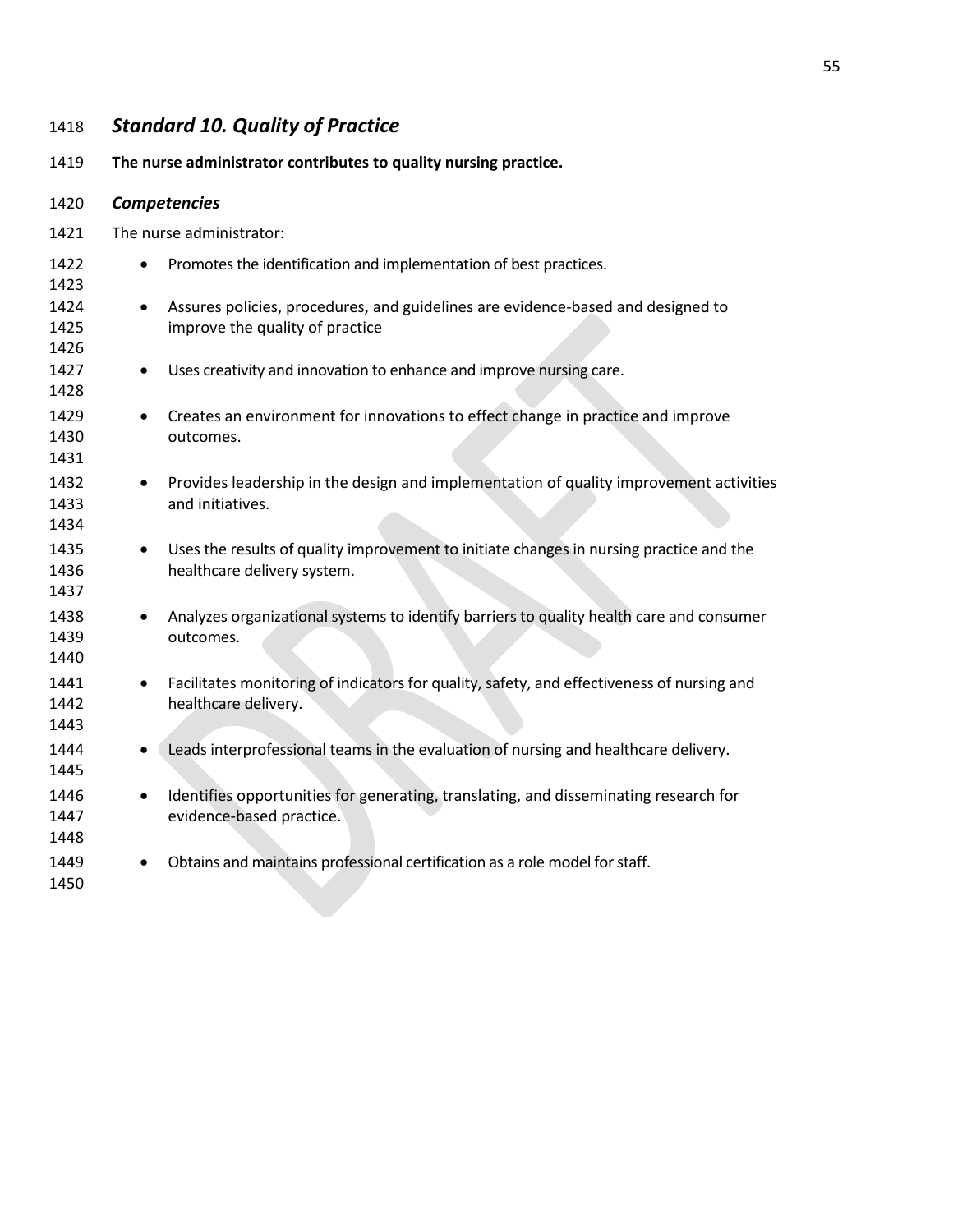### *Standard 11. Communication*

**The nurse administrator communicates effectively in a variety of formats in all areas of practice.** 

*Competencies* 

- The nurse administrator:
- 1455 Advocates for effective and timely communication among healthcare consumers,
- 1456 significant others, and the healthcare team to promote safety and quality outcomes.
- 1457 Role models constructive communication to identify, confront, and resolve safety, quality, and ethical issues.
- Contributes own professional and nursing perspective in discussions with the interprofessional team and other stakeholders.
- 1461 Assures a nursing perspective integrated into all conversations and issues relevant to patient care, nursing practice, and roles.
- 1463 Assures effective communication among all stakeholders across settings and transitions.
- Promotes ongoing evaluation and continuous improvement of personal and team communication and conflict resolution skills.
- 1466 Promotes open disclosure of observations or concerns of risk, hazards and errors in
- healthcare delivery and/or concerning the practice environment.
- Promotes accuracy in conveyance of information to healthcare consumers, families, the healthcare team, and others.
- 1470 Evaluates the effectiveness, consistency, and fairness in interpersonal interactions and communication.
- 1472 Communicates both verbally and in writing making clear, concise, and factual
- presentations to a variety of audiences.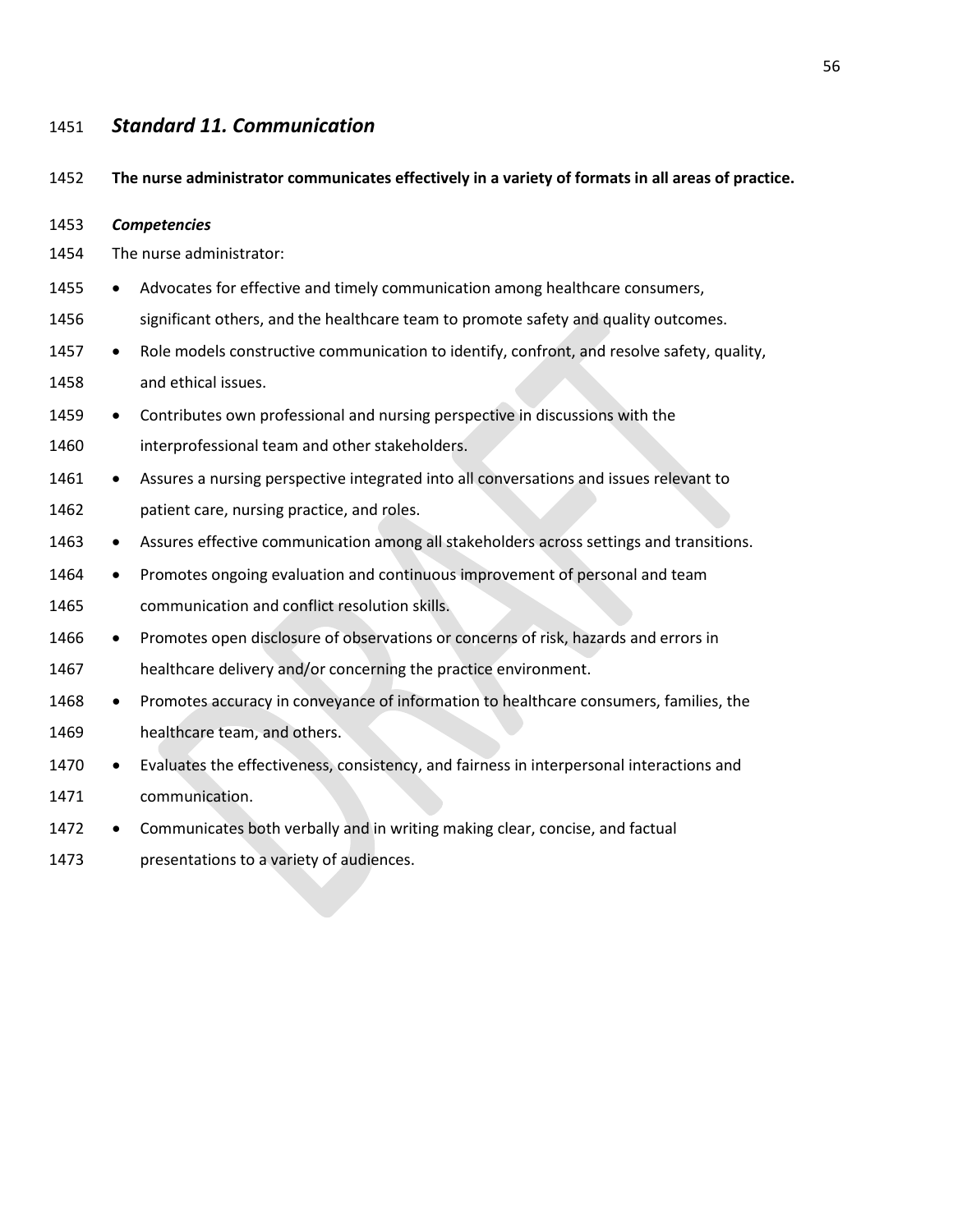| 1474         |           | <b>Standard 12. Leadership</b>                                                                   |
|--------------|-----------|--------------------------------------------------------------------------------------------------|
| 1475         |           |                                                                                                  |
| 1476         |           | The nurse administrator provides leadership to the profession, health care industry and society. |
| 1477<br>1478 |           | Competencies                                                                                     |
| 1479         |           | The nurse administrator:                                                                         |
|              |           |                                                                                                  |
| 1480         |           | Communicates a compelling and inspiring vision of excellence in nursing practice within the      |
| 1481<br>1482 |           | organization and the community.                                                                  |
| 1483         |           | Creates a defined, clear vision and mission for the nursing unit/organization.                   |
| 1484         |           |                                                                                                  |
| 1485         |           | Demonstrates passion, vitality, and business acumen.                                             |
| 1486         |           |                                                                                                  |
| 1487         |           | Promotes nursing autonomy and accountability.                                                    |
| 1488         |           |                                                                                                  |
| 1489<br>1490 |           | Treats all persons with respect, trust, and dignity.                                             |
| 1491         |           | Inspires high productivity through respecting people as valuable and critical assets.            |
| 1492         |           |                                                                                                  |
| 1493         |           | Provides direction to the nursing care given by others while retaining accountability for the    |
| 1494         |           | quality of care and effectiveness of teams.                                                      |
| 1495         |           |                                                                                                  |
| 1496         | $\bullet$ | Creates an environment that stimulates positive innovation and change.                           |
| 1497         |           |                                                                                                  |
| 1498         |           | Assures that practice protocols, guidelines, and decisions are evidence-based and responsive to  |
| 1499         |           | emerging healthcare management and system changes and trends.                                    |
| 1500         |           |                                                                                                  |
| 1501         |           | Serves in key roles by participating on administrative teams, committees, councils, and          |
| 1502<br>1503 |           | prominent appointments to promote the advancement of health and the profession.                  |
| 1504         |           | Serves as the nursing role model in every setting.                                               |
| 1505         |           |                                                                                                  |
| 1506         |           | Influences decision-makers to improve the professional practice environment, outcomes, health    |
| 1507         |           | services, and policies.                                                                          |
| 1508         |           |                                                                                                  |
| 1509         | ٠         | Demonstrates a commitment to continuous, lifelong learning and education for self and others.    |
| 1510         |           |                                                                                                  |
| 1511         |           | Champions workforce planning and development, including projecting global resource demands       |
| 1512         |           | to meet population health needs                                                                  |
| 1513         |           |                                                                                                  |
| 1514         |           | Promotes advanced practice nursing and nursing administrative role development.                  |
| 1515         |           |                                                                                                  |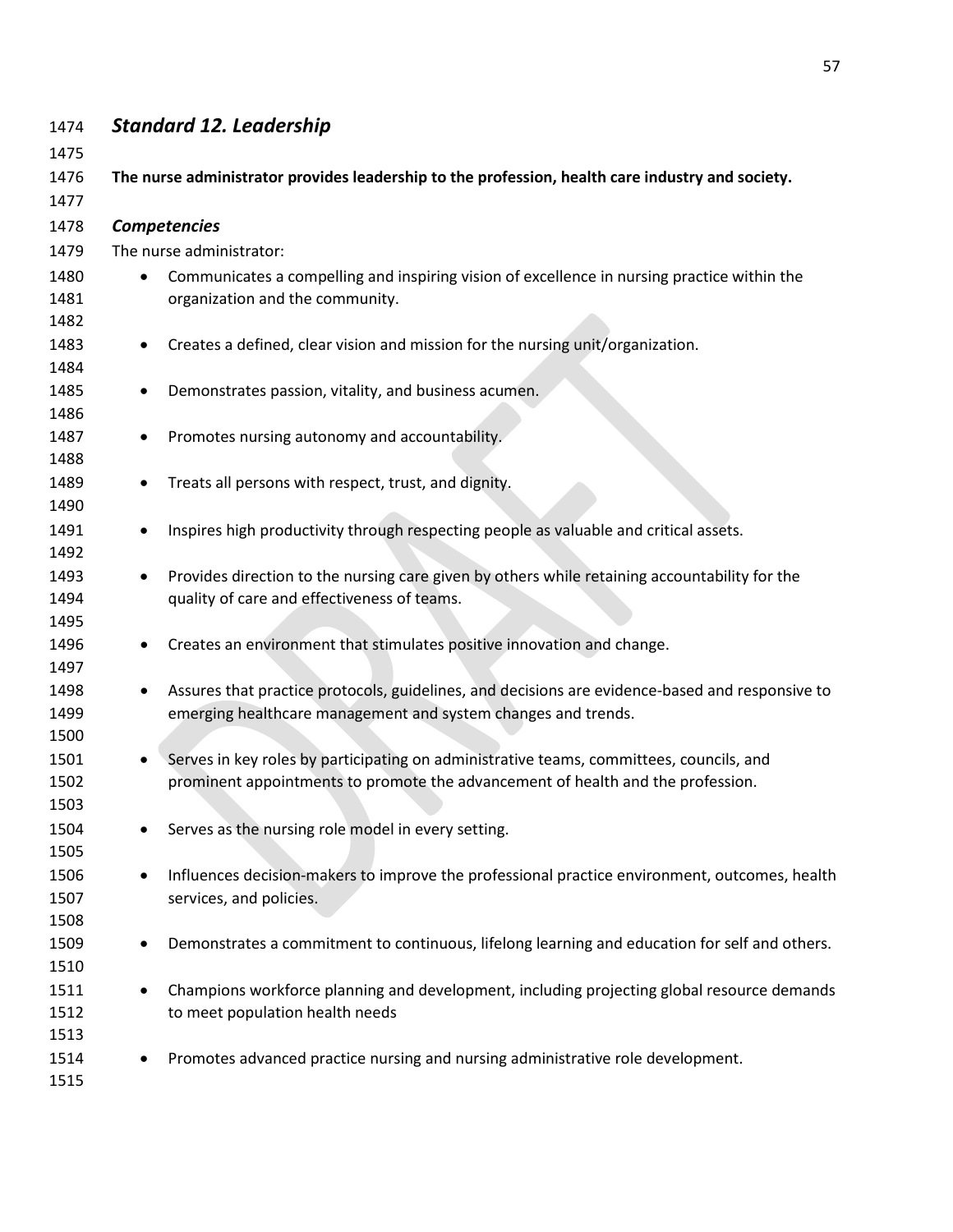| 1516 |           | Mentors colleagues for the advancement of nursing practice, the profession, and quality health |
|------|-----------|------------------------------------------------------------------------------------------------|
| 1517 |           | care.                                                                                          |
| 1518 | ٠         | Promotes the advancement of the profession through participation in professional               |
| 1519 |           | organizations.                                                                                 |
| 1520 |           |                                                                                                |
| 1521 | $\bullet$ | Participates in efforts to influence healthcare policy.                                        |
| 1522 |           |                                                                                                |
| 1523 | $\bullet$ | Promotes advancement of the profession through writing, publishing, and presenting.            |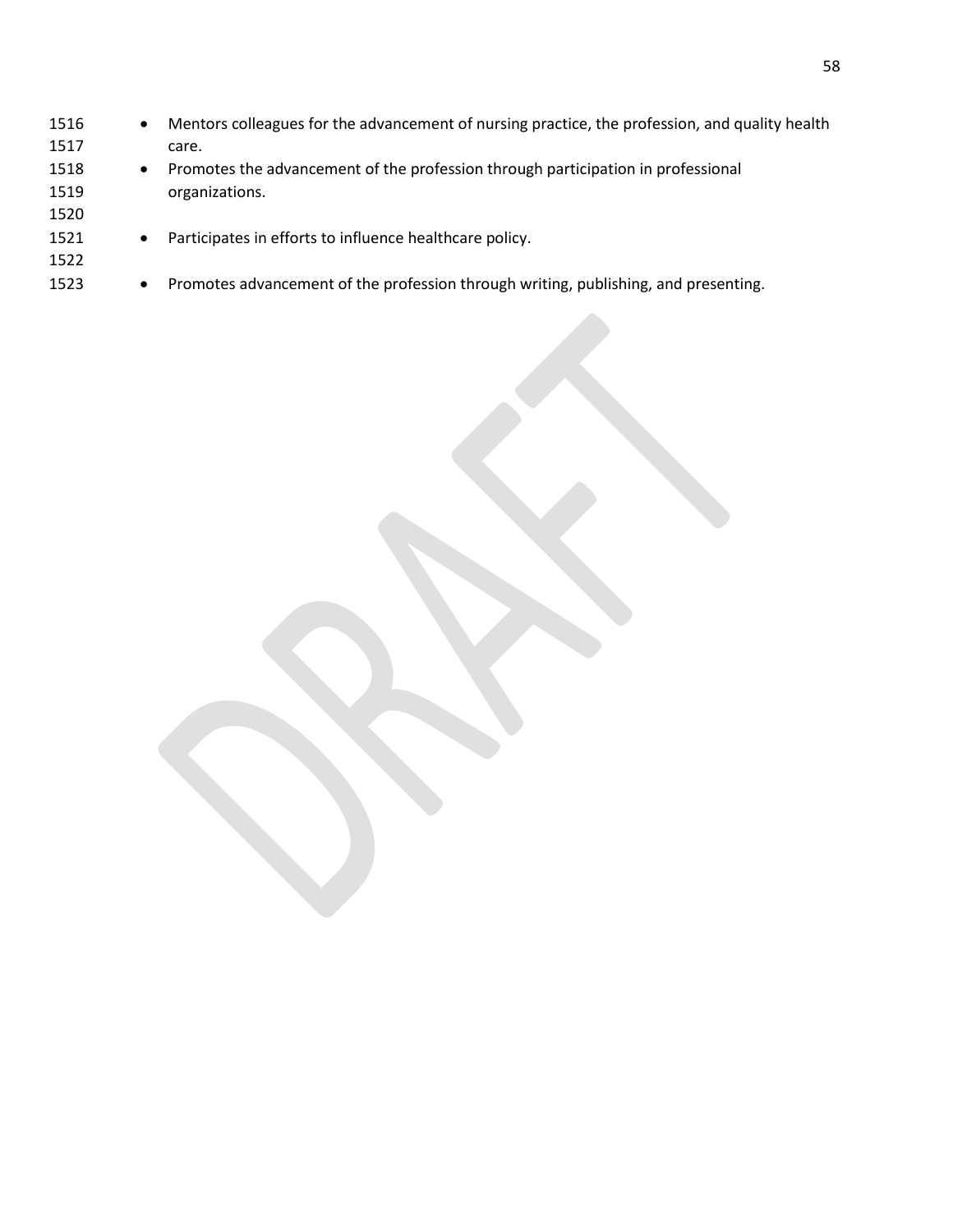## *Standard 13. Collaboration*

| 1525                 |                     | The nurse administrator collaborates with healthcare consumers, colleagues, community leaders, and                                  |
|----------------------|---------------------|-------------------------------------------------------------------------------------------------------------------------------------|
| 1526                 |                     | other stakeholders to advance nursing practice and healthcare transformation.                                                       |
| 1527                 | <b>Competencies</b> |                                                                                                                                     |
| 1528<br>1529         |                     | The nurse administrator                                                                                                             |
| 1530<br>1531<br>1532 |                     | Partners with others to effect change and produce positive outcomes through the sharing of<br>knowledge.                            |
| 1533<br>1534<br>1535 | ٠                   | Fosters an environment that empowers nurses and others to collaborate in the provision of<br>nursing and health care.               |
| 1536<br>1537<br>1538 | $\bullet$           | Assures the contribution of the healthcare consumer, family and healthcare team members to<br>achieve safe and quality health care. |
| 1539<br>1540         | $\bullet$           | Ensures the visibility of nursing collaboration in organizational decision making.                                                  |
| 1541<br>1542         | $\bullet$           | Role models collaborative executive decision making.                                                                                |
| 1543<br>1544<br>1545 | $\bullet$           | Leads to establish, engage, and sustain collaborative relationships and teamwork for a<br>healthy work environment.                 |
| 1546<br>1547         | $\bullet$           | Supports a work environment that promotes cooperation, respect, and trust                                                           |
| 1548<br>1549         | $\bullet$           | Recognizes conflict is inherent and valuable in effective collaboration.                                                            |
| 1550<br>1551<br>1552 |                     | Models effective use of appropriate tools, methods, and strategies that advance<br>collaboration in reaching consensus.             |
| 1553<br>1554<br>1555 | $\bullet$           | Creates innovative partnerships that promote collaborative interprofessional<br>initiatives.                                        |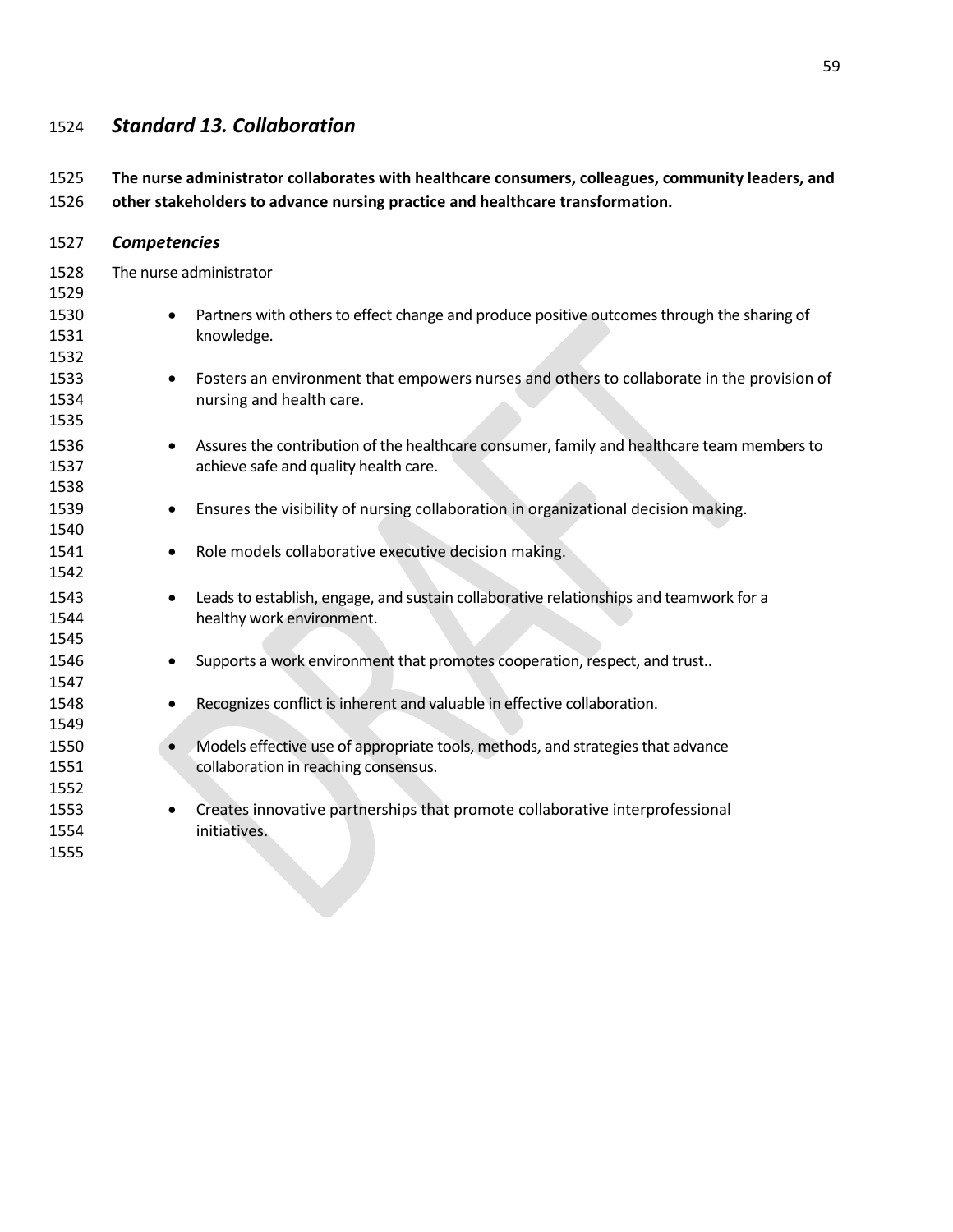## *Standard 14. Professional Practice Evaluation*

 **The nurse administrator evaluates own nursing practice in relation to professional practice standards and guidelines, relevant statutes, rules, and regulations.**

| The nurse administrator:                                                                 |
|------------------------------------------------------------------------------------------|
| Demonstrates ongoing self-evaluation of administrative practice, building on             |
| areas of strength to maximize professional growth.                                       |
| Assesses own ability to manage people and projects to meet organizational                |
| goals.                                                                                   |
| Solicits feedback from peer review to enhance performance.                               |
| Participates in a 360 degree assessment to evaluate administrative skills and            |
| areas for personal and professional growth.                                              |
| Establishes individual development plan based on peer review and 360 degree<br>$\bullet$ |
| feedback.                                                                                |
|                                                                                          |
|                                                                                          |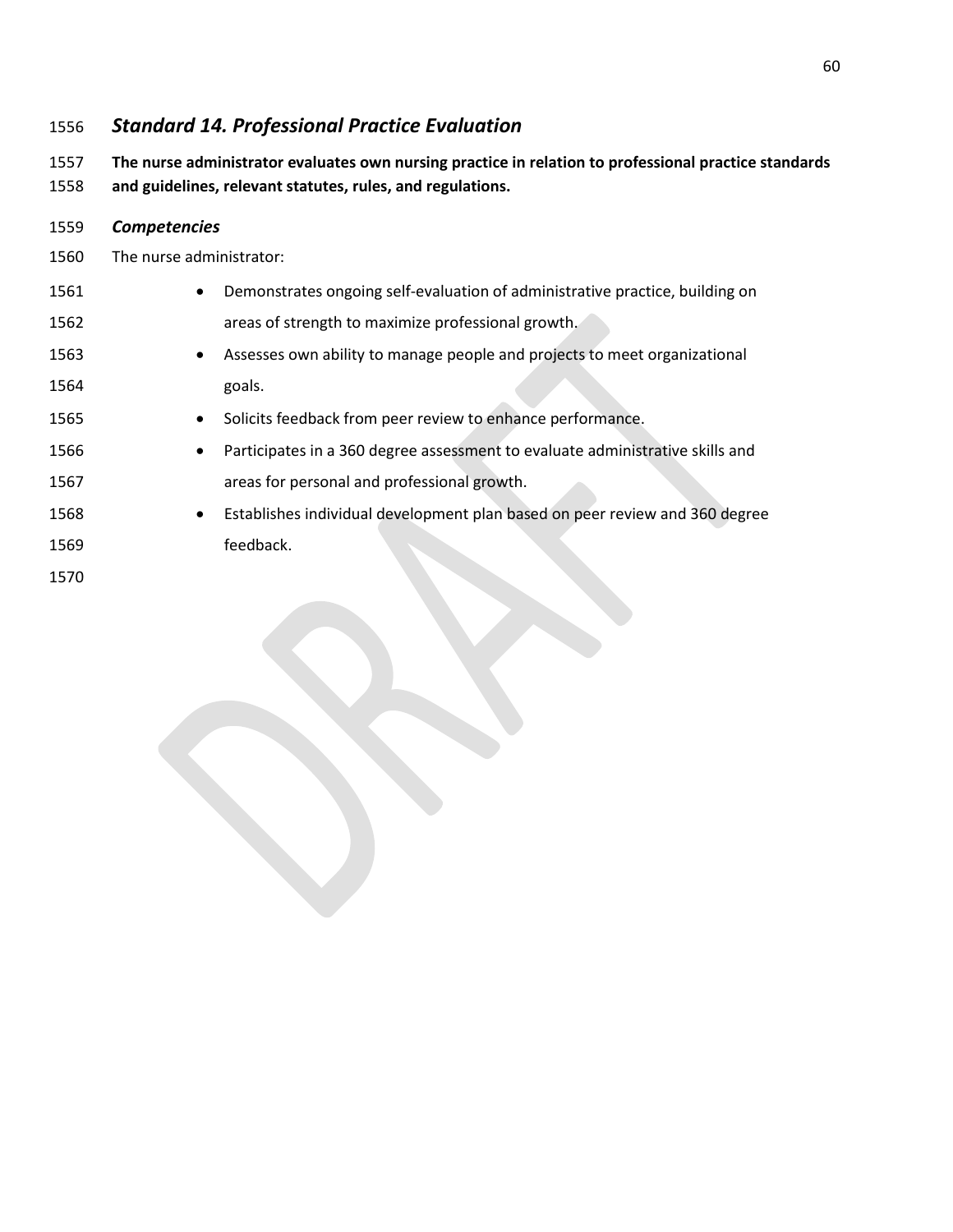#### *Standard 15. Resource Utilization*

- **The nurse administrator utilizes appropriate resources to plan and provide evidence-based, high**
- **quality nursing services that are patient-centered, culturally appropriate, safe, timely, effective, and**
- **financially responsible.**
- *Competencies*
- The nurse administrator:
- Facilitates ongoing organizational needs assessment to identify healthcare consumer care needs, potential risks, and complexity of the care to establish desired outcomes.
- Ensures a system is in place to assess and provide available resources to safely meet healthcare consumer care needs to achieve desired outcomes.
- 1582 Assures qualified and competent human capital is available to meet the needs of the healthcare consumer.
- Ensures adequate resources, human and material, are available to enhance nursing practice and provide a safe practice.
- Ensures adequate resources, human and material, are available to achieve desired outcomes across the care continuum.
- Provides fiscal oversight of resources to optimize the provision of quality, cost-effective care.
- 1590 Demonstrates cost effectiveness, cost benefit, and efficiency factors associated with **resource decisions in nursing practice.**
- Proactively addresses need to modify or re-allocate resources in response to changing issues, trends or situation.
- Empowers the healthcare consumer and family to factor in costs, risks, and benefits in decisions about care.
- Uses innovative organizational and community partnerships, resources, and solutions to ensure evidence-based, family-centered, culturally appropriate quality interprofessional continuums of care.